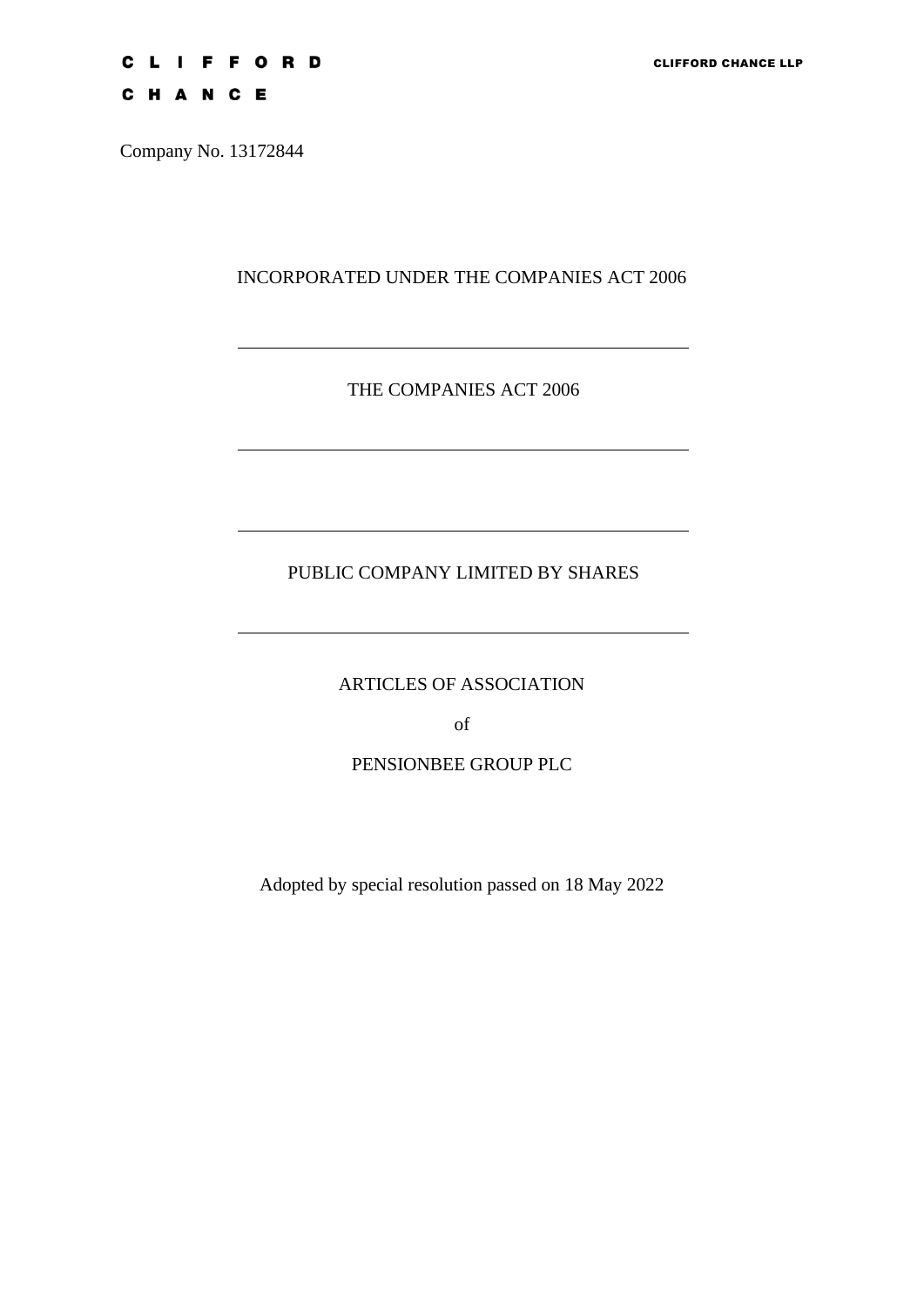### **CONTENTS**

| Article | Page                                                                                   |  |  |  |
|---------|----------------------------------------------------------------------------------------|--|--|--|
|         |                                                                                        |  |  |  |
| 1.      |                                                                                        |  |  |  |
| 2.      |                                                                                        |  |  |  |
| 3.      |                                                                                        |  |  |  |
|         |                                                                                        |  |  |  |
|         |                                                                                        |  |  |  |
| 4.      |                                                                                        |  |  |  |
| 5.      |                                                                                        |  |  |  |
| 6.      |                                                                                        |  |  |  |
| 7.      |                                                                                        |  |  |  |
| 8.      |                                                                                        |  |  |  |
|         |                                                                                        |  |  |  |
| 9.      |                                                                                        |  |  |  |
| 10.     |                                                                                        |  |  |  |
| 11.     |                                                                                        |  |  |  |
| 12.     |                                                                                        |  |  |  |
| 13.     |                                                                                        |  |  |  |
| 14.     |                                                                                        |  |  |  |
| 15.     |                                                                                        |  |  |  |
| 16.     |                                                                                        |  |  |  |
| 17.     |                                                                                        |  |  |  |
|         |                                                                                        |  |  |  |
| 18.     | Directors' interests other than in relation to transactions or arrangements with the   |  |  |  |
| 19.     |                                                                                        |  |  |  |
| 20.     | Declaration of interests in proposed or existing transactions or arrangements with the |  |  |  |
| 21.     | Permitted transactions and arrangements notwithstanding interest 11                    |  |  |  |
| 22.     |                                                                                        |  |  |  |
| 23.     |                                                                                        |  |  |  |
| 24.     |                                                                                        |  |  |  |
| 25.     |                                                                                        |  |  |  |
| 26.     |                                                                                        |  |  |  |
|         |                                                                                        |  |  |  |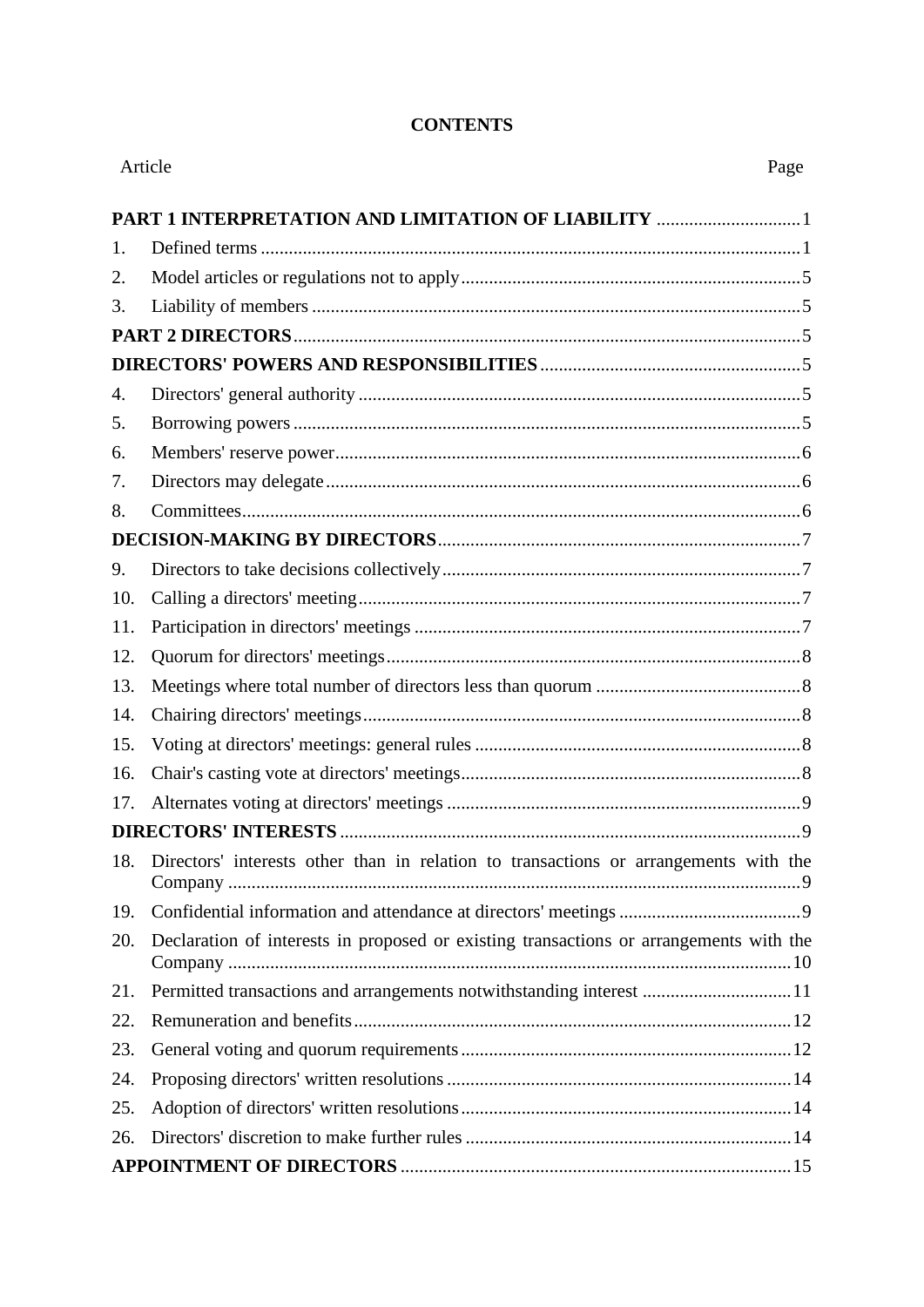| 27. |  |
|-----|--|
| 28. |  |
| 29. |  |
| 30. |  |
| 31. |  |
| 32. |  |
| 33. |  |
| 34. |  |
| 35. |  |
| 36. |  |
|     |  |
| 37. |  |
| 38. |  |
| 39. |  |
|     |  |
|     |  |
| 40. |  |
| 41. |  |
| 42. |  |
| 43. |  |
| 44. |  |
| 45. |  |
| 46. |  |
| 47. |  |
| 48. |  |
| 49. |  |
| 50. |  |
| 51. |  |
| 52. |  |
| 53. |  |
| 54. |  |
|     |  |
| 55. |  |
| 56. |  |
| 57. |  |
| 58. |  |
| 59. |  |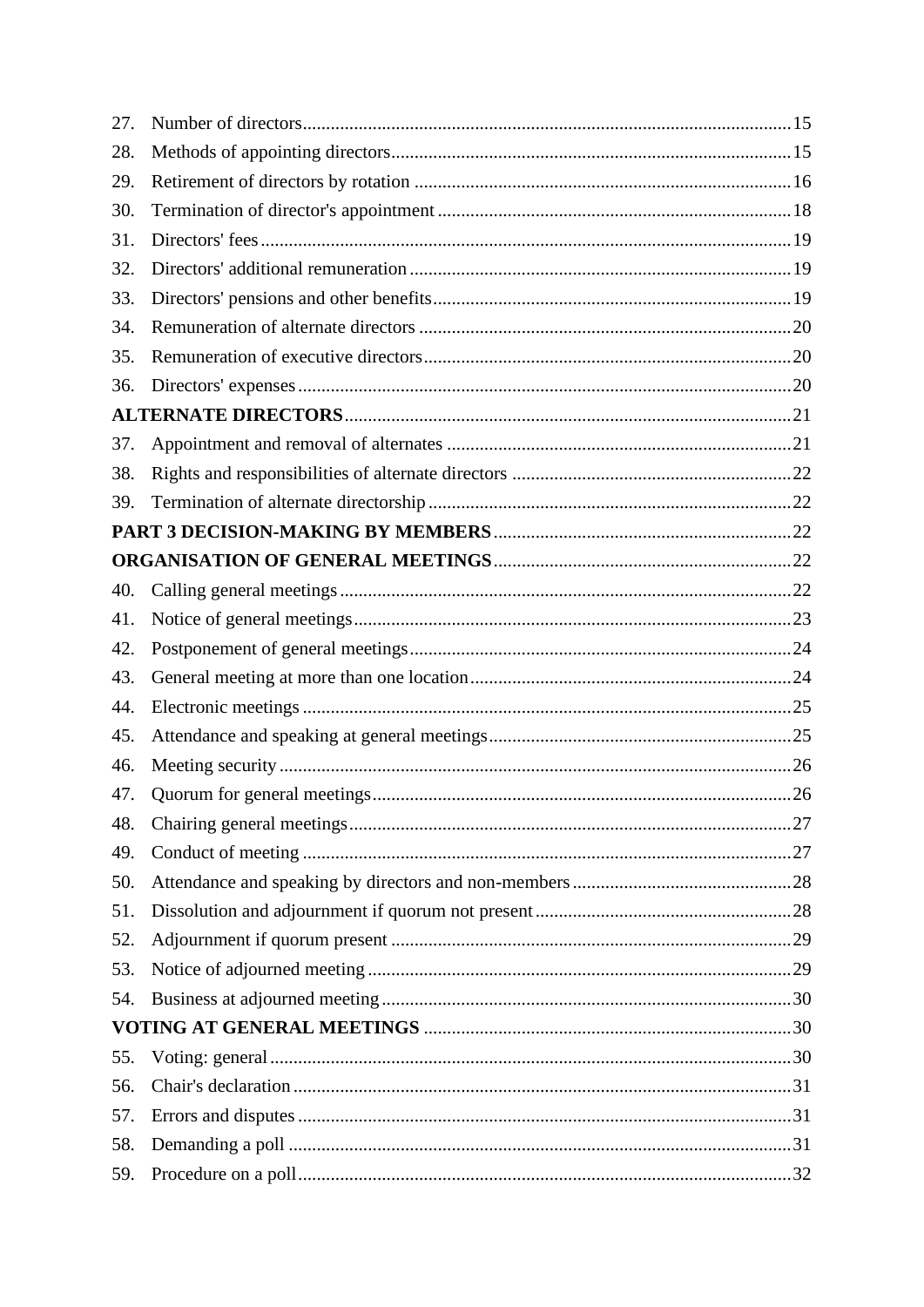| 60. |                                                      |  |
|-----|------------------------------------------------------|--|
| 61. |                                                      |  |
| 62. |                                                      |  |
| 63. |                                                      |  |
| 64. |                                                      |  |
| 65. |                                                      |  |
|     |                                                      |  |
|     |                                                      |  |
|     | APPLICATION OF RULES TO CLASS MEETINGS AND RIGHTS 36 |  |
| 67. |                                                      |  |
| 68. |                                                      |  |
|     |                                                      |  |
| 69. |                                                      |  |
| 70. |                                                      |  |
| 71. |                                                      |  |
| 72. |                                                      |  |
|     |                                                      |  |
| 73. |                                                      |  |
|     |                                                      |  |
| 74. |                                                      |  |
| 75. |                                                      |  |
| 76. |                                                      |  |
| 77. |                                                      |  |
|     |                                                      |  |
| 78. |                                                      |  |
|     |                                                      |  |
| 79. |                                                      |  |
| 80. |                                                      |  |
| 81. |                                                      |  |
| 82. |                                                      |  |
| 83. |                                                      |  |
| 84. |                                                      |  |
| 85. |                                                      |  |
| 86. |                                                      |  |
| 87. |                                                      |  |
| 88. |                                                      |  |
| 89. |                                                      |  |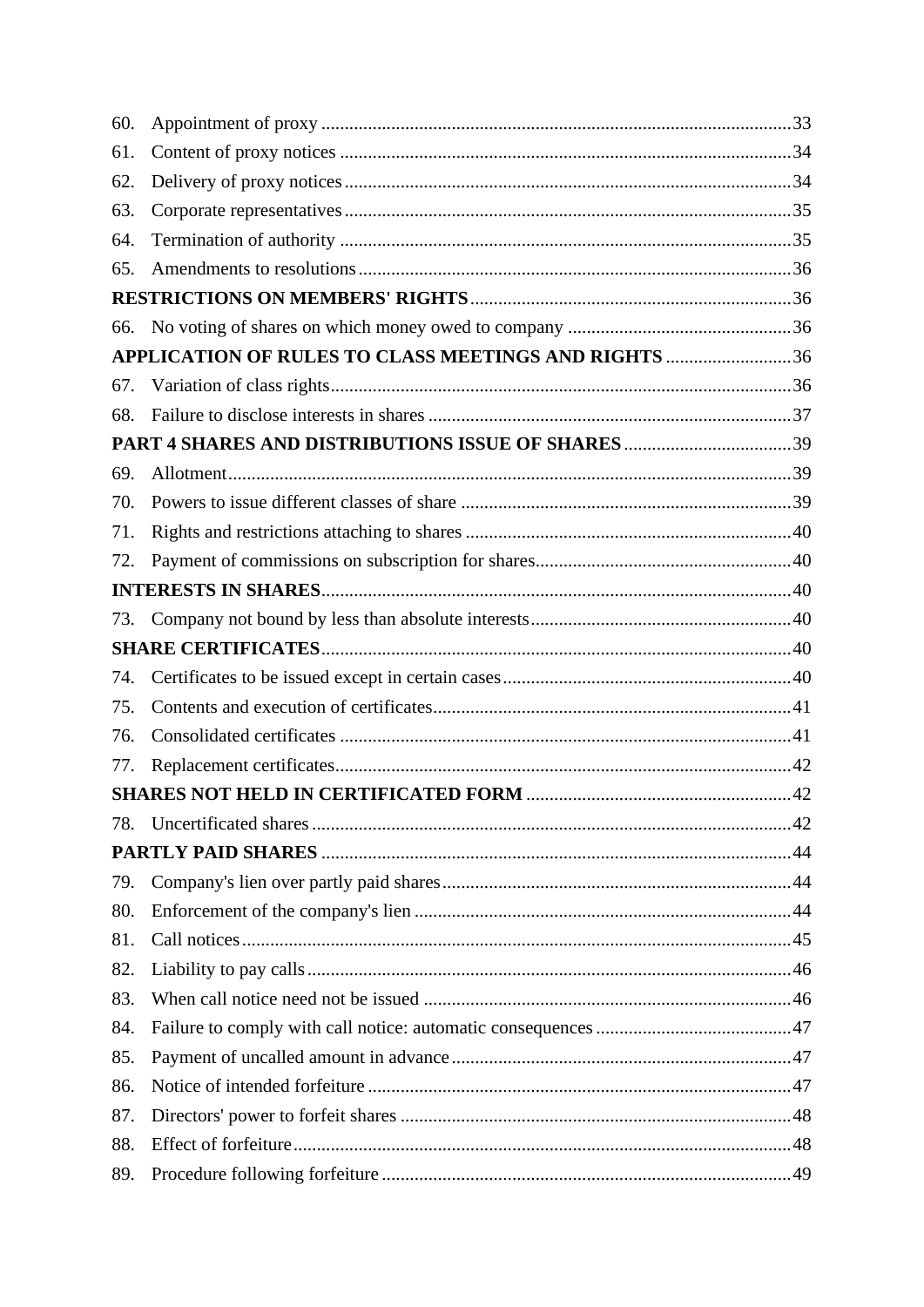| 90. |                                                                             |  |
|-----|-----------------------------------------------------------------------------|--|
|     |                                                                             |  |
| 91. |                                                                             |  |
| 92. |                                                                             |  |
|     |                                                                             |  |
| 93. |                                                                             |  |
| 94. |                                                                             |  |
| 95. |                                                                             |  |
| 96. |                                                                             |  |
| 97. |                                                                             |  |
| 98. |                                                                             |  |
|     |                                                                             |  |
|     |                                                                             |  |
|     |                                                                             |  |
|     |                                                                             |  |
|     |                                                                             |  |
|     |                                                                             |  |
|     | 103. Deductions from distributions in respect of sums owed to the company58 |  |
|     |                                                                             |  |
|     |                                                                             |  |
|     |                                                                             |  |
|     |                                                                             |  |
|     |                                                                             |  |
|     |                                                                             |  |
|     |                                                                             |  |
|     |                                                                             |  |
|     |                                                                             |  |
|     |                                                                             |  |
|     |                                                                             |  |
|     |                                                                             |  |
|     |                                                                             |  |
|     |                                                                             |  |
|     |                                                                             |  |
|     |                                                                             |  |
|     |                                                                             |  |
|     |                                                                             |  |
|     |                                                                             |  |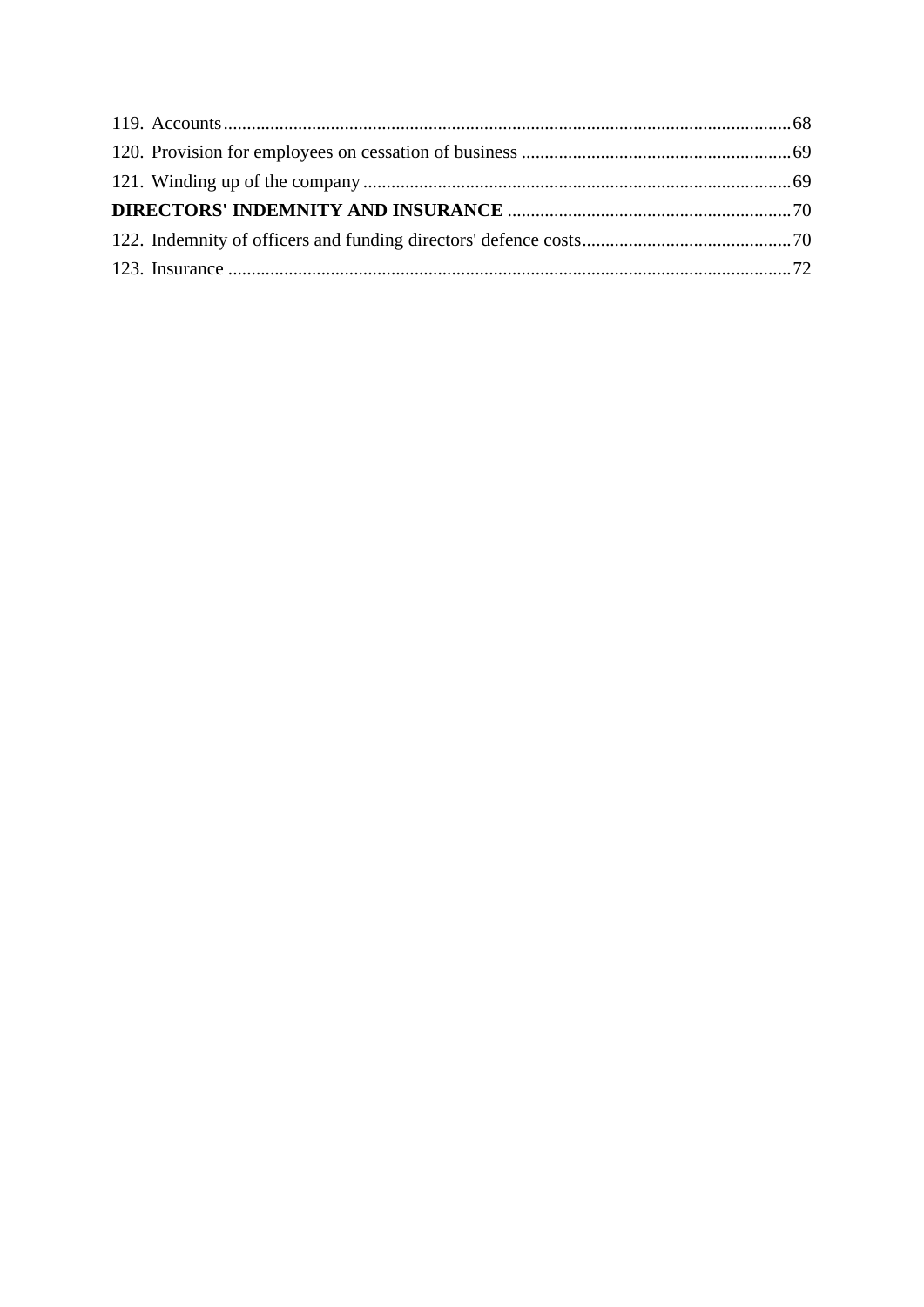#### **PART 1 INTERPRETATION AND LIMITATION OF LIABILITY**

#### 1. **DEFINED TERMS**

1.1 In the articles, unless the context requires otherwise:

"**Act**" means the Companies Act 2006;

"**alternate director**" means the person appointed to that role pursuant to article [37.1](#page-26-0) and "**alternate**" shall be construed accordingly;

"**appointor**" has the meaning given in article [37.1;](#page-26-0)

"**articles**" means the Company's articles of association;

"**auditors**" means the auditors from time to time of the Company;

"**bankruptcy**" includes individual insolvency proceedings in a jurisdiction other than England and Wales or Northern Ireland which have an effect similar to that of bankruptcy;

"**business day**" means a day (not being a Saturday or Sunday) on which clearing banks are open for business in London;

"**call**" has the meaning given in article [81.1;](#page-50-0)

"**call notice**" has the meaning given in article [81.1;](#page-50-0)

"**certificate**" means a paper certificate evidencing a person's title to specified shares or other securities;

"**certificated**" in relation to a share, means that it is not an uncertificated share;

"**chair**" means the person appointed to that role pursuant to article [14.1;](#page-13-0)

"**chair of the meeting**" has the meaning given in article [48.4;](#page-32-0)

"**clear days**" means, in relation to a period of notice, that period excluding the day when the notice is given or deemed to be given and the day for which it is given or on which it is to take effect;

"**company**" includes any body corporate (not being a corporation sole) or association of persons, whether or not a company within the meaning of the Act;

"**Company**" means PensionBee Group plc, a company incorporated in England and Wales (registered number 13172844);

"**Companies Acts**" means the Companies Acts (as defined in section 2 of the Act), in so far as they apply to the Company;

"**company's lien**" has the meaning given in article [79.1;](#page-49-0)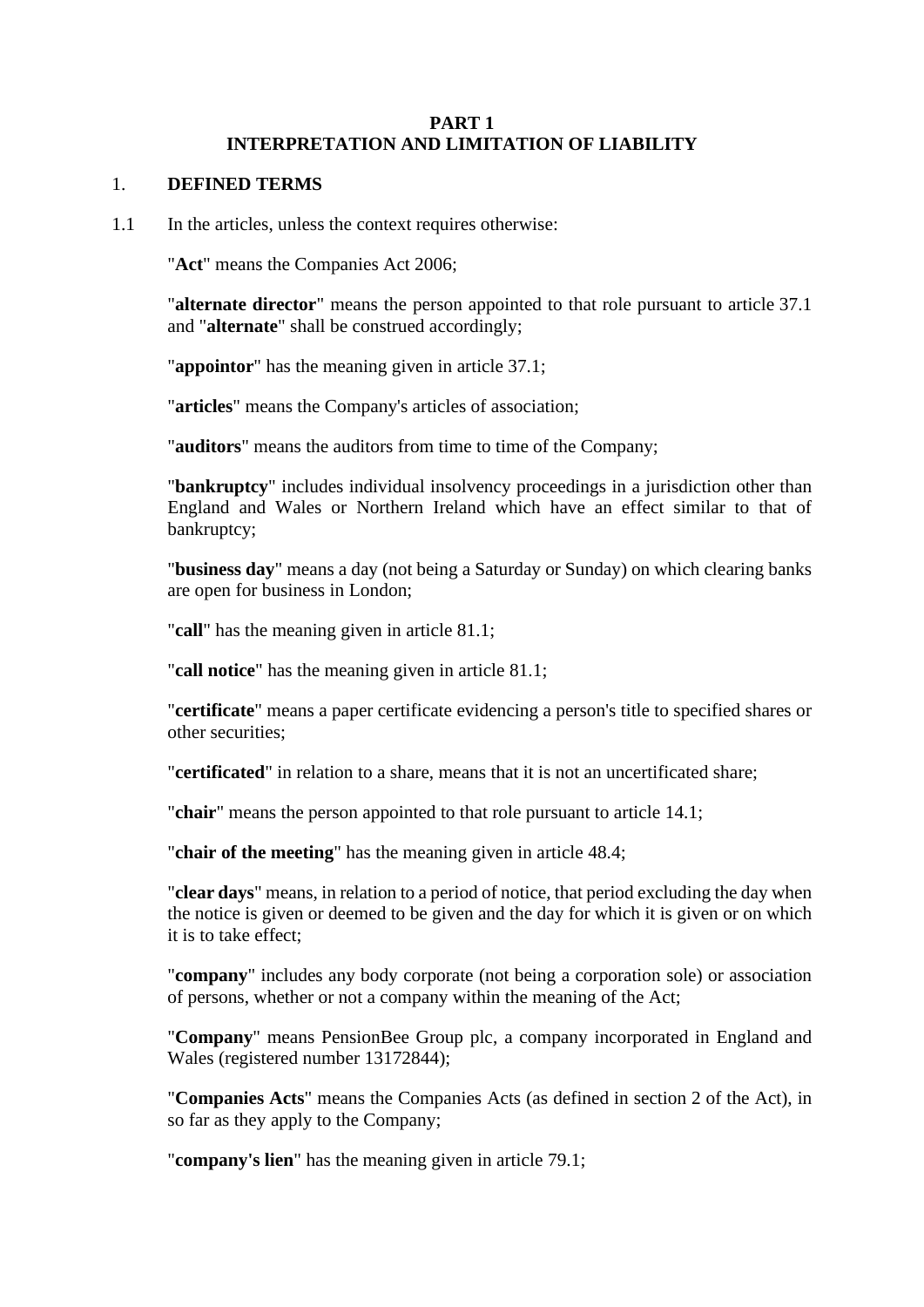"**corporate representative**" has the meaning given in article [63.1;](#page-40-0)

"**director**" means a director of the Company, and includes any person occupying the position of director, by whatever name called;

"**distribution recipient**" has the meaning given in article [102.5;](#page-63-0)

"**document**" includes, unless otherwise specified, any document sent or supplied in electronic form;

"**electronic meeting**" means a general meeting hosted on an electronic platform, whether that meeting is physically hosted at a specific location simultaneously or not;

"**electronic platform**" means any form of electronic platform and includes, without limitation, website addresses, application technology and conference call systems;

"**FCA**" means the Financial Conduct Authority or its successors from time to time;

"**FSMA**" means the Financial Services and Markets Act 2000;

"**fully paid**" in relation to a share, means that the nominal value and any premium to be paid to the Company in respect of that share has been paid to the Company;

"**holder**" in relation to a share means the person whose name is entered in the register of members as the holder of that share;

"**instrument**" means a document in hard copy form;

"**lien enforcement notice**" has the meaning given in article [80;](#page-49-1)

"**Listing Rules**" means the listing rules made by the FCA under Part VI of FSMA;

"**London Stock Exchange**" means London Stock Exchange plc;

"**member**" means a member of the Company;

"**Model Articles**" means the model articles for public companies limited by shares contained in Schedule 3 of the Companies (Model Articles) Regulations 2008 (SI 2009/3229) as amended prior to the date on which the Company was incorporated;

"**paid**" and "**paid up**" mean paid or credited as paid;

"**participate**", in relation to a directors' meeting, has the meaning given in article [11.1](#page-12-0) and "**participating director**" shall be construed accordingly;

"**partly paid**" in relation to a share means that part of that share's nominal value and any premium at which it was issued which has not been paid to the Company;

"**present**" means, for the purposes of physical general meetings, present in person or, for the purposes of an electronic meeting, present by means of an electronic platform;

"**proxy notice**" has the meaning given in article [61.1;](#page-39-0)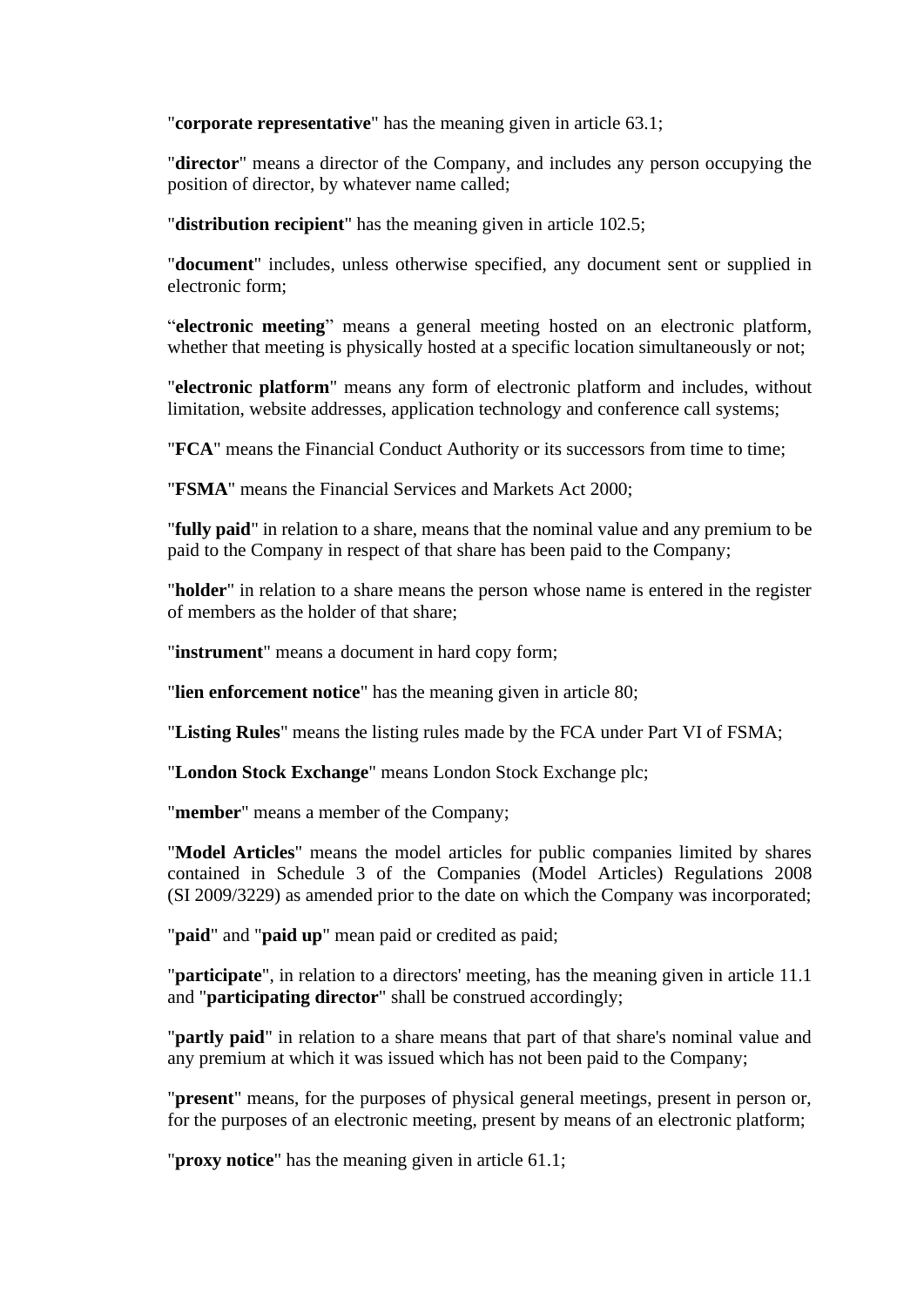"**qualifying person**" means an individual who is a member of the Company, a corporate representative in relation to a meeting or a person appointed as proxy of a member in relation to a meeting;

"**register**" means the register of members of the Company kept under section 113 of the Act or the issuer register of members and Operator register of members maintained under Regulation 20 of the Uncertificated Securities Regulations and, where the context requires, any register maintained by the Company or the Operator of persons holding any renounceable right of allotment of a share;

"**seal**" means the common seal of the Company or any official or securities seal that the Company may have or may be permitted to have under the Act;

"**secretary**" means the secretary of the Company and includes any joint, assistant or deputy secretary and a person appointed by the directors to perform the duties of the secretary;

"**senior holder**" means, in the case of a share held by two or more joint holders, whichever of them is named first in the register;

"**shares**" means shares in the Company;

"**subsidiary undertaking**" or "**parent undertaking**" is to be construed in accordance with section 1162 (and Schedule 7) of the Act and for the purposes of this definition, a subsidiary undertaking shall include any person the shares or ownership interests in which are subject to security and where the legal title to the shares or ownership interests so secured are registered in the name of the secured party or its nominee pursuant to such security;

"**transmittee**" means a person entitled to a share by reason of the death or bankruptcy of a shareholder or otherwise by operation of law;

"**Transparency Rules**" mean the transparency rules made by the Financial Conduct Authority under Part VI of FSMA;

"**Uncertificated Securities Regulations**" means the Uncertificated Securities Regulations 2001, as amended from time to time, including any provisions of or under the Act which alter or replace such regulations;

"**uncertificated**" means, in relation to a share, a share title to which is recorded in the register as being held in uncertificated form and title to which, by virtue of the Uncertificated Securities Regulations, may be transferred by means of a relevant system;

"**uncertificated proxy instruction**" means an instruction or notification sent by means of a relevant system and received by a participant in that system acting on behalf of the Company as the directors may prescribe, in such form and subject to such terms and conditions as may from time to time be prescribed by the directors (subject always to the facilities and requirements of the relevant system concerned); and

"**writing**" means the representation or reproduction of words, symbols or other information in a visible form by any method or combination of methods, whether sent or supplied in electronic form or otherwise.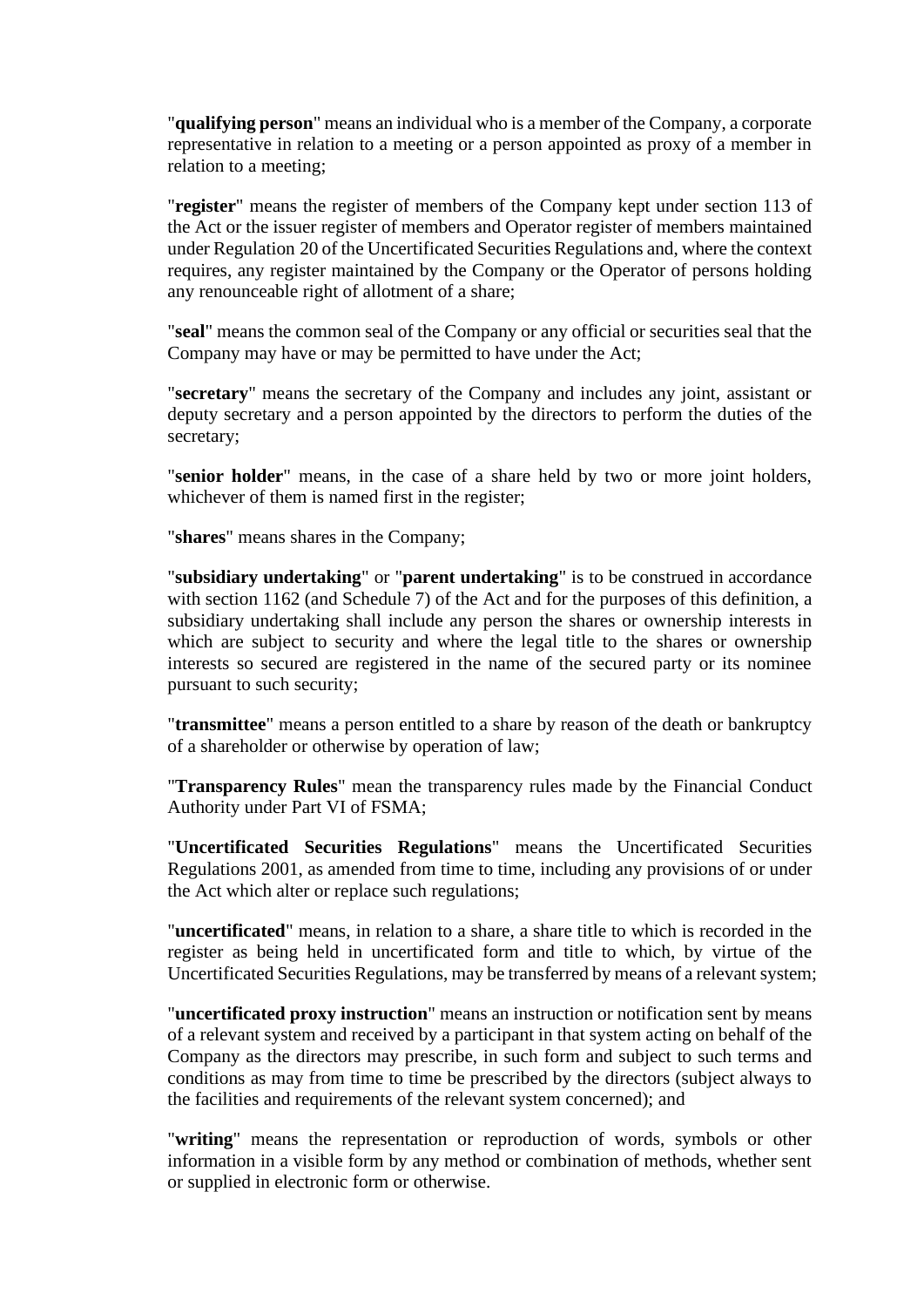- 1.2 The expressions "**issuer register of members**", "**Operator**", "**Operator-instruction**", "**Operator register of members**", "**participating issuer**", "**participating security**" and "**relevant system**" have the same meaning as in the Uncertificated Securities Regulations.
- <span id="page-9-1"></span>1.3 Unless the context requires otherwise, words or expressions contained in these articles bear the same meaning given by the Act as it is in force when the articles are adopted.
- 1.4 All references in the articles to the giving of instructions by means of a relevant system shall be deemed to relate to a properly authenticated dematerialised instruction given in accordance with the Uncertificated Securities Regulations. The giving of such instructions shall be subject to:
	- 1.4.1 the facilities and requirements of the relevant system;
	- 1.4.2 the Uncertificated Securities Regulations; and
	- 1.4.3 the extent to which such instructions are permitted by or practicable under the rules and practices from time to time of the Operator of the relevant system.
- 1.5 Where an ordinary resolution of the Company is expressed to be required for any purpose, a special resolution is also effective for that purpose.
- 1.6 References to a "**meeting**" shall not be taken as requiring more than one person to be present if any quorum requirement can be satisfied by one person.
- 1.7 References to a person's "**participation**" in the business of any general meeting include without limitation and as relevant the right (including, in the case of a corporation, through a duly appointed representative) to speak, vote, be represented by a proxy and have access in hard copy or electronic form to all documents which are required by the Act or the articles to be made available at the meeting and "**participate**" and "**participating**" shall be construed accordingly.
- 1.8 The headings in the articles do not affect their interpretation.
- <span id="page-9-0"></span>1.9 References to any statutory provision or statute include all modifications and re-enactments (with or without modification) to such provision or statute and all subordinate legislation made under any such provision or statute, in each case for the time being in force. This article [1.9](#page-9-0) does not affect the interpretation of article [1.3.](#page-9-1)
- 1.10 The *ejusdem generis* principle of construction shall not apply. Accordingly, general words shall not be given a restrictive meaning by reason of their being preceded or followed by words indicating a particular class of acts, matters or things or by examples falling within the general words.
- 1.11 In the articles, words importing one gender shall include each gender and a reference to a "spouse" shall include a reference to a civil partner under the Civil Partnership Act 2004.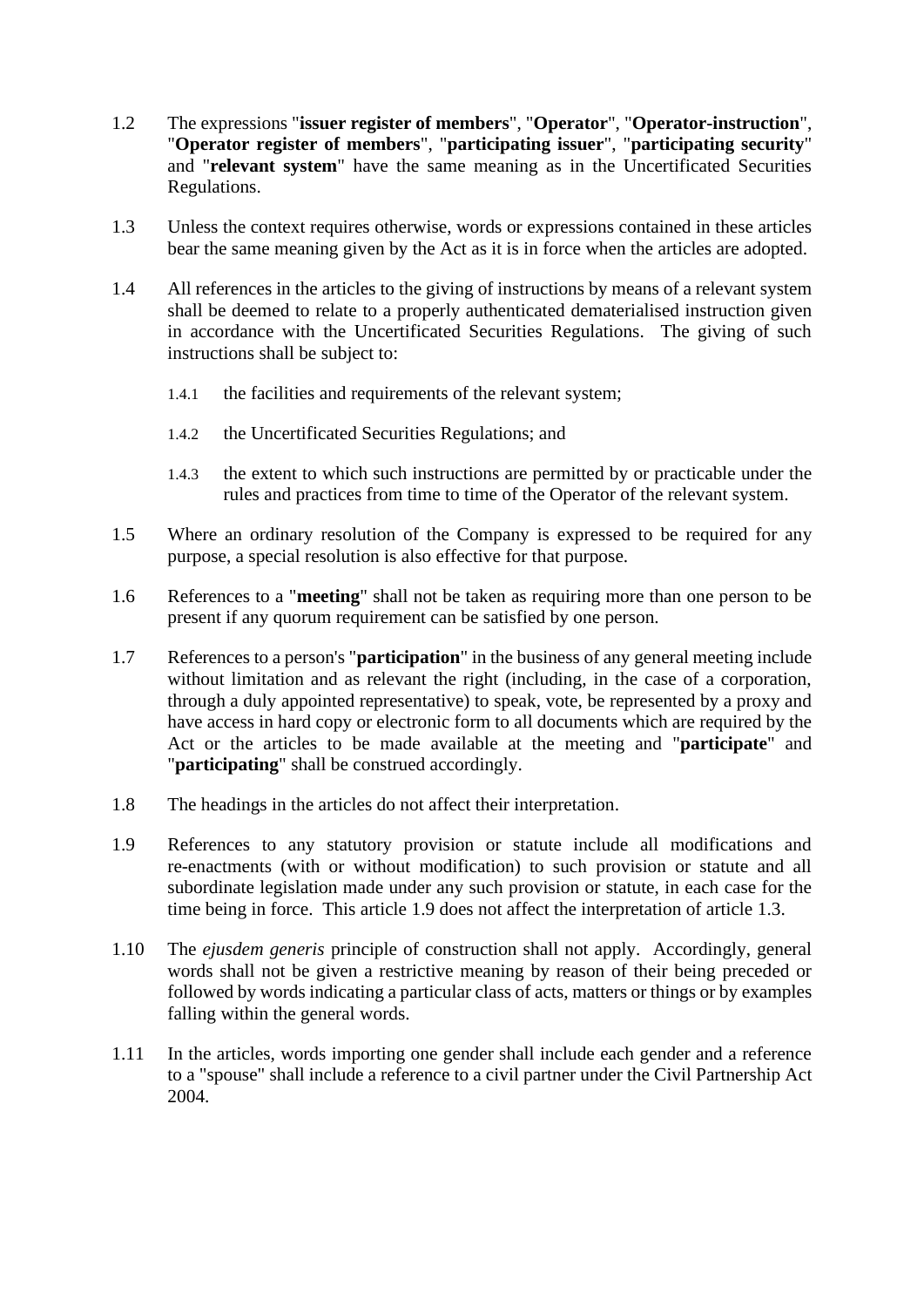## 2. **MODEL ARTICLES OR REGULATIONS NOT TO APPLY**

No model articles or regulations contained in any statute or subordinate legislation, including those contained in the regulations contained in the Model Articles, apply as the articles of association of the Company.

#### 3. **LIABILITY OF MEMBERS**

The liability of the members is limited to the amount, if any, unpaid on the shares held by them.

## **PART 2 DIRECTORS**

#### **DIRECTORS' POWERS AND RESPONSIBILITIES**

#### <span id="page-10-0"></span>4. **DIRECTORS' GENERAL AUTHORITY**

- 4.1 Subject to the Act and the articles, the directors are responsible for the management of the Company's business, for which purpose they may exercise all the powers of the Company whether relating to the management of the business or not.
- 4.2 No alteration of the articles invalidates anything which the directors have done before the alteration.
- 4.3 The provisions of the articles giving specific powers to the directors do not limit the general powers given by this article [4.](#page-10-0)
- 4.4 The directors can appoint a person (not being a director) to an office having the title including the word "director" or attach such a title to an existing office. The directors can also terminate the appointment or use of that title. Even though a person's title includes "director", this does not imply that they are (or are deemed to be) directors of the Company or that they can act as a director as a result of having such a title or be treated as a director of the Company for any of the purposes of the Act or the articles.
- 4.5 The directors may in their discretion exercise (or cause to be exercised) the powers conferred by shares of another company held (or owned) by the Company or a power of appointment to be exercised by the Company (including the exercise of the voting power or power of appointment in favour of the appointment of a director as an officer or employee of that company).
- 4.6 Subject to the Act and the Uncertificated Securities Regulations, the directors may exercise the powers of the Company regarding keeping an overseas, local or other register and may make and vary regulations as they think fit concerning the keeping of such a register.

#### 5. **BORROWING POWERS**

5.1 Subject to the Act , the directors may exercise all the powers of the Company to borrow money and to mortgage or charge all or part of the Company's business, property and assets (present or future) and uncalled capital of the Company and to issue debentures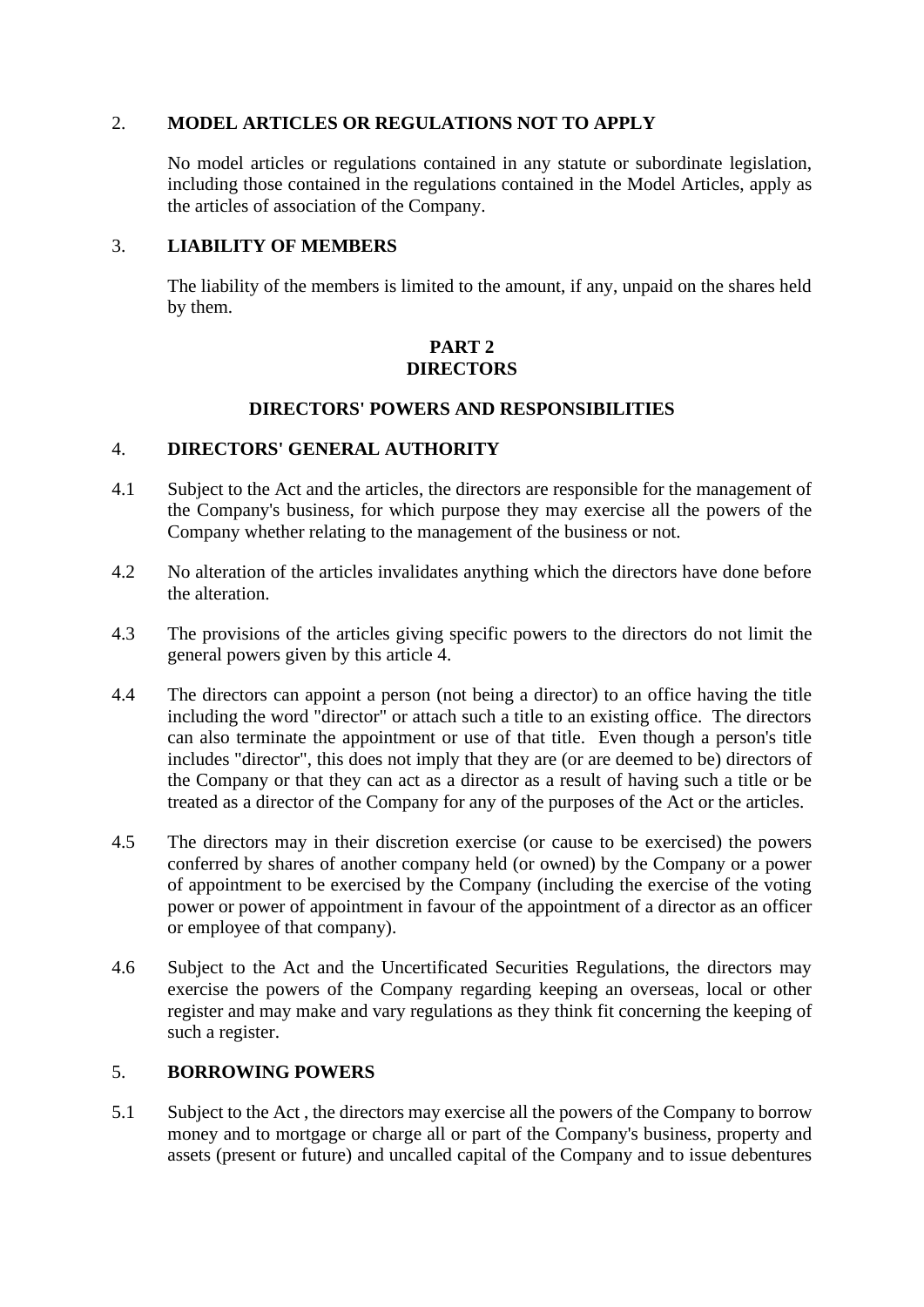and other securities, whether outright or as collateral security for a debt, liability or obligation of the Company or of a third party.

## 6. **MEMBERS' RESERVE POWER**

- 6.1 The members may, by special resolution, direct the directors to take, or refrain from taking, specified action.
- 6.2 No such special resolution invalidates anything that the directors have done before that resolution is passed.

## 7. **DIRECTORS MAY DELEGATE**

- <span id="page-11-0"></span>7.1 Subject to the articles, the directors may delegate any of their powers, authorities and discretions:
	- 7.1.1 to such person or committee;
	- 7.1.2 by such means (including by power of attorney);
	- 7.1.3 to such an extent;
	- 7.1.4 in relation to such matters or territories; and
	- 7.1.5 on such terms and conditions;

as they think fit.

- 7.2 If the directors so specify, any such delegation may authorise further delegation of the directors' powers, authorities and discretions by any person to whom they are delegated.
- 7.3 If the directors delegate under article [7.1,](#page-11-0) they may retain or exclude the right to exercise the delegated powers, authorities and discretions together with that person or committee.
- 7.4 Where a provision in the articles refers to the exercise of a power, authority or discretion by the directors and that power, authority or discretion has been delegated by the directors to a person or a committee under article [7.1,](#page-11-0) the provision shall be construed as permitting the exercise of the power, authority or discretion by that person or committee.
- 7.5 The directors may revoke any delegation in whole or part, or alter its terms and conditions.

## 8. **COMMITTEES**

- 8.1 Committees to which the directors delegate any of their powers must follow procedures which are based as far as they are applicable on those provisions of the articles which govern the taking of decisions by directors.
- 8.2 The directors may make rules of procedure for all or any committees, which prevail over rules derived from the articles.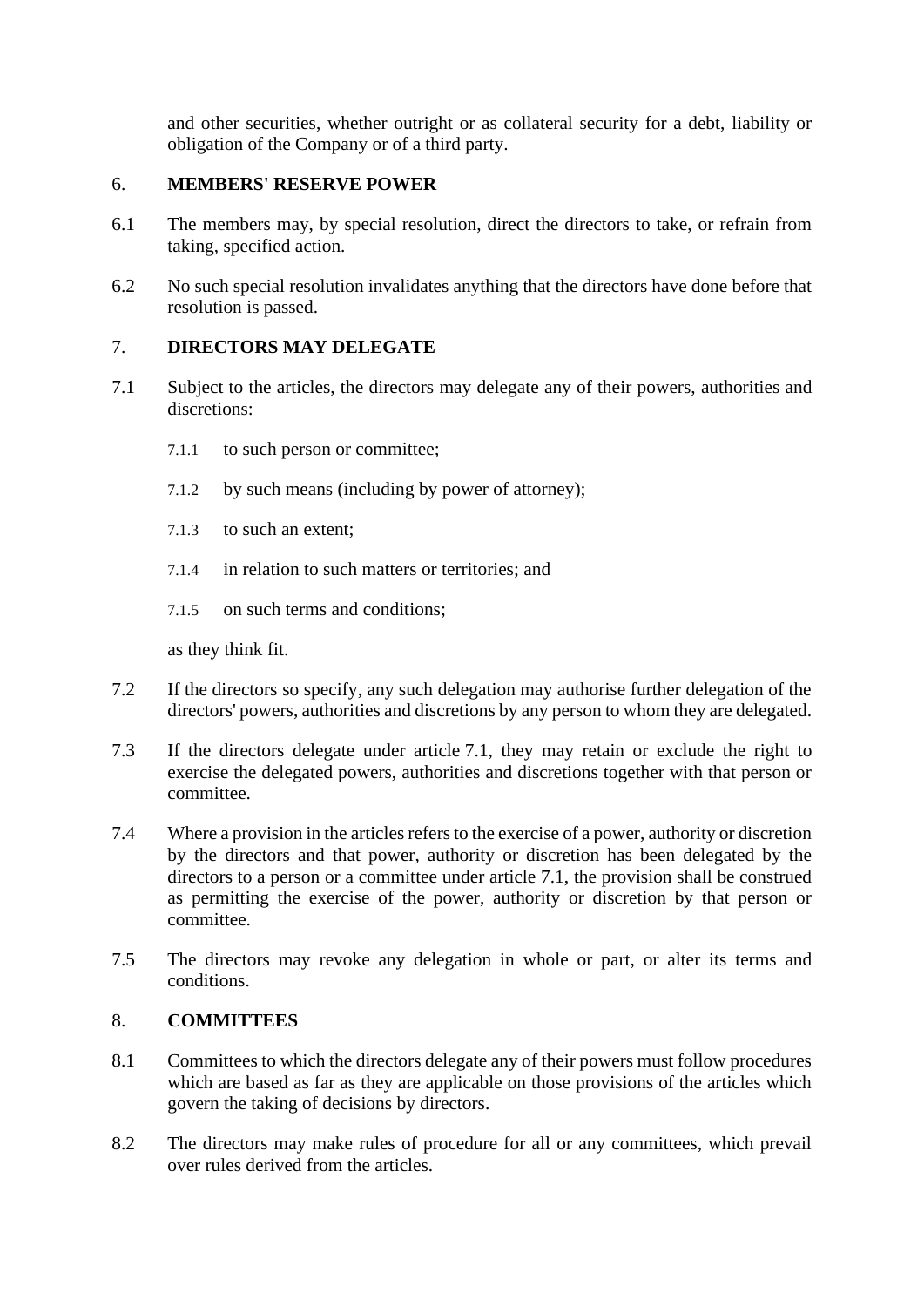## **DECISION-MAKING BY DIRECTORS**

#### 9. **DIRECTORS TO TAKE DECISIONS COLLECTIVELY**

- 9.1 Decisions of the directors may be taken:
	- 9.1.1 at a directors' meeting; or
	- 9.1.2 in the form of a directors' written resolution.

#### 10. **CALLING A DIRECTORS' MEETING**

- 10.1 Any director may call a directors' meeting.
- 10.2 The secretary must call a directors' meeting if a director so requests.
- 10.3 A directors' meeting is called by giving notice of the meeting to the directors.
- 10.4 Notice of any directors' meeting must indicate:
	- 10.4.1 its proposed date and time;
	- 10.4.2 where it is to take place; and
	- 10.4.3 if it is anticipated that directors participating in the meeting will not be in the same place, how it is proposed that they should communicate with each other during the meeting.
- 10.5 Notice of a directors' meeting must be given to each director, but need not be in writing.
- 10.6 Notice of a directors' meeting need not be given to a director who waives his/her entitlement to notice of that meeting, by giving notice to that effect to the Company at any time before or after the date on which the meeting is held. Where such notice is given after the meeting has been held, that does not affect the validity of the meeting, or of any business conducted at it.
- 10.7 An alternate director is entitled to notice of all meetings of the directors and committees of which his/her appointor is a member.

## 11. **PARTICIPATION IN DIRECTORS' MEETINGS**

- <span id="page-12-0"></span>11.1 Subject to the articles, directors "**participate**" in a directors' meeting, or part of a directors' meeting, when:
	- 11.1.1 the meeting has been called and takes place in accordance with the articles; and
	- 11.1.2 they can each communicate to the others any information or opinions they have on any particular item of the business of the meeting.
- 11.2 In determining whether a director is participating in a directors' meeting, it is irrelevant where the director is or how he/she communicates with the others.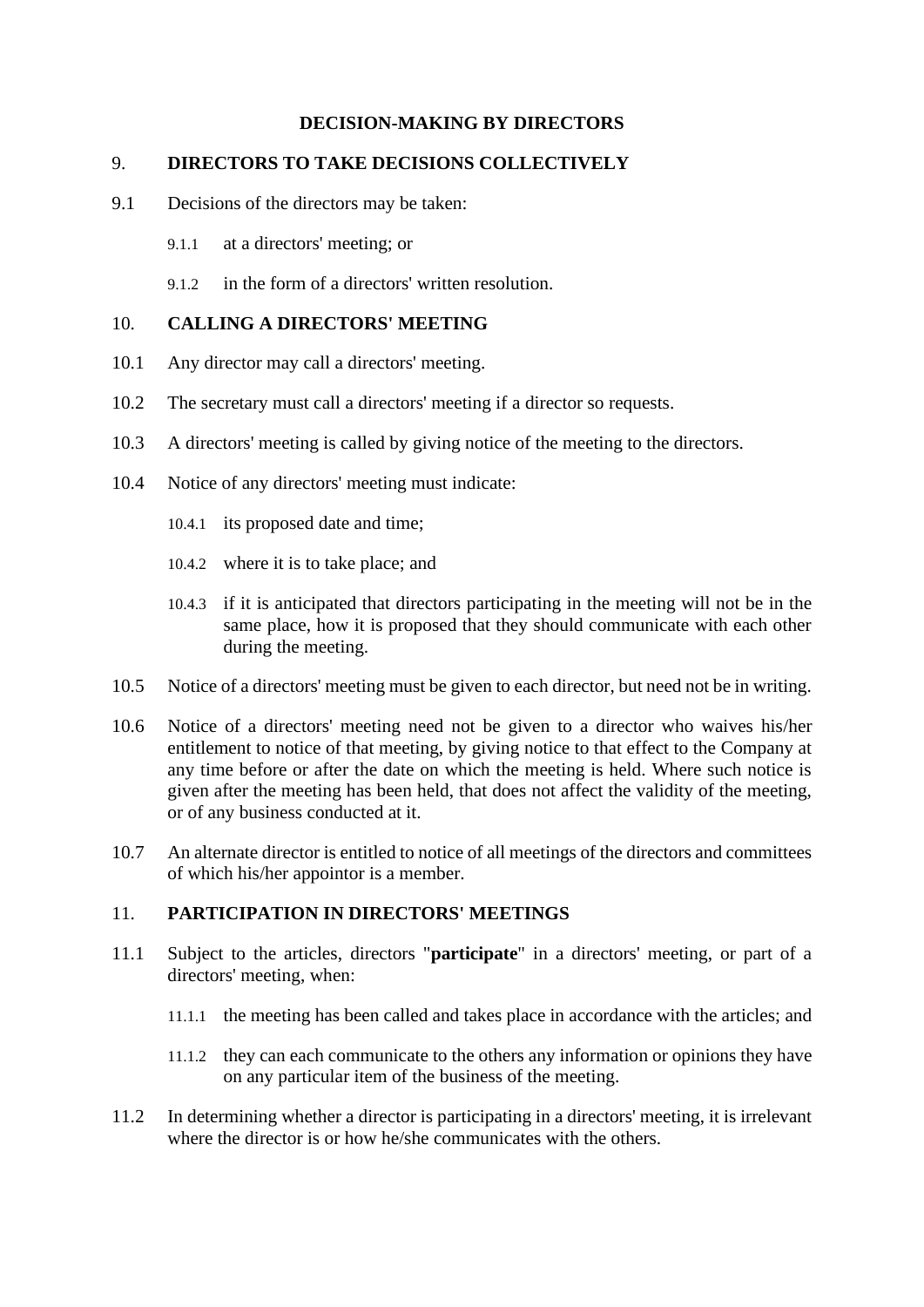11.3 If all the directors participating in a meeting are not in the same place, they may decide that the meeting is to be treated as taking place wherever any of them is.

## 12. **QUORUM FOR DIRECTORS' MEETINGS**

- 12.1 At a directors' meeting, unless a quorum is participating, no proposal is to be voted on, except a proposal to call another meeting.
- 12.2 The quorum for directors' meetings may be fixed from time to time by a decision of the directors and unless otherwise fixed it is two.
- 12.3 An alternate director counts as one director for the purpose of deciding whether a quorum is present regardless of whether he/she is a director acting also as an alternate director or has been appointed as an alternate director by more than one director.

## <span id="page-13-1"></span>13. **MEETINGS WHERE TOTAL NUMBER OF DIRECTORS LESS THAN QUORUM**

- 13.1 This article [13](#page-13-1) applies where the total number of directors for the time being is less than the quorum for directors' meetings.
- <span id="page-13-2"></span>13.2 If there is only one director, that director may appoint sufficient directors to make up a quorum or may call a general meeting to do so.

#### 14. **CHAIRING DIRECTORS' MEETINGS**

- <span id="page-13-0"></span>14.1 The directors may appoint a director to chair their meetings.
- 14.2 The directors may appoint other directors as deputy or assistant chair to chair directors' meetings in the chair's absence.
- 14.3 The directors may terminate the appointment of the chair, deputy or assistant chair at any time.
- 14.4 If neither the chair nor any director appointed generally to chair directors' meetings in the chair's absence is participating in a meeting within ten minutes of the time at which it was to start, the participating directors must appoint one of their number to chair it.

## 15. **VOTING AT DIRECTORS' MEETINGS: GENERAL RULES**

- 15.1 Subject to the articles, a decision is taken at a directors' meeting by a majority of the votes of the participating directors.
- 15.2 Subject to the articles, each director participating in a directors' meeting has one vote.

#### 16. **CHAIR'S CASTING VOTE AT DIRECTORS' MEETINGS**

16.1 If the number of votes for and against a proposal are equal, the chair or other director chairing the meeting has a casting vote.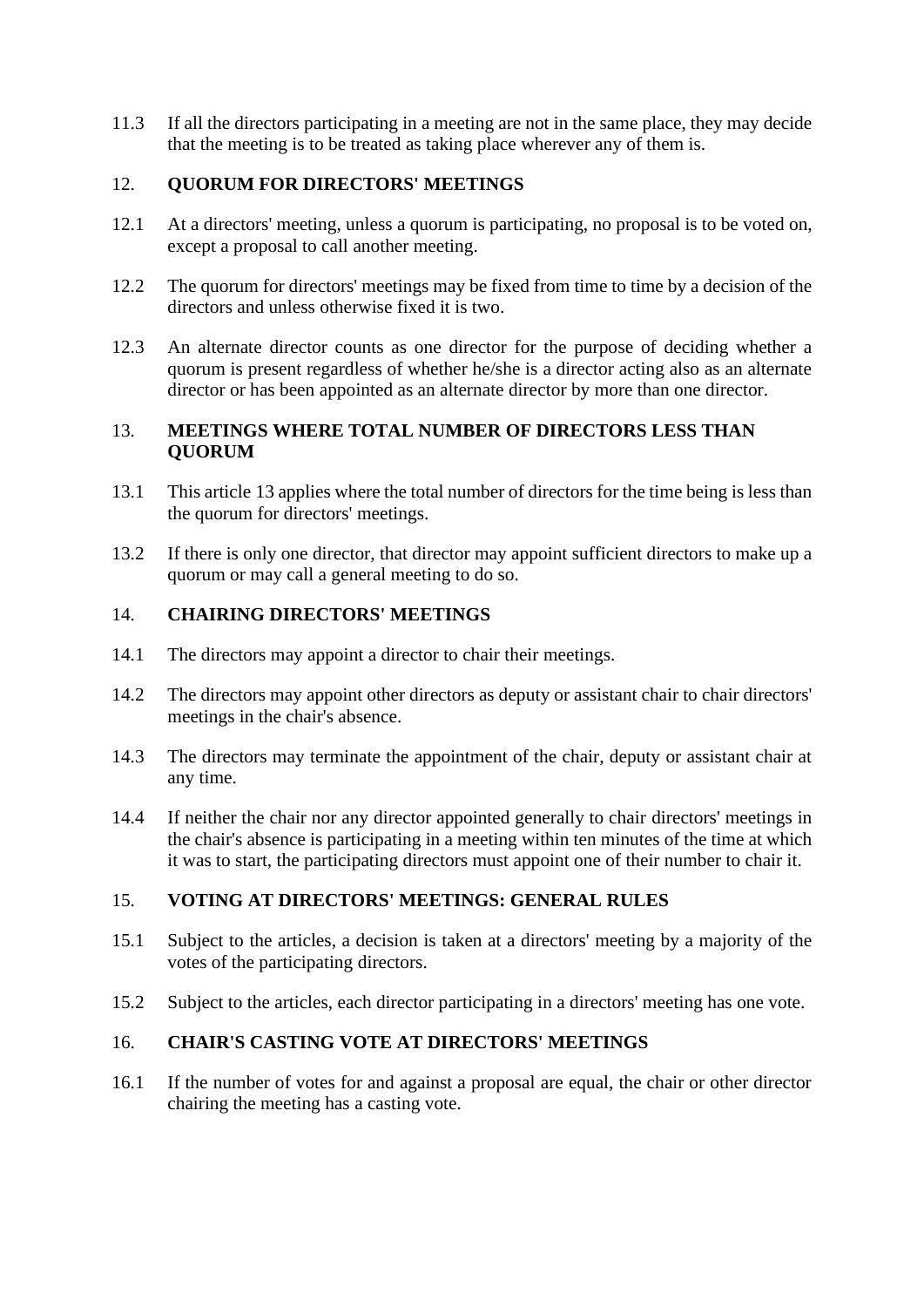16.2 But this does not apply if, in accordance with the articles, the chair or other director is not to be counted as participating in the decision-making process for quorum or voting purposes.

## 17. **ALTERNATES VOTING AT DIRECTORS' MEETINGS**

- 17.1 A director who is also an alternate director has an additional vote on behalf of each appointor who:
	- 17.1.1 is not participating in a directors' meeting; and
	- 17.1.2 would have been entitled to vote if he/she were participating in it.

## **DIRECTORS' INTERESTS**

#### <span id="page-14-1"></span>18. **DIRECTORS' INTERESTS OTHER THAN IN RELATION TO TRANSACTIONS OR ARRANGEMENTS WITH THE COMPANY**

- <span id="page-14-0"></span>18.1 The directors may authorise any matter proposed to them which would, if not so authorised, involve a breach of duty by a director under section 175 of the Act.
- 18.2 Any authorisation under article [18.1](#page-14-0) will be effective only if:
	- 18.2.1 any requirement as to the quorum at the meeting or part of the meeting at which the matter is considered is met without counting the director in question or any other director interested in the matter under consideration; and
	- 18.2.2 the matter was agreed to without such directors voting or would have been agreed to if such directors' votes had not been counted.
- 18.3 The directors may give any authorisation under article [18.1](#page-14-0) upon such terms and conditions as they think fit. The directors may vary or terminate any such authorisation at any time.
- 18.4 For the purposes of articles [18](#page-14-1) to [23](#page-17-0) a conflict of interest includes a conflict of interest and duty and a conflict of duties, and "interest" includes both direct and indirect interests.

## 19. **CONFIDENTIAL INFORMATION AND ATTENDANCE AT DIRECTORS' MEETINGS**

- <span id="page-14-2"></span>19.1 A director shall be under no duty to the Company with respect to any information which he/she obtains or has obtained otherwise than as a director of the Company and in respect of which he/she owes a duty of confidentiality to another person. In particular the director shall not be in breach of the general duties he/she owes to the Company by virtue of sections 171 to 177 of the Act because he/she:
	- 19.1.1 fails to disclose any such information to the directors or to any director or other officer or employee of the Company; and/or
	- 19.1.2 does not use or apply any such information in performing his/her duties as a director of the Company.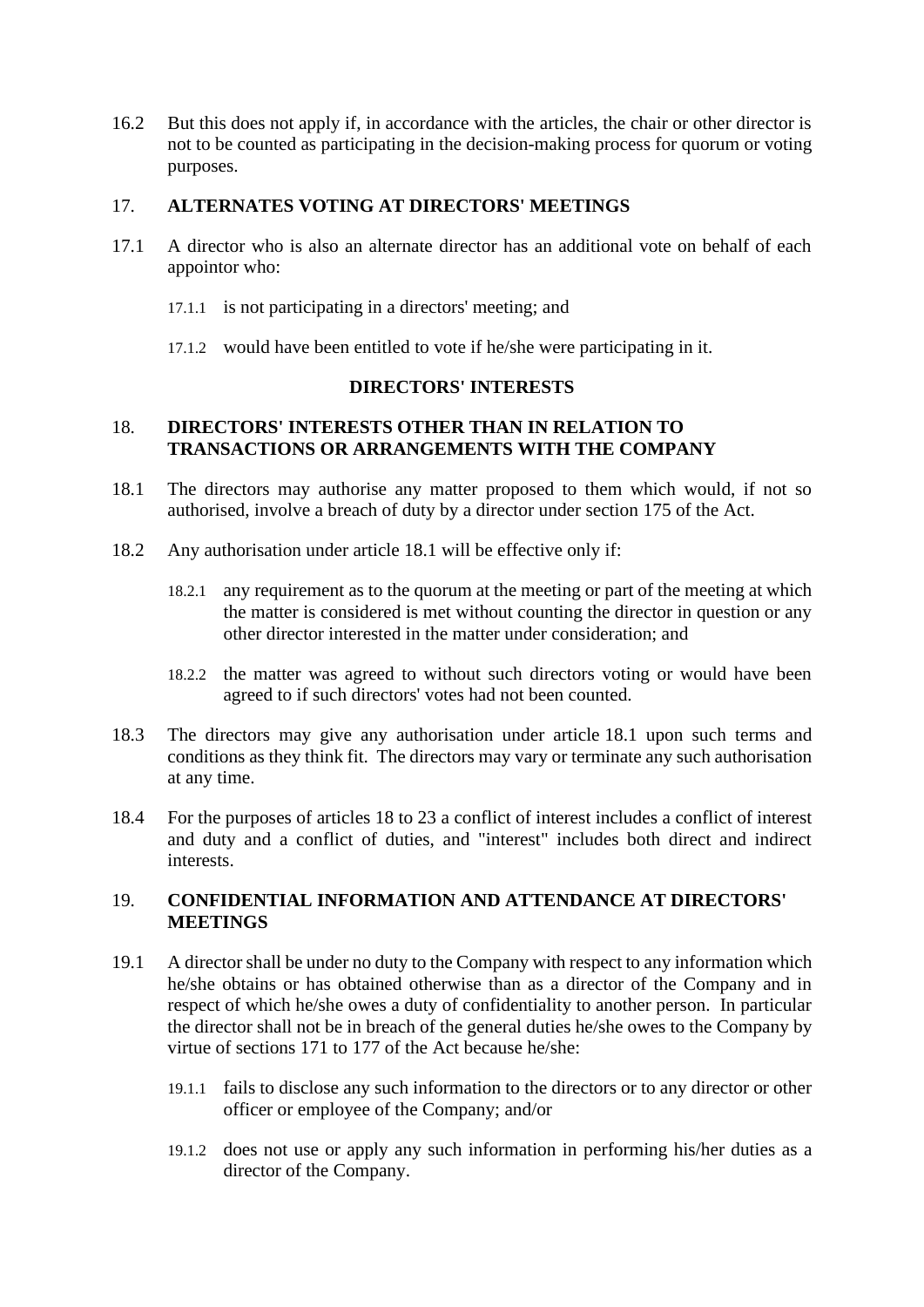However, to the extent that his/her relationship with that other person gives rise to a conflict of interest or possible conflict of interest, this article [19.1](#page-14-2) applies only if the existence of that relationship has been authorised by the directors under article [18.1](#page-14-0) (subject, in any such case, to any terms and conditions upon which such authorisation was given).

- <span id="page-15-0"></span>19.2 Where the existence of a director's relationship with another person has been authorised by the directors under article [18.1](#page-14-0) and his/her relationship with that person gives rise to a conflict of interest or possible conflict of interest, the director shall not be in breach of the general duties he/she owes to the Company by virtue of sections 171 to 177 of the Act because he/she:
	- 19.2.1 absents himself/herself from meetings of the directors or a committee of directors at which any matter relating to the conflict of interest or possible conflict of interest will or may be discussed or from the discussion of any such matter at a meeting or otherwise; and/or
	- 19.2.2 makes arrangements not to receive documents and information relating to any matter which gives rise to the conflict of interest or possible conflict of interest sent or supplied by the Company and/or for such documents and information to be received and read by a professional adviser on his/her behalf,

for so long as he/she reasonably believes such conflict of interest (or possible conflict of interest) subsists.

- 19.3 The provisions of articles [19.1](#page-14-2) and [19.2](#page-15-0) are without prejudice to any equitable principle or rule of law which may excuse the director from:
	- 19.3.1 disclosing information, in circumstances where disclosure would otherwise be required under these articles; and/or
	- 19.3.2 attending meetings or discussions or receiving documents and information as referred to in article [19.2,](#page-15-0) in circumstances where such attendance or receiving such documents and information would otherwise be required under these articles.

## <span id="page-15-3"></span>20. **DECLARATION OF INTERESTS IN PROPOSED OR EXISTING TRANSACTIONS OR ARRANGEMENTS WITH THE COMPANY**

- <span id="page-15-1"></span>20.1 A director who is in any way, directly or indirectly, interested in a proposed transaction or arrangement with the Company must declare the nature and extent of his/her interest to the other directors before the Company enters into the transaction or arrangement.
- <span id="page-15-2"></span>20.2 A director who is in any way, directly or indirectly, interested in a transaction or arrangement that has been entered into by the Company must declare the nature and extent of his/her interest to the other directors as soon as is reasonably practicable, unless the interest has already been declared under article [20.1.](#page-15-1)
- 20.3 Any declaration required by article [20.1](#page-15-1) may (but need not) be made:
	- 20.3.1 at a meeting of the directors;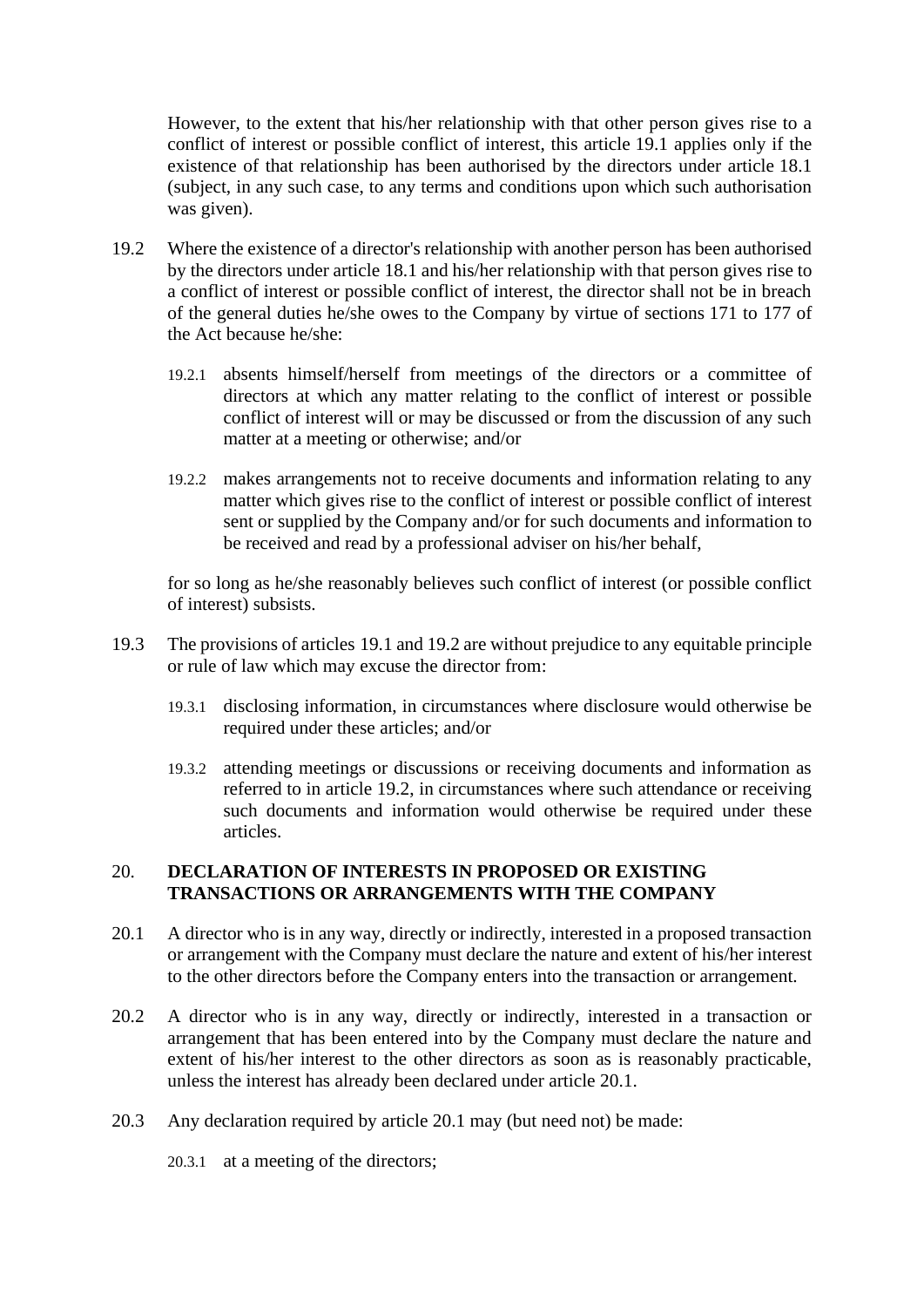- 20.3.2 by notice in writing in accordance with section 184 of the Act; or
- 20.3.3 by general notice in accordance with section 185 of the Act.
- 20.4 Any declaration required by article [20.2](#page-15-2) must be made:
	- 20.4.1 at a meeting of the directors;
	- 20.4.2 by notice in writing in accordance with section 184 of the Act; or
	- 20.4.3 by general notice in accordance with section 185 of the Act.
- 20.5 If a declaration made under article [20.1](#page-15-1) or [20.2](#page-15-2) above proves to be, or becomes, inaccurate or incomplete, a further declaration must be made under article [20.1](#page-15-1) or [20.2](#page-15-2) as appropriate.
- <span id="page-16-1"></span>20.6 A director need not declare an interest under this article [20](#page-15-3) or article [21.1:](#page-16-0)
	- 20.6.1 if it cannot reasonably be regarded as likely to give rise to a conflict of interest;
	- 20.6.2 if, or to the extent that, the other directors are already aware of it (and for this purpose the other directors are treated as aware of anything of which they ought reasonably to be aware);
	- 20.6.3 if, or to the extent that, it concerns terms of his/her service contract that have been or are to be considered by a meeting of the directors or by a committee of the directors appointed for the purpose under these articles; or
	- 20.6.4 if the director is not aware of his/her interest or is not aware of the transaction or arrangement in question (and for this purpose a director is treated as being aware of matters of which he/she ought reasonably to be aware).

## <span id="page-16-2"></span>21. **PERMITTED TRANSACTIONS AND ARRANGEMENTS NOTWITHSTANDING INTEREST**

- <span id="page-16-0"></span>21.1 Subject to the Act and provided that he/she has declared to the directors the nature and extent of his/her interest to the other directors (unless the interest falls within article [20.6\)](#page-16-1), a director notwithstanding his/her office:
	- 21.1.1 may be a party to, or otherwise be interested in, any transaction or arrangement with the Company or in which the Company is directly or indirectly interested;
	- 21.1.2 may act by himself/herself or through his/her firm in a professional capacity for the Company (otherwise than as auditor), and in any such case on such terms as to remuneration and otherwise as the directors may decide; or
	- 21.1.3 may be a director or other officer of, or employed by, or a party to any transaction or arrangement with, or otherwise be interested in, any body corporate in which the Company is directly or indirectly interested,

and such matters are authorised for the purposes of section 175 of the Act (where applicable).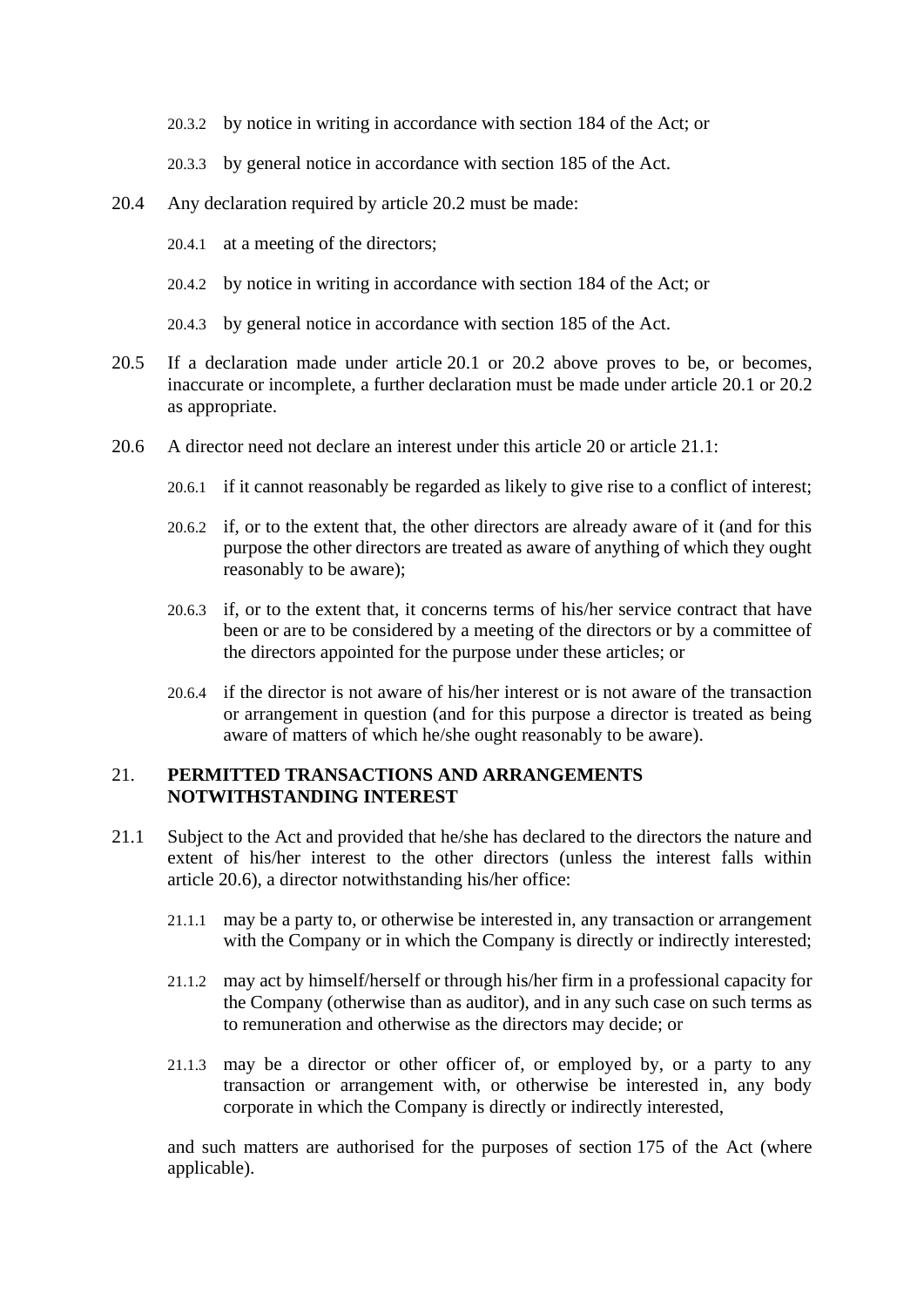## 22. **REMUNERATION AND BENEFITS**

- 22.1 A director shall not, by reason of his/her office, be accountable to the Company for any remuneration or other benefit which he/she derives from any office or employment or from any transaction or arrangement or from any interest in any body corporate:
	- 22.1.1 the acceptance, entry into or existence of which is authorised by the directors under article [18.1](#page-14-0) (subject, in any such case, to any terms and conditions upon which such authorisation was given); or
	- 22.1.2 which he/she is permitted to hold or enter into by virtue of article [21](#page-16-2) or otherwise under these articles,

nor shall the receipt of any such remuneration or other benefit constitute a breach of his/her duty under section 176 of the Act. No transaction or arrangement authorised or permitted under articles [18.1](#page-14-0) or [21](#page-16-2) or otherwise under these articles shall be liable to be avoided on the ground of any such interest or benefit.

#### <span id="page-17-0"></span>23. **GENERAL VOTING AND QUORUM REQUIREMENTS**

- 23.1 Save as otherwise provided by these articles, a director shall not vote on or be counted in the quorum in relation to a resolution of the directors or committee of the directors concerning a matter in which he/she has a direct or indirect interest which is, to his/her knowledge, a material interest (otherwise than by virtue of his/her interest in shares or debentures or other securities of or otherwise in or through the Company), but this prohibition does not apply to a resolution concerning any of the following matters:
	- 23.1.1 the giving of a guarantee, security or indemnity in respect of money lent or obligations incurred by him/her or any other person at the request of or for the benefit of the Company or any of its subsidiary undertakings;
	- 23.1.2 the giving of a guarantee, security or indemnity in respect of a debt or obligation of the Company or any of its subsidiary undertakings for which the director has assumed responsibility in whole or in part, either alone or jointly with others, under a guarantee or indemnity or by the giving of security;
	- 23.1.3 a transaction or arrangement concerning an offer of shares, debentures or other securities of the Company or any of its subsidiary undertakings for subscription or purchase, in which offer he/she is or may be entitled to participate as a holder of securities or in the underwriting or sub-underwriting of which he/she is to participate;
	- 23.1.4 a transaction or arrangement to which the Company is or is to be a party concerning another company (including a subsidiary undertaking of the Company) in which he/she or any person connected with him/her is interested (directly or indirectly) whether as an officer, shareholder, creditor or otherwise (a "**relevant company**"), if he/she and any persons connected with him/her do not to his/her knowledge hold an interest in shares (as that term is used in sections 820 to 825 of the Act) representing one per cent. or more of either any class of the equity share capital (excluding any shares of that class held as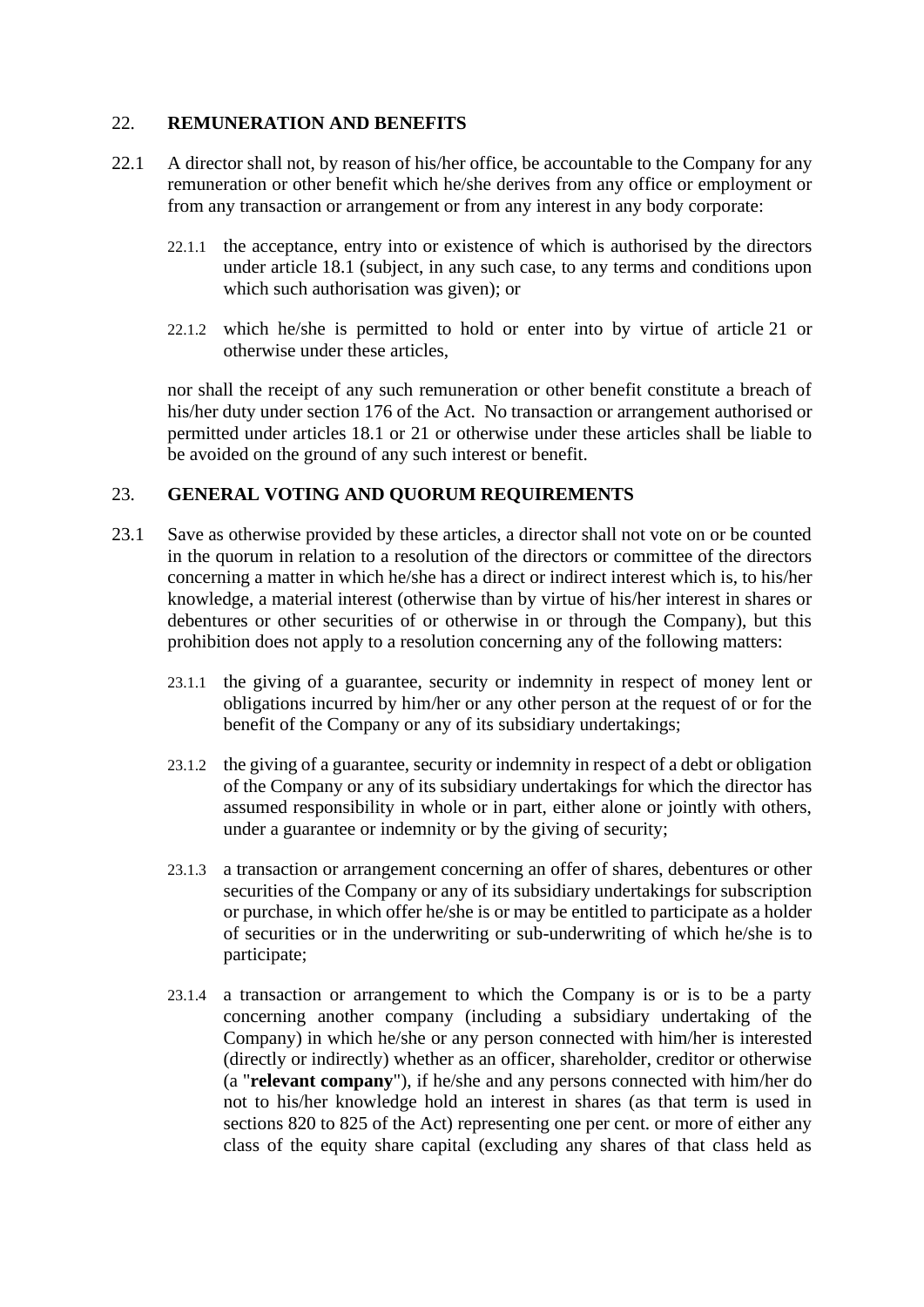treasury shares) in the relevant company or of the voting rights available to members of the relevant company;

- 23.1.5 a transaction or arrangement for the benefit of the employees of the Company or any of its subsidiary undertakings (including any pension fund or retirement, death or disability scheme) which does not award him/her a privilege or benefit not generally awarded to the employees to whom it relates; or
- 23.1.6 a transaction or arrangement concerning the purchase or maintenance of any insurance policy for the benefit of directors or for the benefit of persons including directors.
- 23.2 A director shall not vote on or be counted in the quorum in relation to a resolution of the directors or committee of the directors concerning his/her own appointment (including fixing or varying the terms of his/her appointment or its termination) as the holder of an office or place of profit with the Company or any body corporate in which the Company is directly or indirectly interested. Where proposals are under consideration concerning the appointment (including fixing or varying the terms of appointment or its termination) of two or more directors to offices or places of profit with the Company or a body corporate in which the Company is directly or indirectly interested, such proposals may be divided and a separate resolution considered in relation to each director. In that case, each of the directors concerned (if not otherwise debarred from voting under article [23\)](#page-17-0) is entitled to vote (and be counted in the quorum) in respect of each resolution except that concerning his/her own appointment.
- 23.3 If a question arises at a meeting as to the materiality of a director's interest (other than the interest of the chair of the meeting) or as to the entitlement of a director (other than the chair) to vote or be counted in a quorum and the question is not resolved by his/her voluntarily agreeing to abstain from voting or being counted in the quorum, the question shall be referred to the chair and his/her ruling in relation to the director concerned is conclusive and binding on all concerned.
- 23.4 If a question arises at a meeting as to the materiality of the interest of the chair of the meeting or as to the entitlement of the chair to vote or be counted in a quorum and the question is not resolved by his/her voluntarily agreeing to abstain from voting or being counted in the quorum, the question shall be decided by resolution of the directors or committee members present at the meeting (excluding the chair) whose majority vote is conclusive and binding on all concerned.
- 23.5 For the purposes of article [23,](#page-17-0) in relation to an alternate director, the interest of his/her appointor is treated as the interest of the alternate director in addition to any interest which the alternate director otherwise has. Articles [18](#page-14-1) to [23](#page-17-0) apply to an alternate director as if he/she were a director otherwise appointed.
- 23.6 The Company may by ordinary resolution suspend or relax the provisions of articles [18](#page-14-1) to [23](#page-17-0) to any extent. Subject to the Act, the Company may by ordinary resolution ratify any transaction or arrangement not properly authorised by reason of a contravention of articles [18](#page-14-1) to [23.](#page-17-0)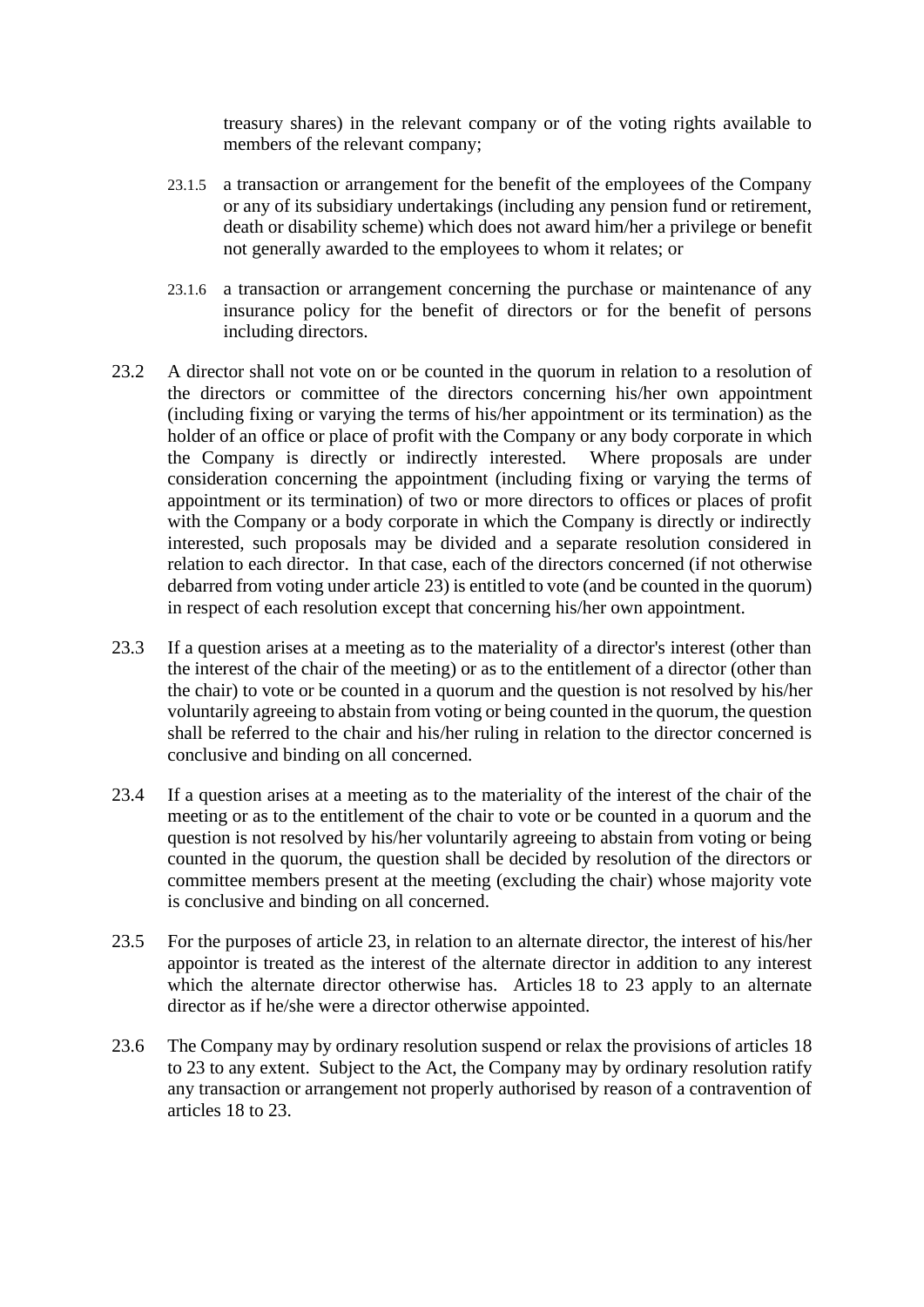## 24. **PROPOSING DIRECTORS' WRITTEN RESOLUTIONS**

- 24.1 Any director may propose a directors' written resolution.
- 24.2 The secretary must propose a directors' written resolution if a director so requests.
- 24.3 A directors' written resolution is proposed by giving written notice of the proposed resolution to each director.
- 24.4 Notice of a proposed directors' written resolution must indicate:
	- 24.4.1 the proposed resolution;
	- 24.4.2 the time by which it is proposed that the directors should adopt it; and
	- 24.4.3 the manner in which directors can indicate their agreement in writing to it, for the purposes of article [25.](#page-19-0)

## <span id="page-19-0"></span>25. **ADOPTION OF DIRECTORS' WRITTEN RESOLUTIONS**

- 25.1 A proposed directors' written resolution is adopted when all directors who would have been entitled to vote on the resolution at a directors' meeting or committee meeting have signed one or more copies of it, or have otherwise indicated their agreement in writing to it, provided that those directors would have formed a quorum at such a meeting. A director indicates his/her agreement in writing to a proposed directors' written resolution when the Company receives from him/her an authenticated document identifying the resolution to which it relates and indicating the director's agreement to the resolution, in accordance with section 1146 of the Act. Once a director has so indicated his/her agreement, it may not be revoked.
- 25.2 It is immaterial whether any director signs the resolution or otherwise indicates his/her agreement in writing to it before or after the time by which the notice proposed that it should be adopted.
- 25.3 Where a director has indicated his/her agreement in writing to a directors' written resolution, his/her alternate, acting in that capacity does not need to indicate his/her agreement in writing to such resolution and an alternate's appointor does not need to indicate his/her agreement in writing to a resolution if his/her alternate, acting in that capacity, has indicated his/her agreement in writing.
- 25.4 Once a directors' written resolution has been adopted, it must be treated as if it had been a decision taken at a directors' meeting or committee meeting in accordance with the articles.

#### 26. **DIRECTORS' DISCRETION TO MAKE FURTHER RULES**

Subject to the articles, the directors may make any rule which they think fit about how they take decisions, and about how such rules are to be recorded or communicated to directors.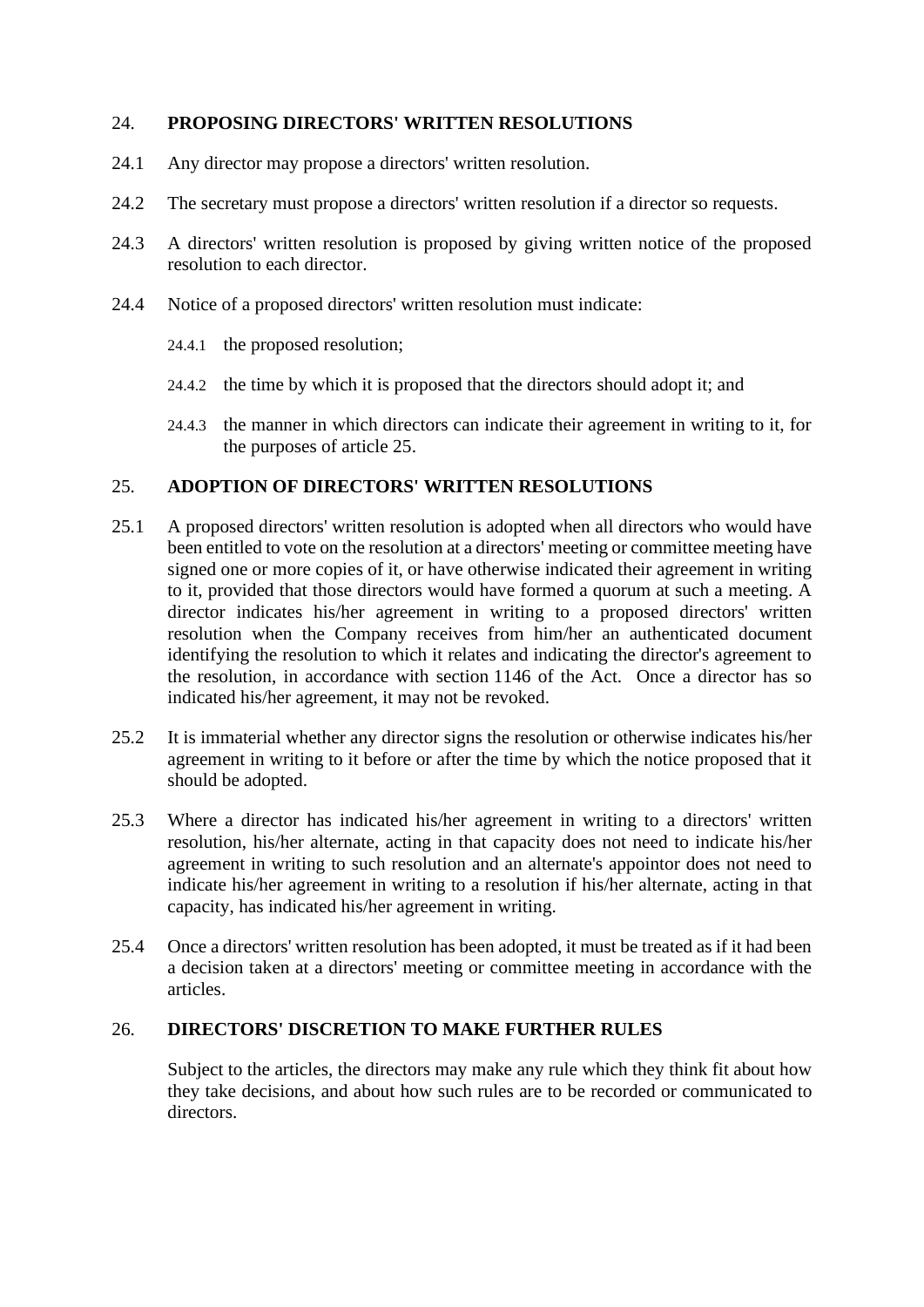#### **APPOINTMENT OF DIRECTORS**

#### <span id="page-20-2"></span>27. **NUMBER OF DIRECTORS**

Unless and until otherwise decided by the Company by ordinary resolution the number of directors (other than alternate directors) must not be less than two and must not be more than 13.

#### 28. **METHODS OF APPOINTING DIRECTORS**

- 28.1 Subject to the articles, any person who is willing to act as a director, and is permitted by law to do so, may be appointed to be a director:
	- 28.1.1 by ordinary resolution;
	- 28.1.2 at a general meeting called under article [40.5](#page-28-0)
	- 28.1.3 by a decision of the directors; or
	- 28.1.4 under article [13.2](#page-13-2) if the Company has only one director.
- <span id="page-20-1"></span><span id="page-20-0"></span>28.2 A director appointed under article [28.1.3](#page-20-0) or [28.1.4](#page-20-1) must retire at the conclusion of the next annual general meeting after his/her appointment unless he/she is reappointed during that meeting. A director who retires in this way is not taken into account in determining the number of directors who are to retire by rotation at the meeting.
- 28.3 Subject to the Act, the directors may appoint one or more directors to hold an executive office with the Company for such term and on such other terms and conditions as (subject to the Act) the directors think fit. The directors may revoke or terminate an appointment, without prejudice to a claim for damages for breach of the contract of service between the director and the Company or otherwise.
- 28.4 Subject to the Act, the directors may enter into an agreement or arrangement with any director for the provision of any services outside the scope of the ordinary duties of a director. Any such agreement or arrangement may be made on such terms and conditions as (subject to the Act) the directors think fit and (without prejudice to any other provision of the articles) they may remunerate any such director for such services as they think fit.
- 28.5 The only persons who can be elected directors at a general meeting are the following:
	- 28.5.1 a director who is retiring at the meeting;
	- 28.5.2 a person who is recommended by the directors;
	- 28.5.3 a person who has been proposed by a member (other than the person to be proposed) who is entitled to attend and to vote at the meeting. The proposing member must provide written notice that he/she intends to propose the person for election and the notice must:
		- (a) be delivered at least seven days before the date of the meeting;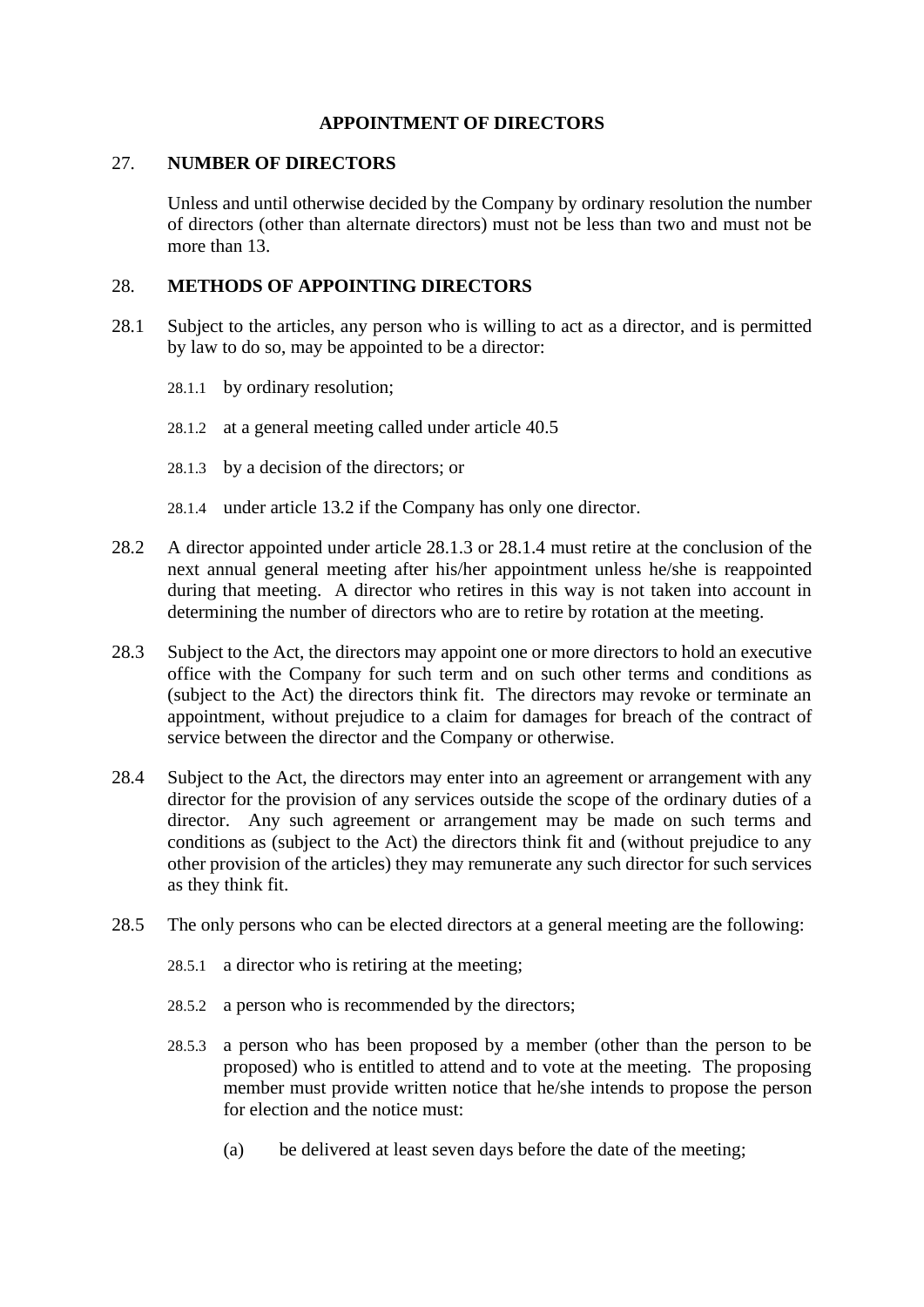- (b) state the particulars which would be required to be included in the register of directors if the proposed director were appointed (or reappointed); and
- (c) be accompanied by notice given by proposed director of his/her willingness to be appointed (or reappointed).
- 28.6 A resolution for the appointment of two or more persons as directors by a single resolution is void unless a resolution that the resolution for appointment is proposed in this way has first been proposed by the meeting without a vote being given against it.
- 28.7 A director need not be a member.
- 28.8 All acts done by:
	- 28.8.1 a meeting of the directors;
	- 28.8.2 a meeting of a committee of the directors;
	- 28.8.3 written resolution of the directors; or
	- 28.8.4 a person acting as a director, alternate director or a committee,

shall be valid notwithstanding that it is discovered afterwards that there was a defect in the appointment of a person or persons acting or that any of them were disqualified from holding office, had ceased to hold office or were not entitled to vote on the matter in question.

#### 29. **RETIREMENT OF DIRECTORS BY ROTATION**

- <span id="page-21-3"></span>29.1 Subject to article [29.2,](#page-21-0) at every annual general meeting one third of the current directors who are subject to retirement by rotation must retire. If one third is not a whole number, the number of directors to retire is the number which is nearest to (but not less than) one third. If there are fewer than three directors who are subject to retirement by rotation, one must retire. Any directors retiring in this way continue to be directors until the end of the meeting at which they retire.
- <span id="page-21-1"></span><span id="page-21-0"></span>29.2 If any director:
	- 29.2.1 was appointed by the directors since the last annual general meeting;
	- 29.2.2 was last appointed (or reappointed) three or more years prior to the meeting;
	- 29.2.3 was not last appointed (or reappointed) at one of the preceding two annual general meetings; or
	- 29.2.4 at the time of the meeting will have served more than eight years as a non-executive director of the Company (excluding as chair),

<span id="page-21-2"></span>he/she must retire from office. Only a director retiring under articles [29.2.2](#page-21-1) to [29.2.4](#page-21-2) will be counted in determining the number required to retire at the meeting. However,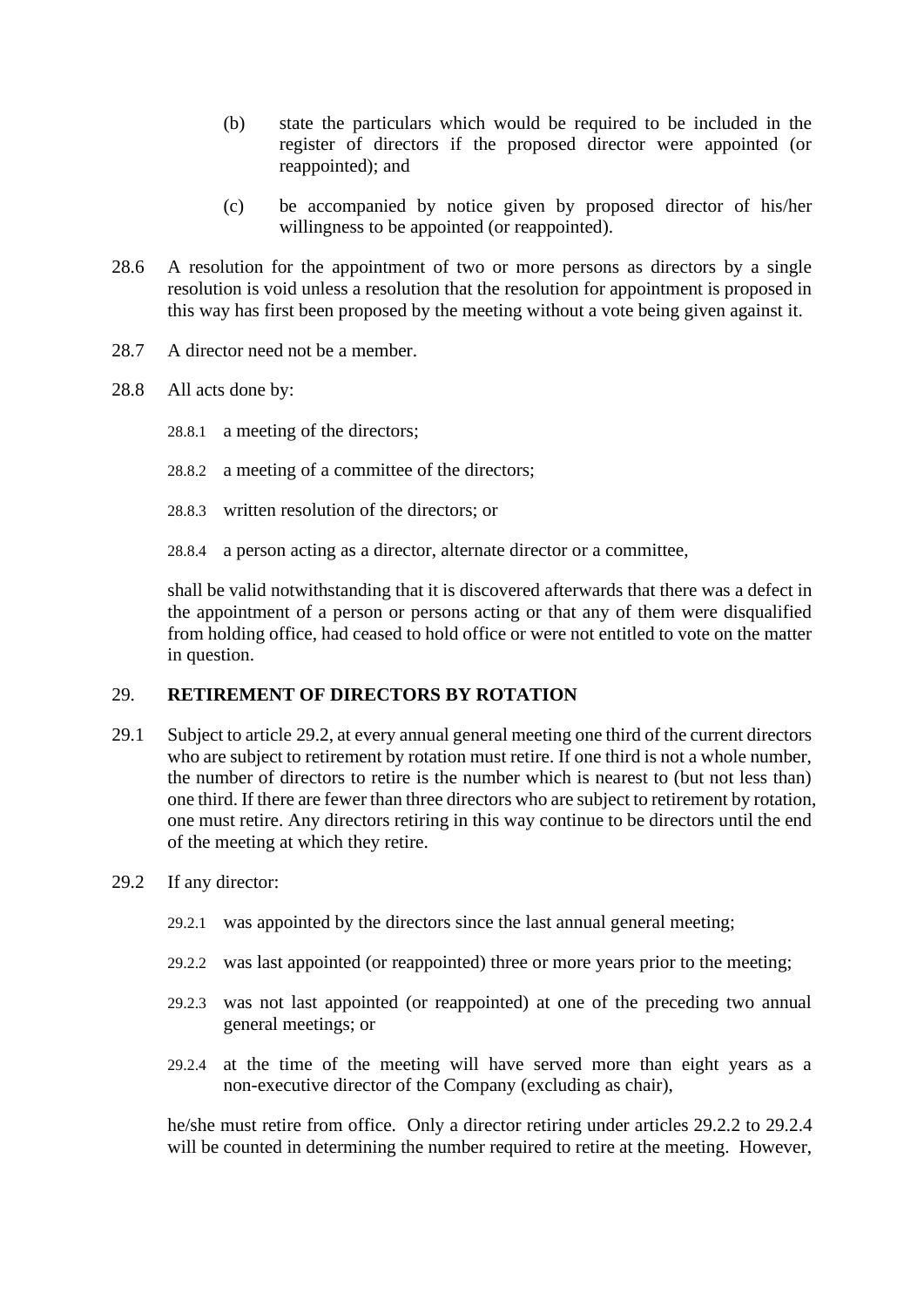the number of directors required to retire under article [29.1](#page-21-3) will be increased to the extent necessary to comply with this article [29.2.](#page-21-0)

- 29.3 Subject to the Act and the articles, the directors required to retire at an annual general meeting under article [29.1](#page-21-3) (as necessary to obtain the required number) are:
	- 29.3.1 first, any director who wants to retire and who does not want to be reappointed;
	- 29.3.2 second, those directors who have been directors longest since they were last appointed or reappointed. If there are directors who were last appointed or reappointed on the same date they can agree on who is to retire. If they do not agree, they must draw lots to decide.

The number and identity of directors to retire will be determined based on the composition of the board of directors at the start of business on the date of notice calling the annual general meeting, disregarding a change in the number or identity of the directors after that time but before the end of the meeting.

- 29.4 A director who retires at an annual general meeting can be reappointed by members. Subject to articles [29.6](#page-22-0) and [29.7,](#page-23-0) if he/she is not reappointed (or deemed to be reappointed), he/she may remain a director until the meeting appoints someone in his/her place or, if it does not appoint anyone, until the end of the meeting.
- 29.5 Subject to articles [29.6](#page-22-0) and [29.7,](#page-23-0) if the Company does not fill the vacancy of a director who retires at an annual general meeting, the retiring director (if willing) will be deemed reappointed unless:
	- 29.5.1 it is expressly resolved not to fill the vacancy; or
	- 29.5.2 a resolution for reappointment of the director is put to the meeting and lost.
- <span id="page-22-2"></span><span id="page-22-1"></span><span id="page-22-0"></span>29.6 If:
	- 29.6.1 any resolution or resolutions for the appointment or reappointment of the persons eligible for appointment or reappointment as directors are put to the annual general meeting and lost; and
	- 29.6.2 at the end of that meeting the number of directors is fewer than any minimum number of directors required under article [27,](#page-20-2) all retiring directors who stood for reappointment at that meeting (the "**retiring directors**") shall be deemed to have been reappointed as directors and shall remain in office, but the retiring directors<sup>.</sup>
		- (a) may only act for the purposes of filling vacancies and convening general meetings of the Company and may only perform such duties as are appropriate to maintain the Company as a going concern and to comply with the Company's legal and regulatory obligations; and
		- (b) shall convene a general meeting as soon as reasonably practical following the meeting referred to in article [29.6.1](#page-22-1) and they shall retire from office at that meeting if the number of directors appointed or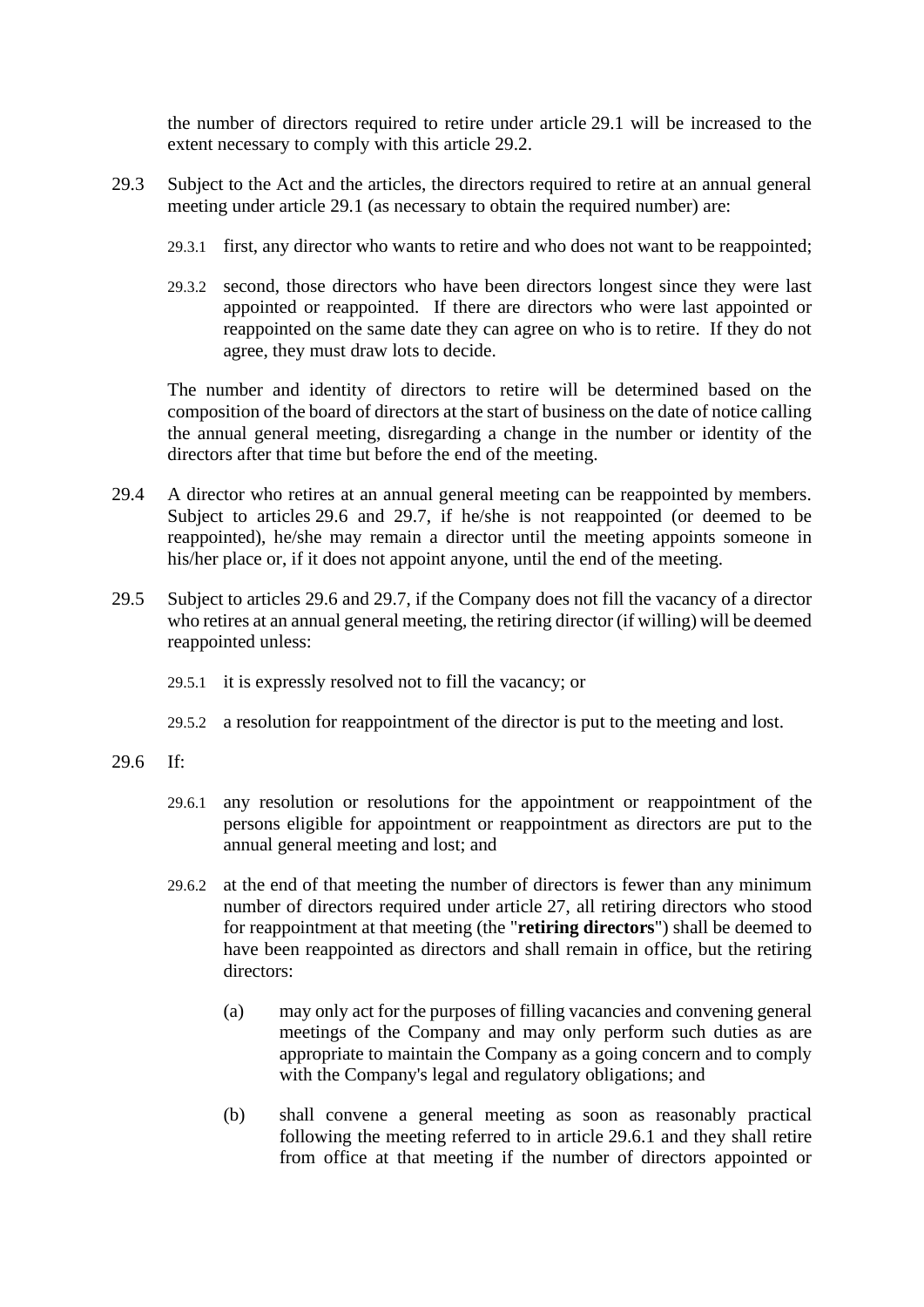ratified by the Company at that meeting is equal to or more than the minimum number of directors required under article [27.](#page-20-2)

- <span id="page-23-0"></span>29.7 If at the end of the general meeting convened under article [29.6.2](#page-22-2) the number of directors is fewer than any minimum number of directors required under article [27,](#page-20-2) the provisions of article [29.6](#page-22-0) shall also apply in respect of such meeting.
- 29.8 Subject to the Act, a person can be appointed (or remain) a director regardless of his/her age.

### 30. **TERMINATION OF DIRECTOR'S APPOINTMENT**

- 30.1 In addition to any power of removal under the Act, the Company can by ordinary resolution remove a director even though his/her time in office has not ended (without prejudice to a claim for damages for breach of contract or otherwise) and, subject to the articles, by ordinary resolution appoint a person to replace a director who has been removed in this way. A person appointed under this article to replace a director who has been removed, will be due to retire when the director he/she replaces would have been due to retire.
- 30.2 A person ceases to be a director as soon as:
	- 30.2.1 the period expires, if he/she has been appointed for a fixed period;
	- 30.2.2 he/she ceases to be a director by virtue of any provision of the Act, is removed from office under the articles or is prohibited from being a director by law;
	- 30.2.3 a bankruptcy order is made against him/her;
	- 30.2.4 a composition is made with his/her creditors generally in satisfaction of his/her debts;
	- 30.2.5 a registered medical practitioner who is treating that person gives a written opinion to the Company stating that that person has become physically or mentally incapable of acting as a director and may remain so for more than three months and the directors resolve that he/she cease to be a director;
	- 30.2.6 by reason of his/her mental health, a court makes an order which wholly or partly prevents that person from personally exercising any powers or rights which that person would otherwise have and the directors resolve that he/she cease to be a director;
	- 30.2.7 both he/she and his/her alternate director appointed under the provisions of the articles (if any) are absent, without the permission of the directors, from directors' meetings for six consecutive months and the directors resolve that he/she cease to be a director;
	- 30.2.8 he/she is removed from office by notice addressed to him/her at his/her last-known address and signed by all his/her co-directors (without prejudice to a claim for damages for breach of contract or otherwise); or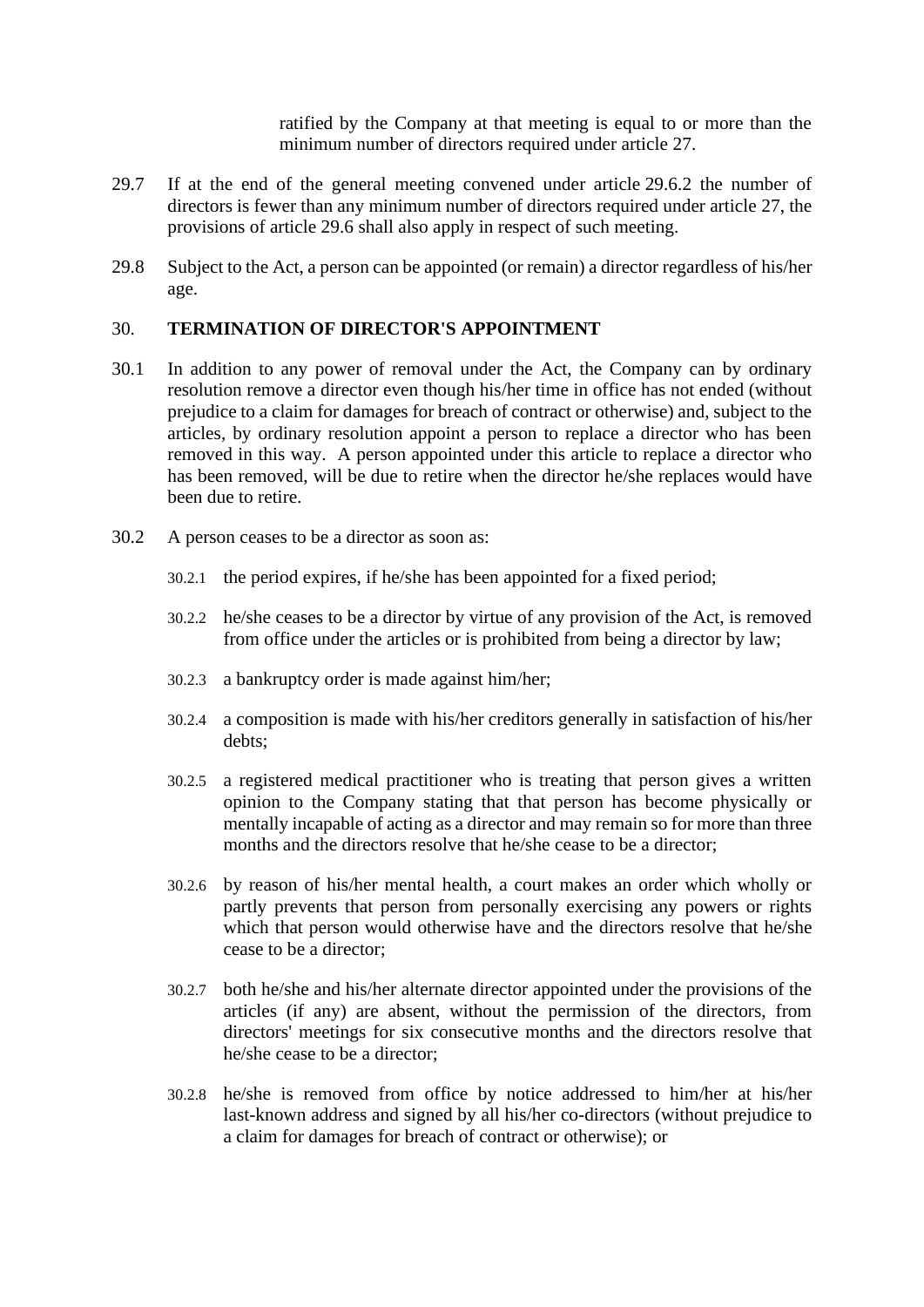- 30.2.9 notification is received by the Company from the director that the director is resigning from office as director, and such resignation has taken effect in accordance with its terms.
- 30.3 A resolution of the directors declaring a director to have ceased to be a director under the terms of this article is conclusive as to the fact and grounds of cessation stated in the resolution.
- 30.4 If a director ceases to be a director for any reason, he/she shall cease to be a member of any committee of the directors.

## <span id="page-24-1"></span>31. **DIRECTORS' FEES**

- 31.1 Directors may undertake any services for the Company that the directors decide.
- <span id="page-24-0"></span>31.2 Unless otherwise determined by ordinary resolution, directors (but not alternate directors) are entitled for their services to such total fees as the directors determine. The total fees will be divided among the directors in the proportions that the directors decide. If no decision is made, the total fees will be divided equally. A fee payable under this article [31.2](#page-24-0) is distinct from any salary, remuneration or other amount payable to a director under the articles or otherwise. Unless the directors determine otherwise, a fee payable under this article [31.2](#page-24-0) accrues from day to day.
- 31.3 Subject to the Act and the articles, directors' fees may be payable in any form and, in particular, the directors may arrange for part of a fee payable under this article [31](#page-24-1) to be provided in the form of fully paid shares of the Company. The amount of the fee payable in this way is at the directors' discretion. The amount of the fee will be applied to purchase or subscribe for shares on behalf of the director. The subscription price will be deemed to be the closing middle-market quotation for a fully paid share of that class as published in the Daily List of the London Stock Exchange on the day of subscription (or another quotation derived from another source as the directors decide).
- 31.4 Unless the directors decide otherwise, a director is not accountable to the Company for any remuneration which he/she receives as a director or other officer or employee of the Company's subsidiary undertakings or of any other body corporate in which the Company is interested.

## 32. **DIRECTORS' ADDITIONAL REMUNERATION**

- 32.1 The directors can pay additional remuneration (whether by way of salary, percentage of profits or otherwise) and expenses to any director who at the request of the directors:
	- 32.1.1 makes a special journey for the Company;
	- 32.1.2 performs a special service for the Company; or
	- 32.1.3 works abroad in connection with the Company's business.

## 33. **DIRECTORS' PENSIONS AND OTHER BENEFITS**

<span id="page-24-2"></span>33.1 The directors may decide whether to pay or provide (by insurance or otherwise):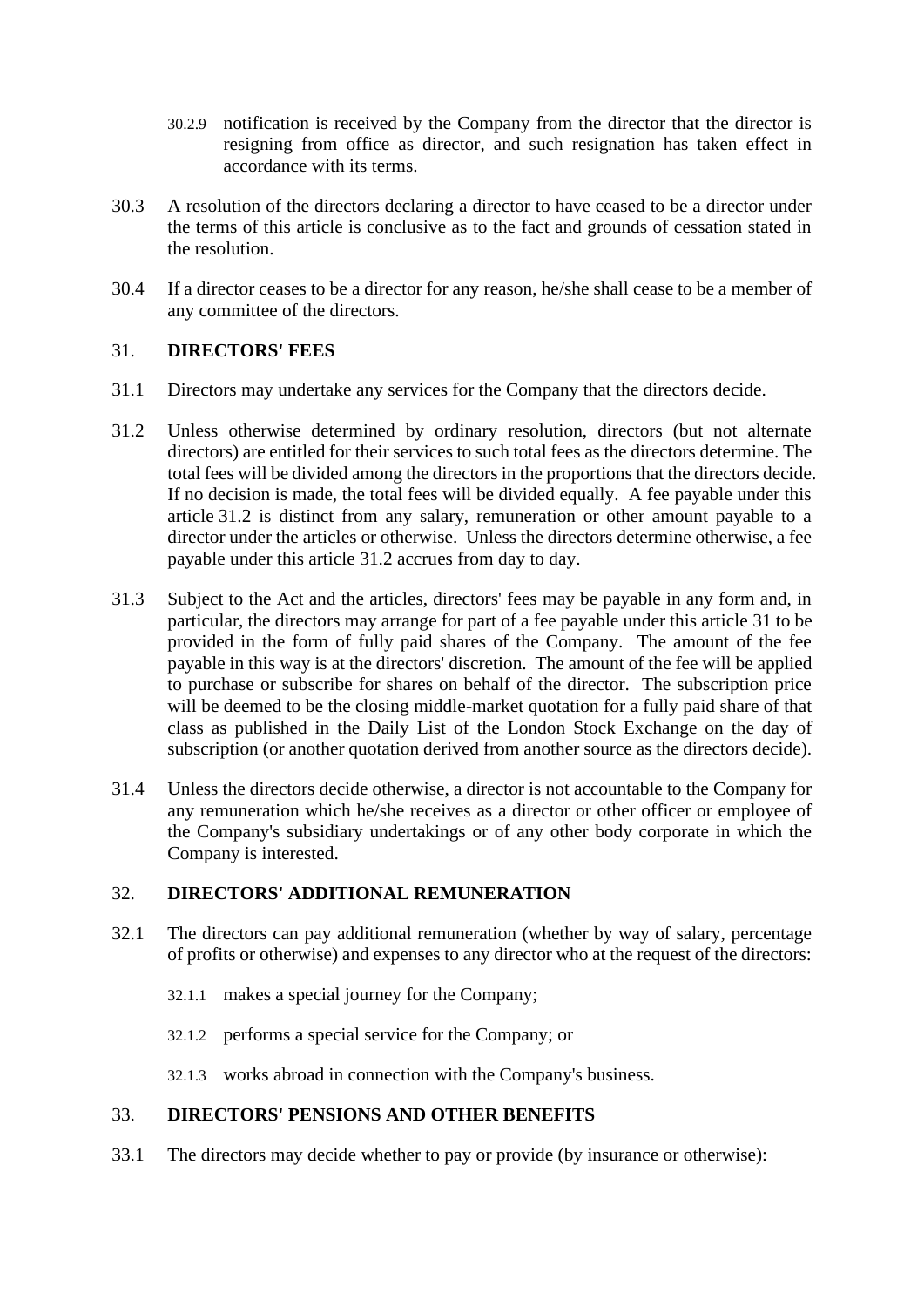- 33.1.1 pensions, retirement or superannuation benefits;
- 33.1.2 death, sickness or disability benefits;
- 33.1.3 gratuities; or
- 33.1.4 other allowances,
- to any person who is or who was a director of:
- 33.1.5 the Company;
- 33.1.6 a subsidiary undertaking of the Company;
- 33.1.7 any company which is or was allied to or associated with the Company or any of its subsidiary undertakings; or
- 33.1.8 a predecessor in business of the Company or any of its subsidiary undertakings,

or to a member of his/her family including a spouse, former spouse or a person who is (or was) dependent on him/her.

33.2 For the purpose of article [33.1,](#page-24-2) the directors may establish, maintain, subscribe and contribute to any scheme trust or fund and pay premiums. The directors may arrange for this to be done either by the Company alone or in conjunction with another person.

#### 34. **REMUNERATION OF ALTERNATE DIRECTORS**

34.1 An alternate director is not entitled to a fee from the Company for his/her services as an alternate director except such part of his/her appointor's fee as the appointor may direct by notice in writing to the Company.

#### 35. **REMUNERATION OF EXECUTIVE DIRECTORS**

- 35.1 The salary or remuneration of a director appointed to hold employment or executive office in accordance with these articles may be:
	- 35.1.1 a fixed sum;
	- 35.1.2 wholly or partly governed by business done or profits made; or
	- 35.1.3 as the directors decide.

This salary or remuneration may be in addition to or instead of a fee payable to him/her for his/her services as a director under these articles.

#### 36. **DIRECTORS' EXPENSES**

- 36.1 The Company may repay any reasonable travelling, hotel and other expenses which a director properly incurs in performing his/her duties as director in connection with his/her attendance at:
	- 36.1.1 directors' meetings;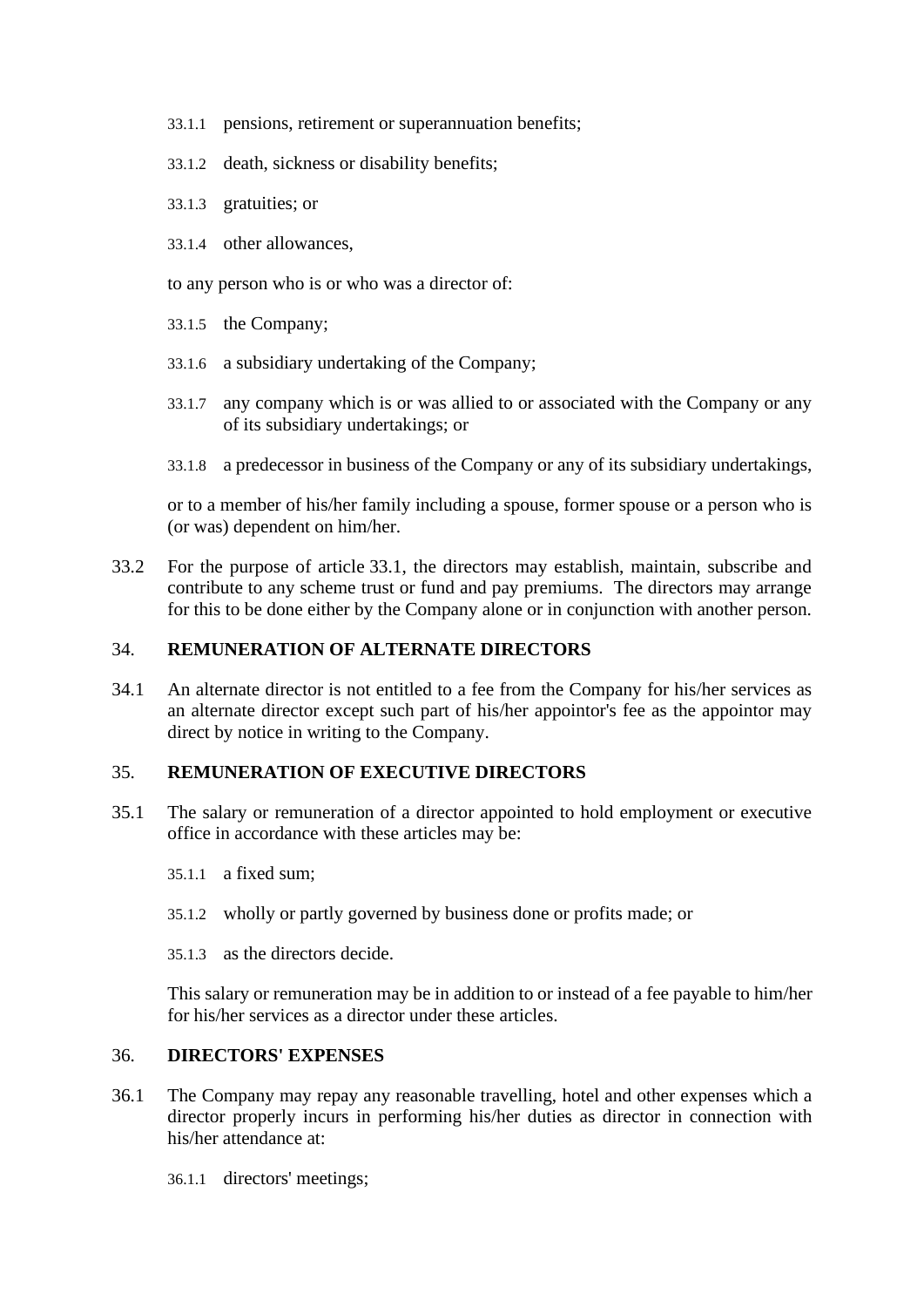- 36.1.2 committee meetings;
- 36.1.3 general meetings; or
- 36.1.4 separate meetings of the holders of any class of shares or of debentures of the Company,

or otherwise in connection with the exercise of their powers and the discharge of his/her responsibilities in relation to the Company.

- 36.2 Subject to the Act, the directors may make arrangements to provide a director with funds to meet expenditure incurred (or to be incurred) by him/her for the purposes of:
	- 36.2.1 the Company;
	- 36.2.2 enabling him/her to properly perform his/her duties as an officer of the Company; or
	- 36.2.3 enabling him/her to avoid incurring any such expenditure.

#### **ALTERNATE DIRECTORS**

#### <span id="page-26-1"></span>37. **APPOINTMENT AND REMOVAL OF ALTERNATES**

- <span id="page-26-0"></span>37.1 Any director (other than an alternate director) (the "**appointor**") may appoint as an alternate any other director, or any other person approved by the directors and willing to act, to:
	- 37.1.1 exercise that director's powers; and
	- 37.1.2 carry out that director's responsibilities,

in relation to the taking of decisions by the directors in the absence of the alternate's appointor.

- 37.2 Subject to the articles, any appointment or removal of an alternate director must be effected by notice in writing to the Company signed by the appointor, or in any other manner approved by the directors.
- 37.3 The notice must:
	- 37.3.1 identify the proposed alternate; and
	- 37.3.2 in the case of a notice of appointment, contain a statement signed by the proposed alternate director that the proposed alternate director is willing to act as the alternate director of the director giving the notice.
- 37.4 An alternate director need not be a member of the Company.
- 37.5 Any person appointed as an alternate director under this article [37](#page-26-1) may act as an alternate director for more than one director.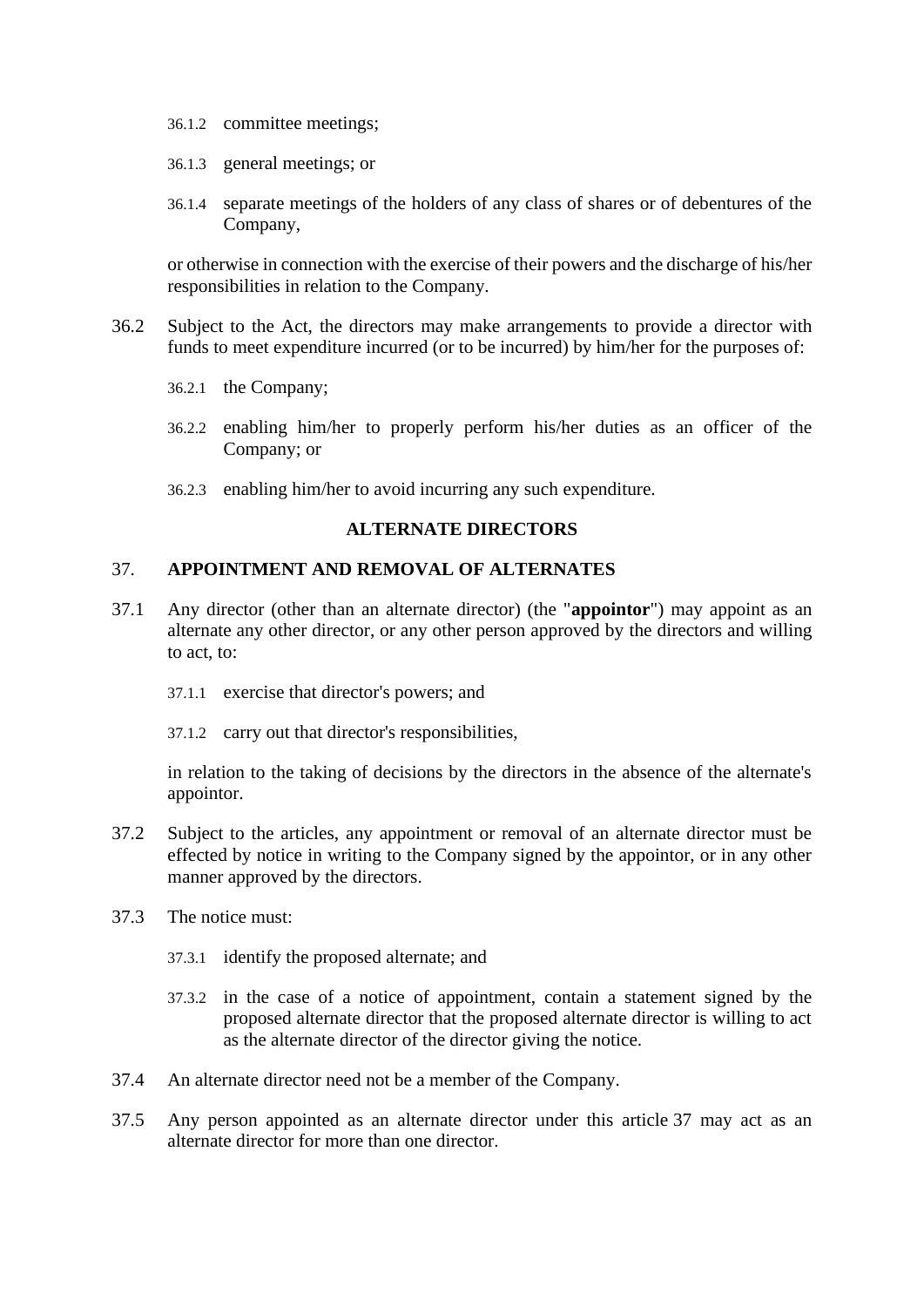#### 38. **RIGHTS AND RESPONSIBILITIES OF ALTERNATE DIRECTORS**

- 38.1 An alternate director has the same rights as his/her appointor, in relation to any directors' meeting or directors' written resolution.
- 38.2 Except as the articles specify otherwise, alternate directors:
	- 38.2.1 are deemed for all purposes to be directors;
	- 38.2.2 are liable for their own acts and omissions;
	- 38.2.3 are subject to the same restrictions as their appointors; and
	- 38.2.4 are not deemed to be agents of or for their appointors.
- 38.3 Subject to the articles, a person who is an alternate director but not a director:
	- 38.3.1 may be counted as participating for the purposes of determining whether a quorum is participating (but only if his/her appointor is not participating); and
	- 38.3.2 may sign a written resolution (but only if it is not signed by his/her appointor),

but may not be counted as more than one director for such purposes.

#### 39. **TERMINATION OF ALTERNATE DIRECTORSHIP**

- 39.1 An alternate director's appointment as an alternate director terminates:
	- 39.1.1 when his/her appointor revokes the appointment by notice to the Company in writing specifying when it is to terminate;
	- 39.1.2 on the occurrence in relation to him/her of any event which, if it occurred in relation to his/her appointor, would result in the termination of the appointor's appointment as a director;
	- 39.1.3 on the death of his/her appointor; or
	- 39.1.4 when his/her appointor's appointment as a director terminates, except that his/her appointment as an alternate director does not terminate when the appointor retires by rotation at a general meeting and is then re-appointed (or deemed reappointed) as a director at the same general meeting.

## **PART 3 DECISION-MAKING BY MEMBERS**

#### **ORGANISATION OF GENERAL MEETINGS**

#### 40. **CALLING GENERAL MEETINGS**

40.1 The directors may call a general meeting whenever they think fit.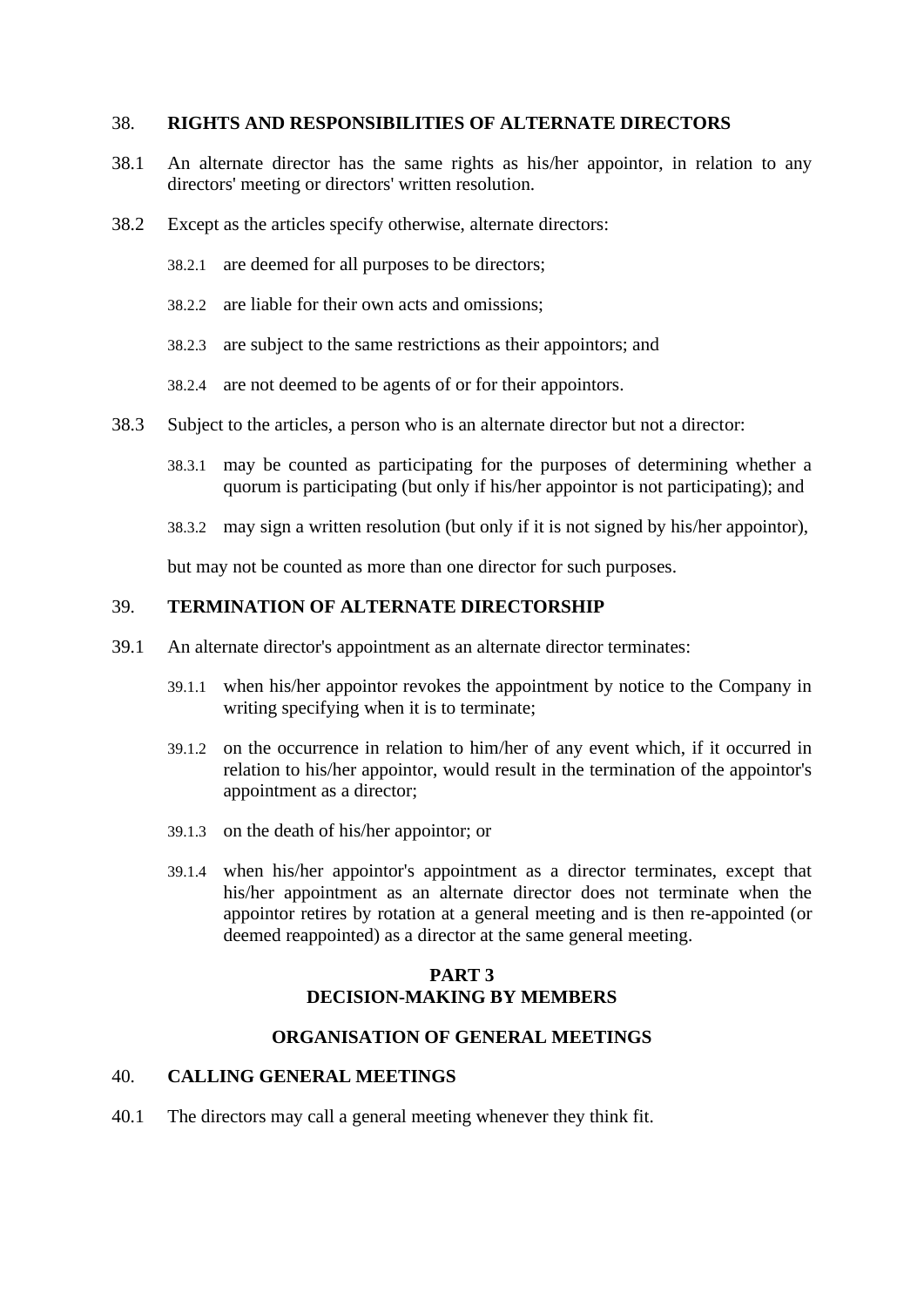- 40.2 The directors shall determine whether a general meeting is to be held as a physical meeting or an electronic meeting. The directors may decide when and where, including on an electronic platform(s), to hold a general meeting.
- 40.3 On the requirement of members under the Act, the directors must call a general meeting:
	- 40.3.1 within 21 days from the date on which the directors become subject to the requirement; and
	- 40.3.2 to be held on a date not more than 28 days after the date of the notice calling the meeting.
- 40.4 At a general meeting called by a requisition (or by requisitionists), no business may be transacted except that stated by the requisition or proposed by the directors.
- <span id="page-28-0"></span>40.5 A general meeting may also be called under this article [40.5.](#page-28-1) if:
	- 40.5.1 the Company has fewer than two directors; and
	- 40.5.2 the director (if any) is unable or unwilling to appoint sufficient directors to make up a quorum or to call a general meeting to do so,

<span id="page-28-1"></span>then two or more members may call a general meeting (or instruct the secretary to do so) for the purpose of appointing one or more directors.

40.6 Nothing in these articles prevents a general meeting being held both physically and electronically.

### 41. **NOTICE OF GENERAL MEETINGS**

- 41.1 At least 21 clear days' notice must be given to call an annual general meeting. Subject to the Act, at least 14 clear days' notice must be given to call all other general meetings.
- 41.2 Notice of a general meeting must be given to:
	- 41.2.1 the members (other than any who, under the provisions of the articles or the terms of allotment or issue of shares, are not entitled to receive notice);
	- 41.2.2 the directors;
	- 41.2.3 beneficial owners nominated to enjoy information rights under the Act; and
	- 41.2.4 the auditors.
- 41.3 The directors may decide that persons entitled to receive notices of a general meeting are those on the register at the close of business on a day the directors decide. However, if the Company is a participating issuer, the day decided by the directors must be no more than 21 days before the day the relevant notice is being sent.
- 41.4 The notice of a general meeting must specify a time (which must not be more than 48 hours, excluding any part of a day that is not a working day, before the time fixed for the meeting) by which a person must be entered on the register in order to have the right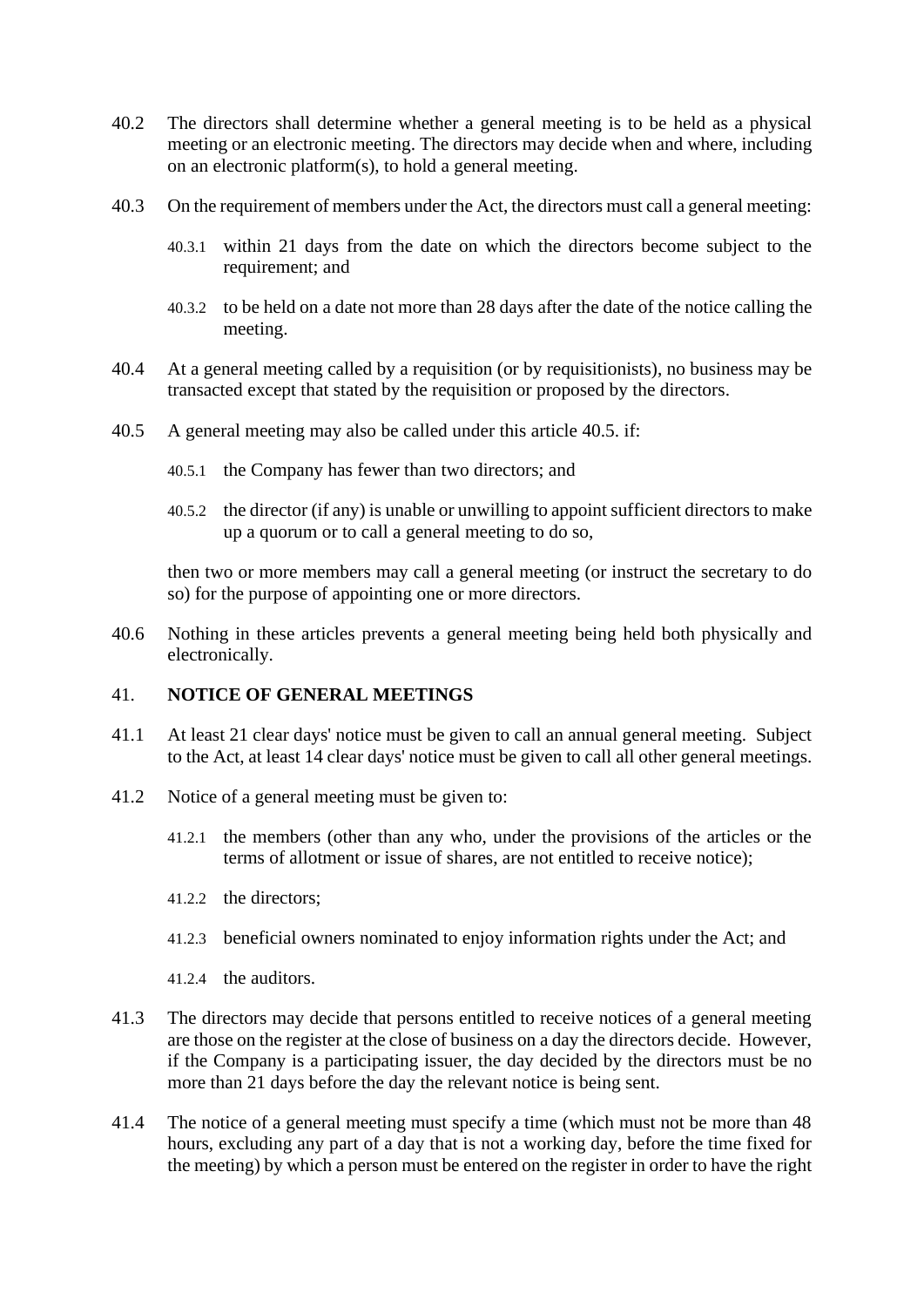to attend or vote at the meeting. Changes to entries on the register after the time specified in the notice will be disregarded in deciding the rights of any person to attend or vote.

- 41.5 The notice of a general meeting must specify whether the meeting will be physical and/or electronic. Such notice shall also specify the time, date and place and/or electronic platform(s) of the general meeting.
- 41.6 The notice shall include details of any arrangements made for the purpose of article [43](#page-29-0) (making it clear that participation in those arrangements will amount to attendance at the meeting to which the notice relates).
- 41.7 If the directors determine that a general meeting shall be held (wholly or partly) as an electronic meeting, the notice shall specify any access, identification and security arrangements determined in accordance with article [46.](#page-31-0)
- 41.8 The accidental omission to give notice of a general meeting or to send, supply or make available any document or information relating to a meeting to, or the non receipt of any such notice, document or information by, a person entitled to receive any such notice, document or information will not invalidate the proceedings at that meeting.

#### 42. **POSTPONEMENT OF GENERAL MEETINGS**

If the directors decide that it is impractical or unreasonable for any reason to hold a general meeting at the time, date or place and/or on the electronic platform(s) set out in the notice for calling the meeting, they can change the time, date or place and/or electronic platform(s) or postpone the meeting (or both). If the directors do this, an announcement of the time, date or place and/or electronic platform(s) of the re-arranged meeting will, if practical, be published in at least two national newspapers in the United Kingdom. Notice of the business of the meeting does not need to be given again. The directors must take reasonable steps to ensure that any member trying to attend the meeting at the original time, date, place and/or electronic platform is informed of the new arrangements. If a meeting is re-arranged in this way, proxy forms can be delivered as specified in article [62.](#page-39-1) The directors can also change the place and/or electronic platform(s) or postpone (or both) the re-arranged meeting under this article.

## <span id="page-29-0"></span>43. **GENERAL MEETING AT MORE THAN ONE LOCATION**

Without prejudice to article [44,](#page-30-0) the directors may decide to enable persons entitled to attend a general meeting to do so by simultaneous attendance and participation at a satellite meeting place anywhere in the world and members or their proxies present at satellite meeting places shall be counted in the quorum for, and entitled to vote at, the general meeting in question, and that meeting shall be duly constituted and its proceedings valid if the chair of the meeting is satisfied that adequate facilities are available throughout the general meeting to ensure that members or their proxies attending at all the meeting places are able to:

43.1.1 participate in the business for which the meeting has been convened;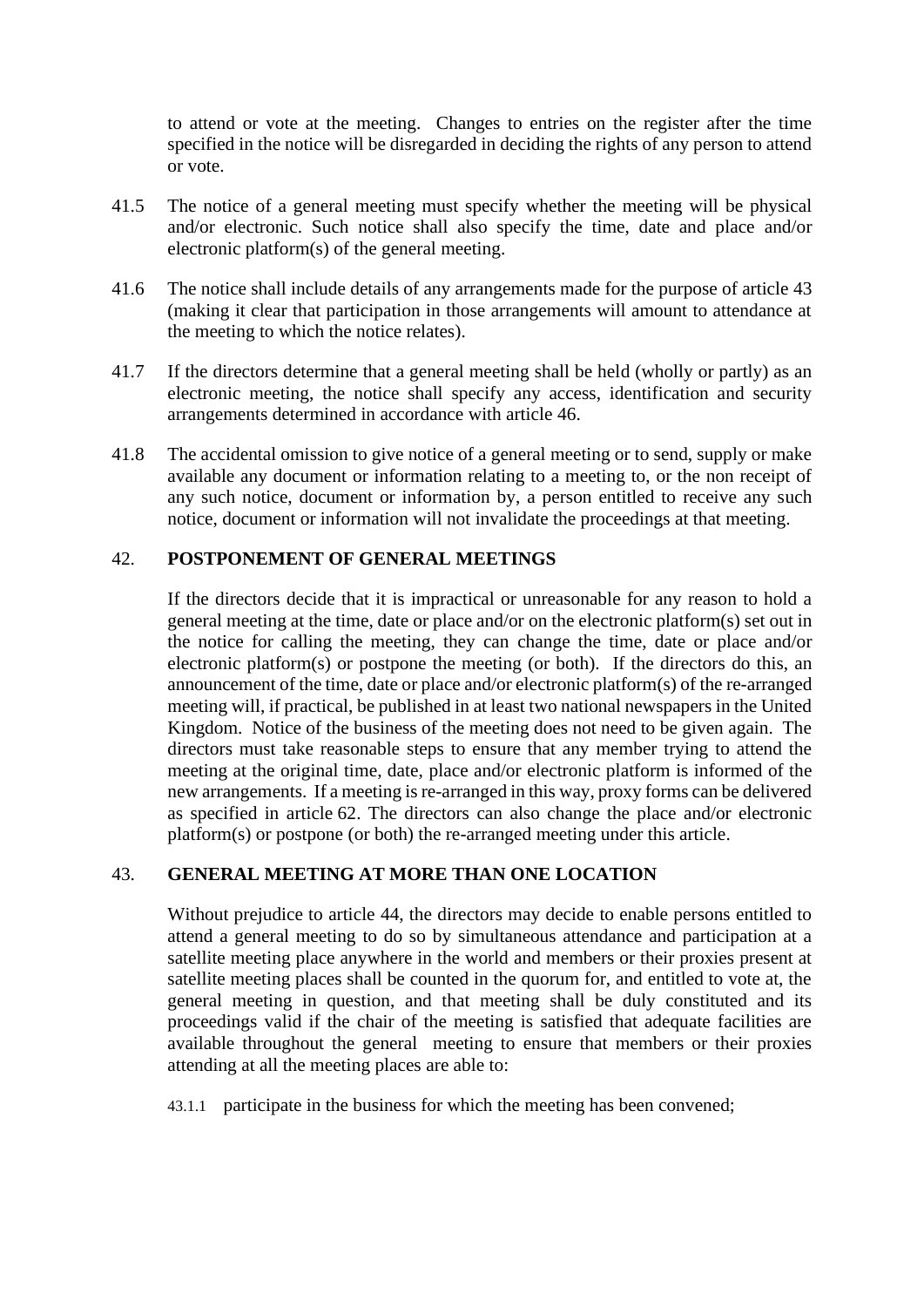- 43.1.2 hear and see all persons who speak (whether by the use of microphones, loudspeakers, audio-visual communications equipment or otherwise) in the principal meeting place and any satellite meeting place; and
- 43.1.3 be heard and seen by all other persons so present in the same way.

The chair of the meeting shall be present at, and the meeting shall be deemed to take place at, the principal meeting place.

#### <span id="page-30-0"></span>44. **ELECTRONIC MEETINGS**

- <span id="page-30-1"></span>44.1 Without prejudice to article [43,](#page-29-0) the directors may decide to enable persons entitled to attend an electronic meeting to do so by simultaneous attendance by electronic means with no person necessarily in physical attendance at the electronic meeting. Members or their proxies present shall be counted in the quorum for, and entitled to vote at, the general meeting in question, and that meeting shall be duly constituted and its proceedings valid if the chair of the meeting is satisfied that adequate facilities are available throughout the electronic meeting to ensure that members or their proxies attending the electronic meeting who are not present together at the same place may:
	- 44.1.1 participate in the business for which the meeting has been convened;
	- 44.1.2 hear all persons who speak at the meeting; and
	- 44.1.3 be heard by all other persons present at the meeting.
- 44.2 If it appears to the chair of the meeting that the electronic platform(s), facilities or security at the electronic meeting have become inadequate for the purposes referred to in article [44.1,](#page-30-1) then the chair may, without the consent of the meeting, interrupt or adjourn the general meeting. All business conducted at that general meeting up to the time of that adjournment shall be valid and the provisions of articles [52-](#page-34-0)[54](#page-35-0) shall apply to that adjournment.

## <span id="page-30-2"></span>45. **ATTENDANCE AND SPEAKING AT GENERAL MEETINGS**

- 45.1 The directors may make whatever arrangements they consider appropriate to enable those attending a general meeting to exercise their rights to speak and vote at it.
- 45.2 In determining attendance at a general meeting, it is immaterial whether any two or more members attending it are in the same place as each other.
- 45.3 Two or more persons who are not in the same place as each other attend a general meeting if their circumstances are such that if they have (or were to have) rights to speak and vote at that meeting, they are (or would be) able to exercise them.
- 45.4 A person is able to exercise the right to speak at a general meeting when that person is in a position to communicate to all those attending the meeting, during the meeting, any information or opinions which that person has on the business of the meeting.
- 45.5 A person is able to exercise the right to vote at a general meeting when: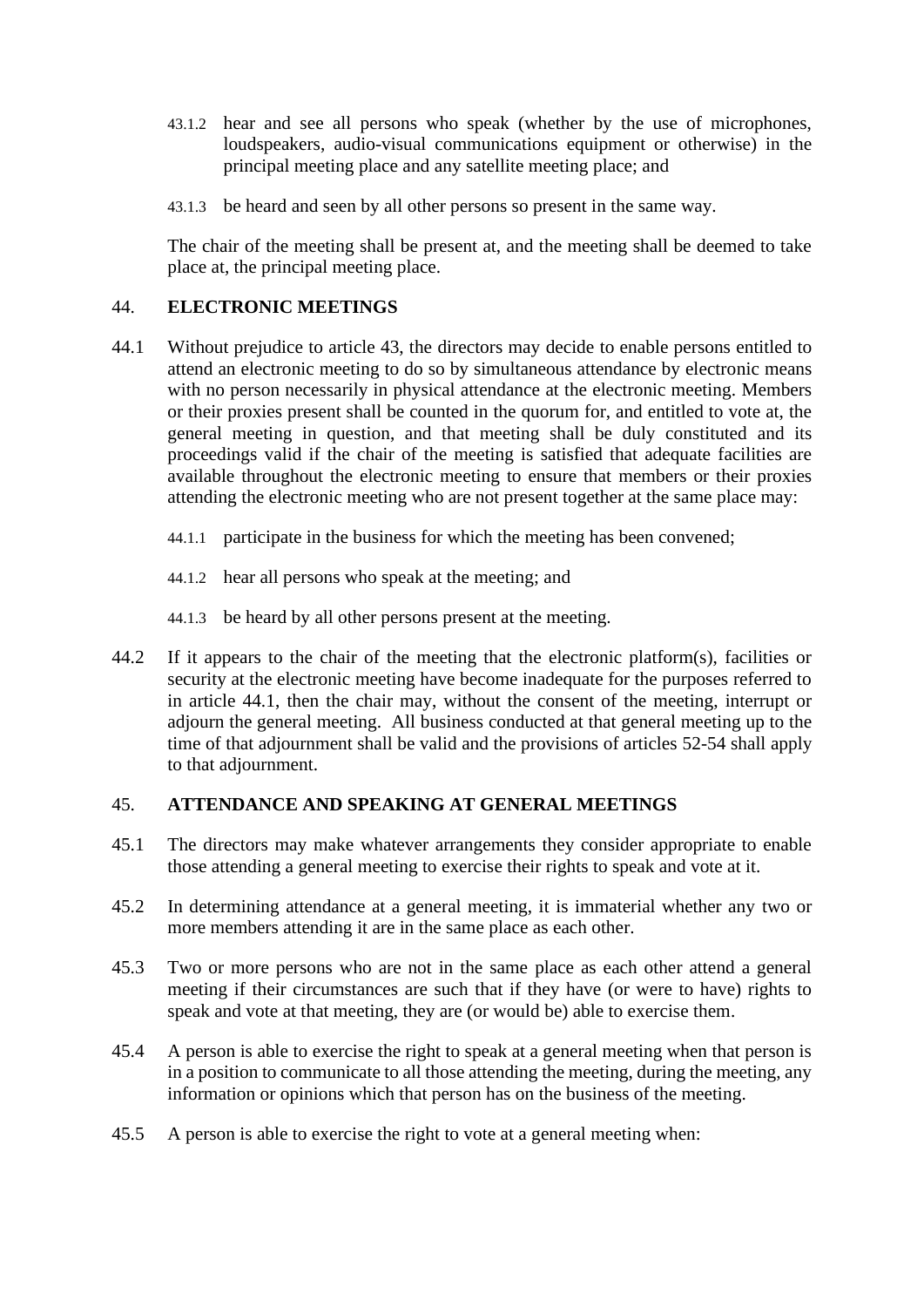- 45.5.1 that person is able to vote, during the meeting, on resolutions put to the vote at the meeting; and
- 45.5.2 that person's vote can be taken into account in determining whether or not such resolutions are passed at the same time as the votes of all the other persons attending the meeting.

### <span id="page-31-0"></span>46. **MEETING SECURITY**

- 46.1 The directors may make any arrangement and impose any restriction they consider appropriate to ensure the safety and/or security of a general meeting including the searching of a person attending the meeting and the restriction of the items of personal property that may be taken into the meeting place.
- 46.2 The directors may authorise one or more persons, including a director or the secretary or the chair of the meeting, to:
	- 46.2.1 refuse entry to a meeting to a person who refuses to comply with these arrangements or restrictions; and
	- 46.2.2 eject from a meeting any person who causes the proceedings to become disorderly.
- 46.3 In relation to an electronic meeting, the directors may make any arrangement and impose any requirement or restriction as is:
	- 46.3.1 necessary to ensure the identification of those taking part and the security of any electronic communication; and
	- 46.3.2 proportionate to those objectives.

In this respect, the directors may authorise any voting application, system or facility for electronic meetings as they see fit.

#### 47. **QUORUM FOR GENERAL MEETINGS**

- 47.1 No business other than the appointment of the chair of the meeting is to be transacted at a general meeting if the persons attending the meeting do not constitute a quorum.
- <span id="page-31-2"></span>47.2 If the Company has only one member entitled to attend and vote at the general meeting, one qualifying person present at the meeting and entitled to vote is a quorum.
- 47.3 Subject to the Act and article [47.4,](#page-31-1) in all cases other than that in article [47.2](#page-31-2) two qualifying persons present at the meeting and entitled to vote are a quorum.
- <span id="page-31-1"></span>47.4 One qualifying person present at the meeting and entitled to vote:
	- 47.4.1 both in his/her own capacity as a member and as a corporate representative of one or more corporations, each of which is a member entitled to attend and vote upon the business to be transacted at the meeting;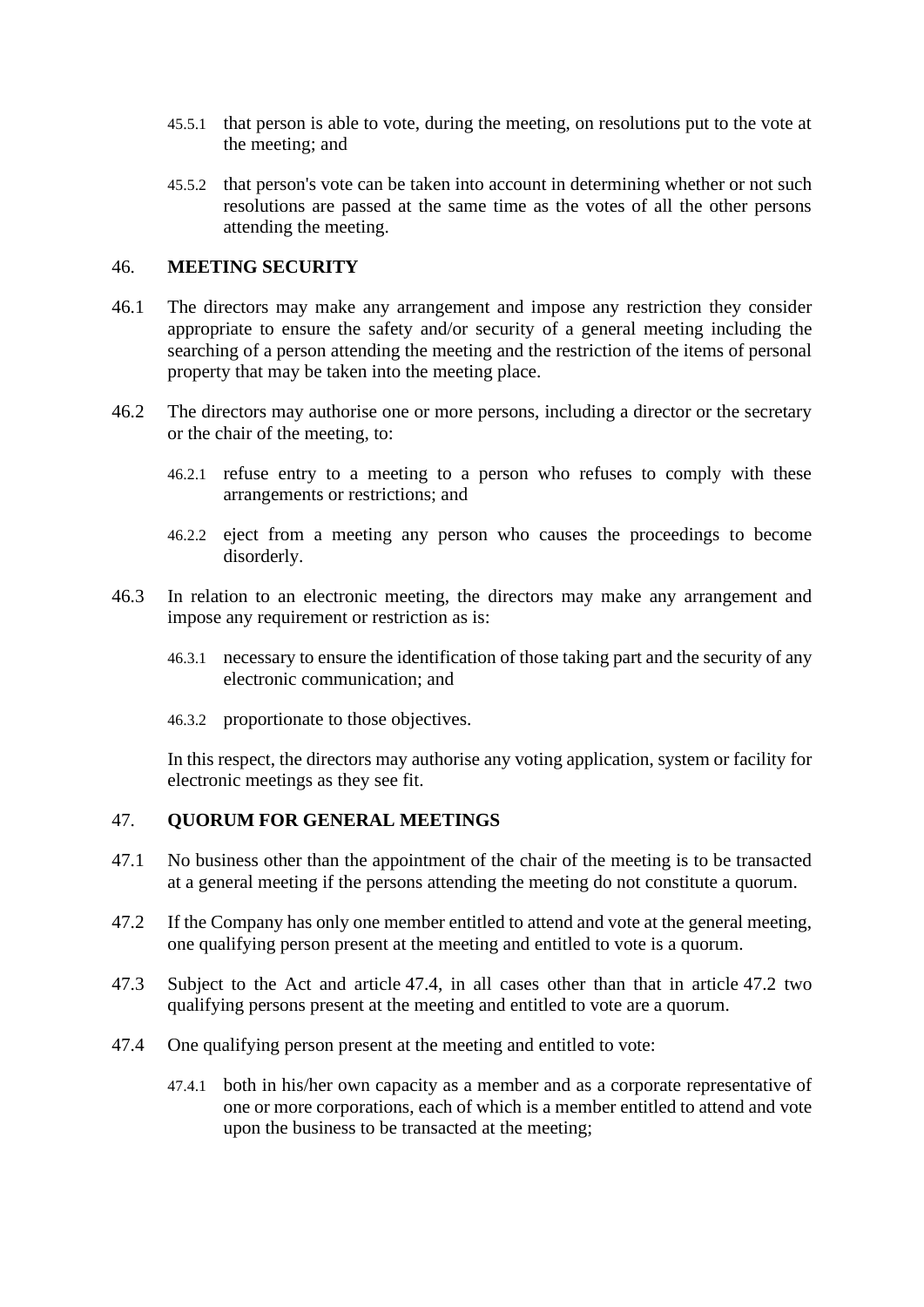- 47.4.2 as the corporate representative of two or more corporations, each of which is a member entitled to attend and vote upon the business to be transacted at the meeting;
- 47.4.3 both in his/her own capacity as a member and as a proxy duly appointed by one or more members entitled to attend and vote upon the business to be transacted at the meeting; or
- 47.4.4 as a proxy duly appointed by two or more members entitled to attend and vote upon the business to be transacted at the meeting,

is a quorum.

#### 48. **CHAIRING GENERAL MEETINGS**

- 48.1 If the directors have appointed a chair, the chair shall chair general meetings if present and willing to do so.
- 48.2 If the chair is absent and the directors have appointed a deputy or assistant chair, then the senior of them shall act as the chair.
- 48.3 If the directors have not appointed a chair (or deputy or assistant chair), or if the chair (or deputy or assistant chair) is unwilling to chair the meeting or is not present within ten minutes of the time at which a meeting was due to start:
	- 48.3.1 the directors present; or
	- 48.3.2 (if no directors are present), the meeting,

must appoint a director or member to chair the meeting. If only one director is present and willing and able to act, he/she shall be the chair. The appointment of the chair of the meeting must be the first business of the meeting.

<span id="page-32-0"></span>48.4 The person chairing a meeting in accordance with this article is referred to as "**the chair of the meeting**".

#### 49. **CONDUCT OF MEETING**

- 49.1 Without prejudice to any other power which he/she may have under the articles or at common law, the chair of the meeting may take such action as he/she thinks fit to promote the orderly conduct of the business of the meeting as specified in the notice of meeting. His/her decision on matters of procedure or arising incidentally from the business of the meeting will be final, as will be his/her decision as to whether any matter is of such a nature.
- 49.2 If it appears to the chair of the meeting that the principal place or any satellite meeting place specified in the notice calling the meeting is inadequate to accommodate all persons entitled and wishing to attend, the meeting shall be duly constituted and its proceedings valid if the chair is satisfied that adequate facilities are available to ensure that members or their proxies who are unable to be accommodated are able to:
	- 49.2.1 participate in the business for which the meeting has been called;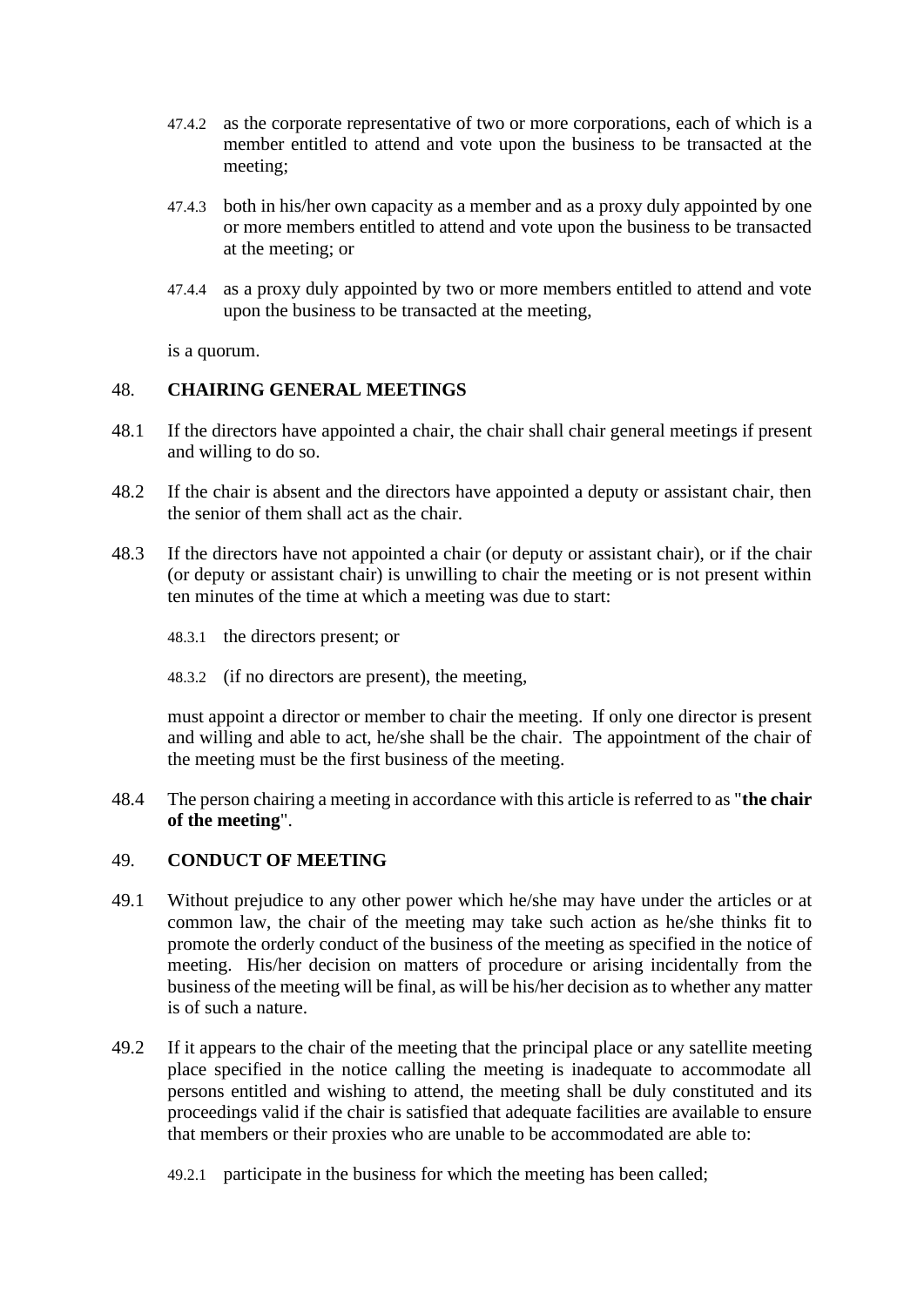- 49.2.2 exercise their rights to speak and to vote at the meeting in accordance with article [45;](#page-30-2)
- 49.2.3 hear and see all persons present who speak (whether by the use of microphones, loud-speakers, audio-visual communications equipment or otherwise), whether in the principal place or any satellite meeting place or elsewhere; and
- 49.2.4 be heard and seen by all other persons present in the same way.

#### 50. **ATTENDANCE AND SPEAKING BY DIRECTORS AND NON-MEMBERS**

- 50.1 Directors may attend and speak at general meetings whether or not they are members.
- 50.2 The chair of the meeting may permit other persons who are not:
	- 50.2.1 members of the Company, or
	- 50.2.2 otherwise entitled to exercise the rights of members in relation to general meetings,

to attend and speak at a general meeting if he/she considers it will assist the deliberations of the meeting.

#### 51. **DISSOLUTION AND ADJOURNMENT IF QUORUM NOT PRESENT**

- 51.1 If a general meeting was requisitioned by members and the persons attending the meeting within 30 minutes of the time at which the meeting was due to start (or such longer time as the chair of the meeting decides to wait) do not constitute a quorum, or if during the meeting a quorum ceases to be present, the meeting is dissolved.
- <span id="page-33-0"></span>51.2 In the case of a general meeting other than one requisitioned by members, if the persons attending the meeting within 30 minutes of the time at which the meeting was due to start (or such longer time as the chair of the meeting decides to wait) do not constitute a quorum, or if during the meeting a quorum ceases to be present, the chair of the meeting must adjourn it.
- 51.3 The continuation of a general meeting adjourned under article [51.2](#page-33-0) for lack of quorum is to take place either:
	- 51.3.1 on a day that is not less than 14 days but not more than 28 days after it was adjourned and at a time, place and/or electronic platform(s) specified for the purpose in the notice calling the meeting; or
	- 51.3.2 where no such arrangements have been specified, on a day that is not less than 14 days but not more than 28 days after it was adjourned and at such time, place and/or electronic platform(s) as the chair of the meeting decides (or, in default, the directors decide).
- <span id="page-33-1"></span>51.4 In the case of a general meeting to take place under article [51.3.2,](#page-33-1) the Company must give not less than seven clear days' notice of any adjourned meeting and the notice must state the quorum requirement.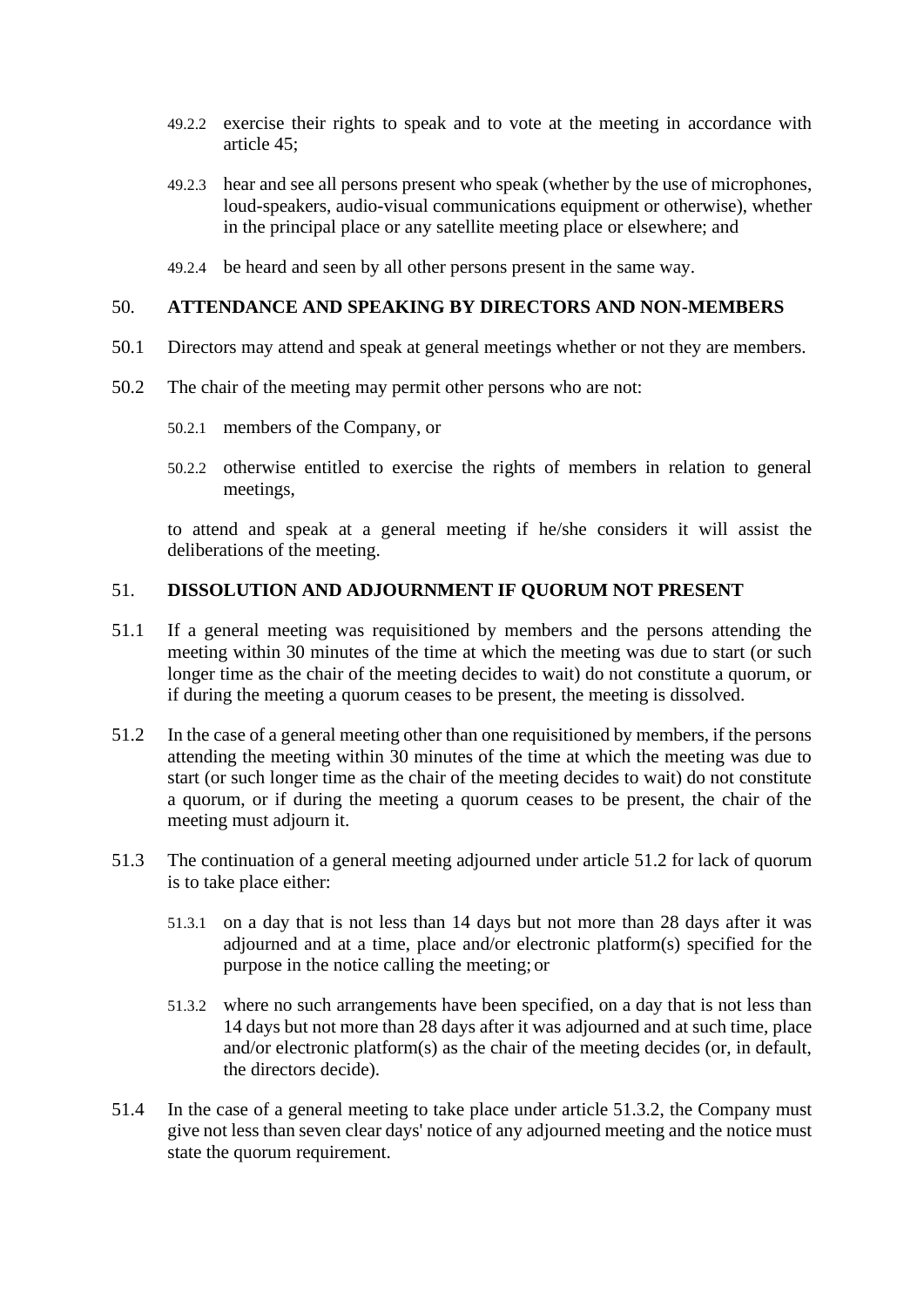51.5 At an adjourned meeting the quorum is one qualifying person present and entitled to vote. If a quorum is not present within five minutes from the time fixed for the start of the meeting, the adjourned meeting is dissolved.

## <span id="page-34-0"></span>52. **ADJOURNMENT IF QUORUM PRESENT**

- 52.1 The chair may, with the consent of a general meeting at which a quorum is present (and must, if so directed by the meeting), adjourn a meeting from time to time and from place to place (including any electronic platform(s)) or for an indefinite period.
- 52.2 Without prejudice to any other power which he/she may have under the provisions of the articles or at common law, the chair of the meeting may, without the consent of the general meeting, interrupt or adjourn a meeting from time to time and from place to place (including any electronic platform(s)) or for an indefinite period if he/she decides that it has become necessary to do so in order to:
	- 52.2.1 secure the proper and orderly conduct of the meeting;
	- 52.2.2 give all persons entitled to do so a reasonable opportunity of speaking and voting at the meeting; or
	- 52.2.3 ensure that the business of the meeting is properly disposed of.

#### <span id="page-34-1"></span>53. **NOTICE OF ADJOURNED MEETING**

- 53.1 Whenever a general meeting is adjourned for 28 days or more or for an indefinite period under article [52](#page-34-0) at least seven clear days' notice shall be given to:
	- 53.1.1 the members (other than any who, under the provisions of the articles or the terms of allotment or issue of the shares, are not entitled to receive notice);
	- 53.1.2 the directors;
	- 53.1.3 beneficial owners nominated to enjoy information rights under the Act; and
	- 53.1.4 the auditors.

Except in these circumstances it is not necessary to give notice of a general meeting adjourned under article [52](#page-34-0) or of the business to be transacted at the adjourned meeting.

- 53.2 The directors may decide that persons entitled to receive notice of an adjourned meeting in accordance with this article [53](#page-34-1) are those persons entered on the register at the close of business on a day determined by the directors. However, if the Company is a participating issuer, the day decided by the directors may not be more than 21 days before the day that the relevant notice of meeting is being sent.
- 53.3 The notice of an adjourned meeting given in accordance with this article [53](#page-34-1) shall also specify a time (which shall not be more than 48 hours (excluding any part of a day that is not a working day) before the time fixed for the meeting) by which a person must be entered on the register in order to have the right to attend or vote at the meeting. Changes to entries on the register after the time so specified in the notice will be disregarded in determining the rights of any person to attend or vote.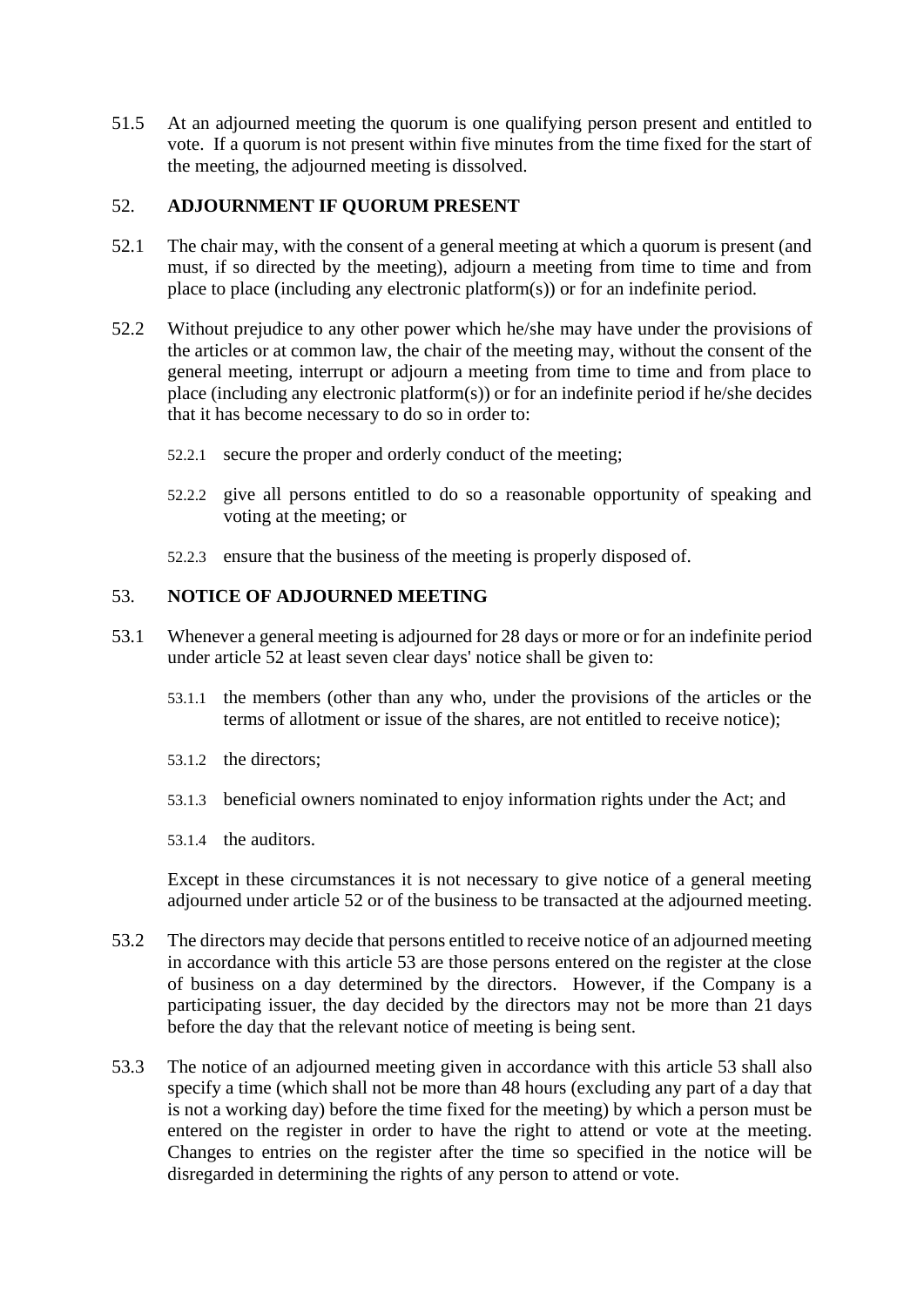## <span id="page-35-0"></span>54. **BUSINESS AT ADJOURNED MEETING**

54.1 No business may be transacted at an adjourned general meeting which could not properly have been transacted at the meeting if the adjournment had not taken place.

## **VOTING AT GENERAL MEETINGS**

#### 55. **VOTING: GENERAL**

- 55.1 A resolution put to the vote of a general meeting held wholly or partly as an electronic meeting shall be decided on a poll. Subject thereto, a resolution put to the vote at a general meeting must be decided on a show of hands unless a poll is duly demanded in accordance with the articles.
- 55.2 Subject to special rights or restrictions as to voting attached to any class of shares by or in accordance with the articles, on a vote on a resolution:
	- 55.2.1 on a show of hands at a meeting:
		- (a) every qualifying person (not being a proxy) present and entitled to vote on the resolution has one vote; and
		- (b) every proxy present who has been appointed by a member entitled to vote on the resolution has one vote, except where:
			- (i) that proxy has been appointed by more than one member entitled to vote on the resolution; and
			- (ii) the proxy has been instructed:
				- (A) by one or more of those members to vote for the resolution and by one or more of those members to vote against the resolution; or
				- (B) by one or more of those members to vote in the same way on the resolution (whether for or against) and one or more of those members has permitted the proxy discretion as to how to vote,

in which case, the proxy has one vote for and one vote against the resolution; and

- 55.2.2 on a poll taken at a meeting, every qualifying member present and entitled to vote on the resolution has one vote in respect of each share held by the relevant member.
- 55.3 In the case of joint holders of a share, only the vote of the senior holder who votes (or any proxy duly appointed by him/her) may be counted by the Company.
- 55.4 A member in respect of whom an order has been made by a court or official having jurisdiction (whether in the United Kingdom or elsewhere) that he/she is or may be suffering from mental disorder or is otherwise incapable of running his/her affairs may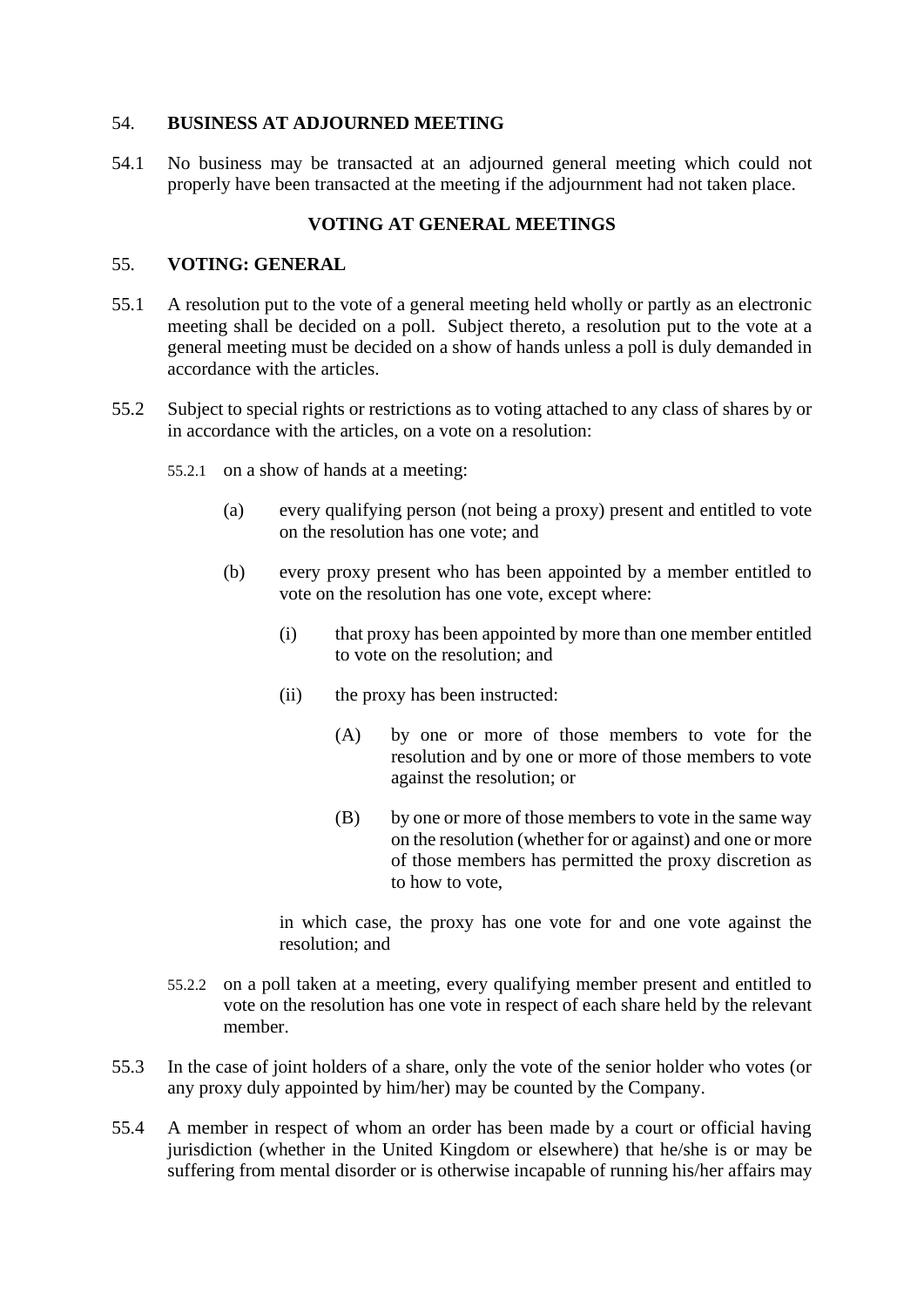vote, whether on a show of hands or on a poll, by his/her guardian, receiver, curator bonis or other person authorised for that purpose and appointed by the court. A guardian, receiver, curator bonis or other person authorised for that purpose and appointed by the court may vote by proxy if evidence (to the satisfaction of the directors) of the authority of the person claiming to exercise the right to vote is received at the registered office of the Company (or at another place specified in accordance with the articles for the delivery or receipt of forms of appointment of a proxy) or in any other manner specified in the articles for the appointment of a proxy within the time limits prescribed by the articles for the appointment of a proxy for use at the meeting, adjourned meeting or poll at which the right to vote is to be exercised.

- 55.5 In the case of an equality of votes whether on a show of hands or on a poll, the chair of the meeting shall not be entitled to a casting vote.
- 55.6 The Company is not obliged to verify that a proxy or corporate representative has acted in accordance with the terms of his/her appointment and any failure to so act in accordance with the terms of his/her appointment shall not affect the validity of any proceedings at a meeting of the Company.
- 55.7 Poll votes may be cast by such electronic means as the directors in their sole discretion deem appropriate for the purposes of the meeting.

# 56. **CHAIR'S DECLARATION**

- 56.1 Subject to article [58.1.2,](#page-36-0) on a vote on a show of hands a declaration by the chair of the meeting that the resolution has or has not been passed, or has or has not been passed by a particular majority, is conclusive evidence of that fact without proof of the number or proportion of the votes recorded in favour of or against the resolution.
- 56.2 An entry in respect of such a declaration in minutes of the meeting recorded in accordance with section 355 of the Act is also conclusive evidence of that fact without such proof.

# 57. **ERRORS AND DISPUTES**

- 57.1 No objection may be raised to the qualification of a voter or to the counting of, or failure to count, a vote except at the meeting or adjourned meeting at which the vote objected to is tendered. Every vote not disallowed at the meeting is valid.
- 57.2 Any such objection must be referred to the chair of the meeting whose decision is final. An objection only invalidates the decision of a meeting if in the opinion of the chair of the meeting, it is of sufficient magnitude to affect the decision of the meeting.

# 58. **DEMANDING A POLL**

- <span id="page-36-0"></span>58.1 A poll on a resolution may be demanded:
	- 58.1.1 in advance of the general meeting where it is to be put to the vote; or
	- 58.1.2 at a general meeting, either before a show of hands on that resolution or immediately after the result of a show of hands on that resolution is declared.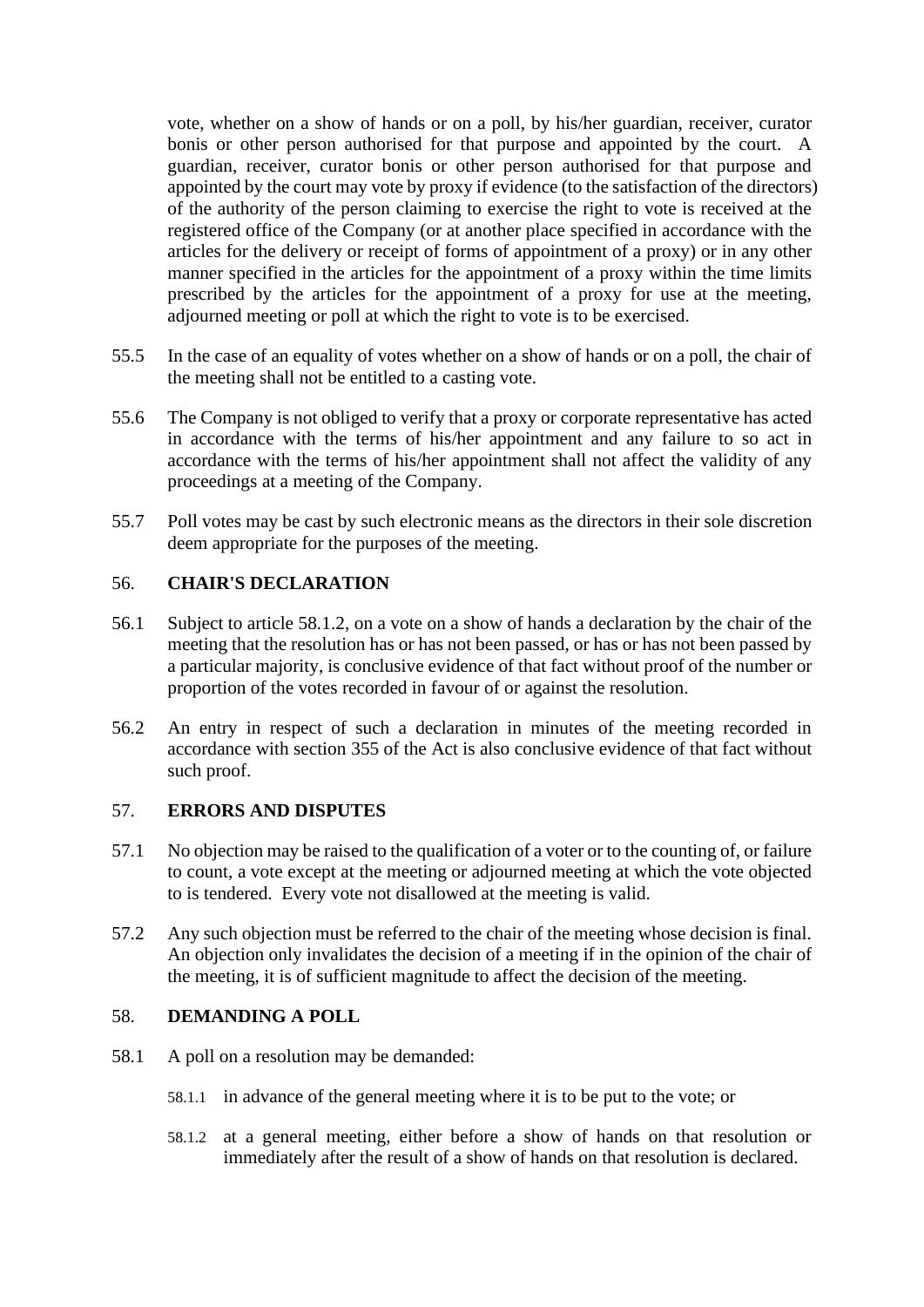- 58.2 A poll may be demanded by:
	- 58.2.1 the chair of the meeting;
	- 58.2.2 the directors;
	- 58.2.3 five or more qualifying persons having the right to vote on the resolution;
	- 58.2.4 a qualifying person (or qualifying persons) representing in total not less than 10 per cent. of the total voting rights of all the members having the right to vote on the resolution (excluding any voting rights attached to any shares in the Company held as treasury shares); or
	- 58.2.5 a qualifying person (or qualifying persons) representing shares conferring a right to vote on a resolution, being shares on which a total sum has been paid up equal to not less than 10 per cent. of the total sum paid up on all shares conferring that right (excluding any voting rights attached to any shares in the Company held as treasury shares).
- 58.3 A demand for a poll may be withdrawn if:
	- 58.3.1 the poll has not yet been taken, and
	- 58.3.2 the chair of the meeting consents to the withdrawal.

A demand so withdrawn validates the result of a show of hands declared before the demand was made. If a poll is demanded before the declaration of the result of a show of hands and the demand is duly withdrawn, the meeting will continue as if the demand had not been made.

#### 59. **PROCEDURE ON A POLL**

- 59.1 Subject to the articles, polls at general meetings must be taken when, where and in such manner as the chair of the meeting directs.
- 59.2 The chair of the meeting may appoint scrutineers (who need not be members) and decide how and when the result of the poll is to be declared.
- 59.3 The result of a poll shall be the decision of the general meeting in respect of the resolution on which the poll was demanded.
- 59.4 A poll on:
	- 59.4.1 the election of the chair of the meeting; or
	- 59.4.2 a question of adjournment,

must be taken immediately.

59.5 Other polls must be taken within 30 clear days of their being demanded.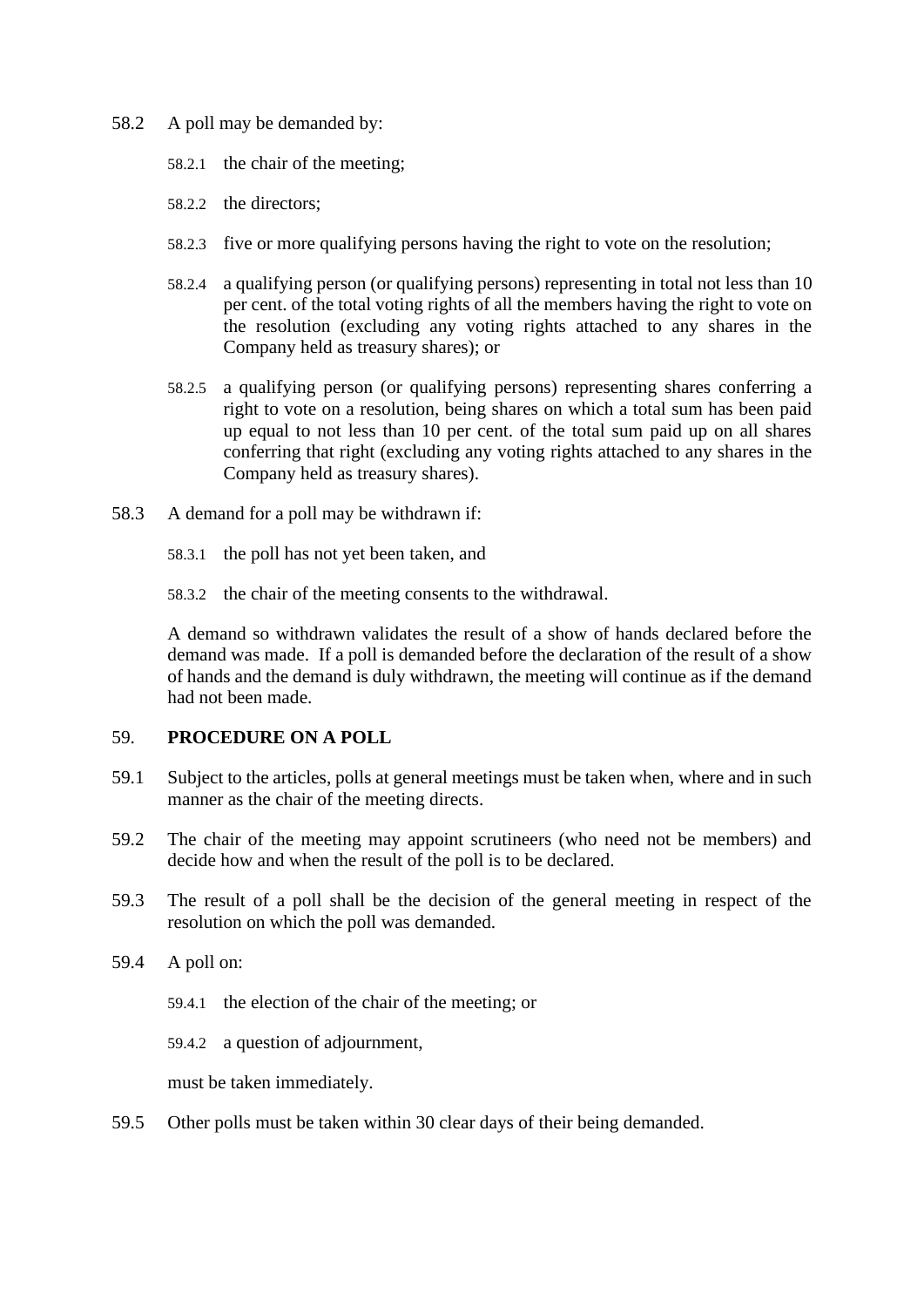- 59.6 A demand for a poll (other than on the election of the chair of the meeting or on a question of adjournment) does not prevent a general meeting from continuing, except as regards the question on which the poll was demanded.
- 59.7 No notice need be given of a poll not taken immediately if the time, date and place and/or electronic platform(s) on which it is to be taken are announced at the meeting at which it is demanded.
- 59.8 In any other case, at least seven clear days' notice must be given specifying the time, date and place and/or electronic platform(s) on which the poll is to be taken.
- 59.9 On a poll taken at a general meeting of the Company, a qualifying person present and entitled to more than one vote need not, if he/she votes, use all his/her votes or cast all the votes he/she uses in the same way.

# 60. **APPOINTMENT OF PROXY**

- 60.1 A member may appoint another person as his/her proxy to exercise all (or any) of his/her rights to attend and to speak and to vote (both on a show of hands and on a poll) on:
	- 60.1.1 a resolution;
	- 60.1.2 an amendment of a resolution; or
	- 60.1.3 on other business arising at a general meeting of the Company.

Unless the contrary is stated in it, the appointment of a proxy shall be deemed to confer authority to exercise all such rights, as the proxy thinks fit.

- 60.2 A member may appoint more than one proxy in relation to a general meeting, provided that each proxy is appointed to exercise the rights attached to different shares held by the member.
- 60.3 When two or more valid but differing appointments of proxy are received for the same share for use at the same general meeting, the one which is last validly delivered or received (regardless of its date or the date of its execution) shall be treated as replacing and revoking the other or others as regards that share. If the Company is unable to determine which appointment was last validly delivered or received, none of them shall be treated as valid in respect of that share.
- 60.4 A proxy need not be a member.
- 60.5 The appointment of a proxy shall (unless the contrary is stated in it) be valid for an adjournment of the general meeting as well as for the meeting to which it relates.
- 60.6 The appointment of a proxy shall be valid for 12 months from the date of execution or, in the case of an appointment of proxy delivered by electronic means, for 12 months from the date of delivery unless otherwise specified by the directors.
- 60.7 Subject to the Act and the Listing Rules and the Transparency Rules, the Company may send a form of appointment of proxy to all or none of the persons entitled to receive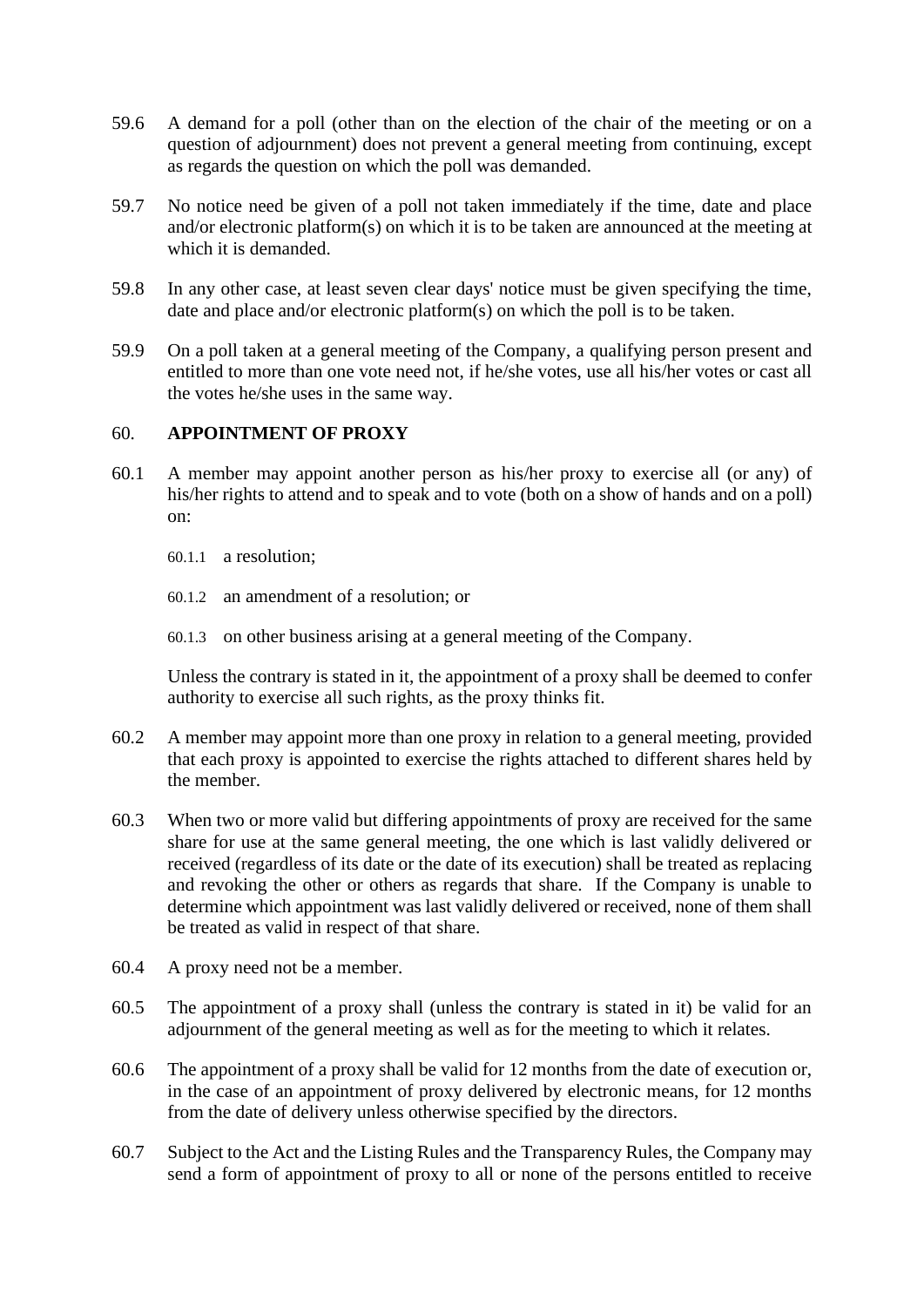notice of and to vote at a meeting. If sent, the form shall provide for three way voting on all resolutions (other than procedural resolutions) set out in the notice of meeting.

# 61. **CONTENT OF PROXY NOTICES**

- <span id="page-39-1"></span>61.1 Subject to article [61.2,](#page-39-0) the appointment of a proxy (a "**proxy notice**") shall be in writing in any usual form (or in another form approved by the directors) and shall be:
	- 61.1.1 signed by the appointor or his/her duly appointed attorney; or
	- 61.1.2 if the appointor is a company, executed under its seal or signed by its duly authorised officer or attorney or other person authorised to sign.
- <span id="page-39-0"></span>61.2 Subject to the Act, the directors may accept a proxy notice received by electronic means on such terms and subject to such conditions as they consider fit.
- 61.3 A proxy notice received by electronic means shall not be subject to the requirements of article [61.1.](#page-39-1)
- 61.4 For the purposes of articles [61.1](#page-39-1) and [61.2,](#page-39-0) the directors may require such reasonable evidence they consider necessary to determine:
	- 61.4.1 the identity of the member and the proxy; and
	- 61.4.2 where the proxy is appointed by a person acting on behalf of the member, the authority of that person to make the appointment.

# 62. **DELIVERY OF PROXY NOTICES**

- 62.1 Any notice of a general meeting must specify the address or addresses ("**proxy notification address**") at which the Company or its agents will receive proxy notices relating to that meeting, or any adjournment of it, delivered in hard copy or by electronic means.
- 62.2 A person who is entitled to attend, speak or vote (either on a show of hands or on a poll) at a general meeting remains so entitled in respect of that meeting or any adjournment of it, even though a valid proxy notice has been received by the Company by or on behalf of that person.
- 62.3 Subject to articles [62.4](#page-39-2) and [62.5,](#page-40-0) a proxy notice must be received at a proxy notification address not less than 48 hours (excluding any part of a day that is not a working day) before the general meeting or adjourned meeting to which it relates.
- <span id="page-39-2"></span>62.4 In the case of:
	- 62.4.1 a general meeting adjourned for not more than 48 hours; or
	- 62.4.2 a poll not taken during the general meeting but taken not more than 48 hours after it was demanded,

the proxy notice must be received by not later than the adjourned meeting or the meeting at which the poll was demanded.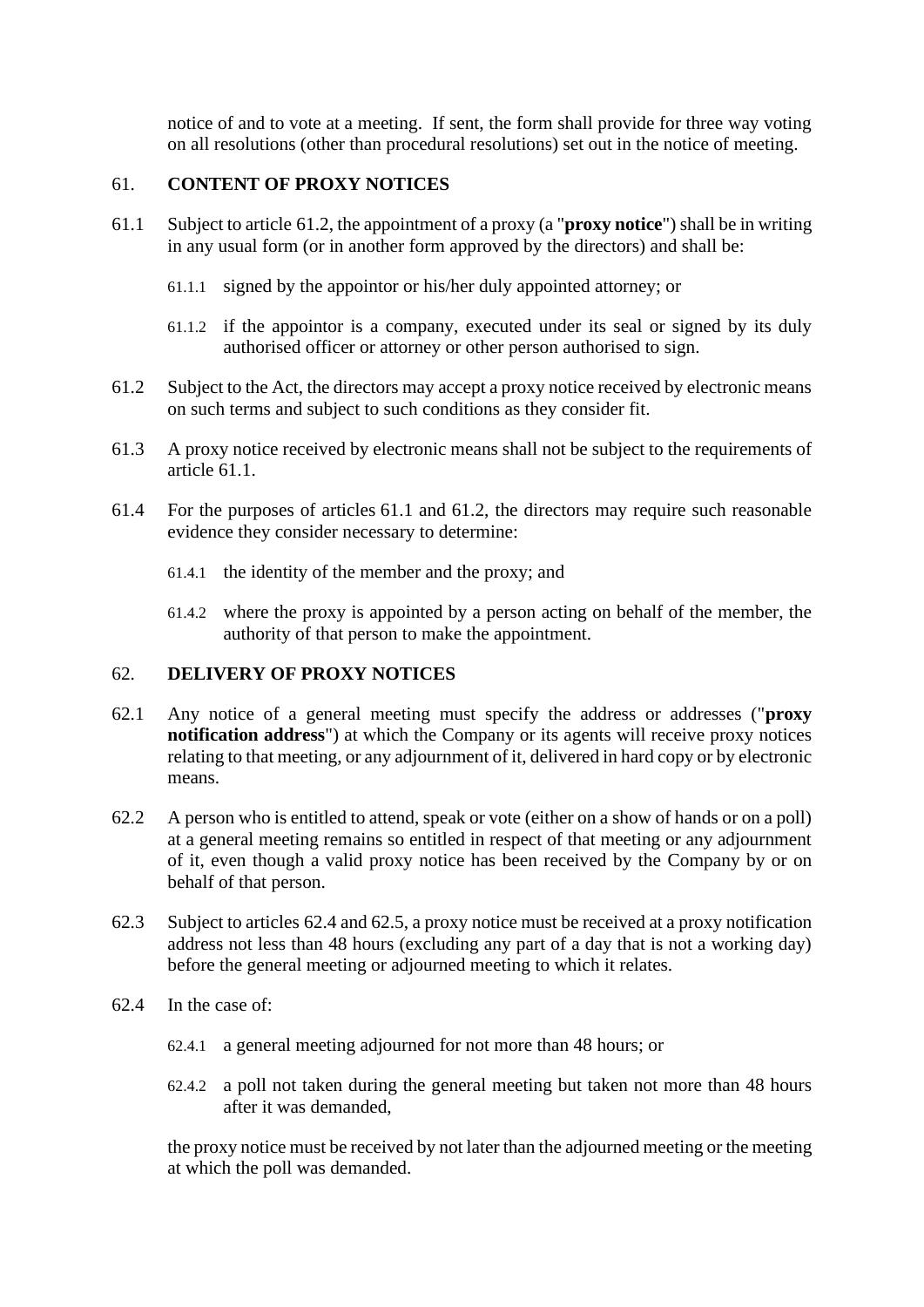#### <span id="page-40-0"></span>62.5 In the case of:

- 62.5.1 a meeting adjourned for less than 28 days but more than 48 hours; or
- 62.5.2 a poll taken more than 48 hours after it is demanded,

the proxy notice must be received at a proxy notification address not less than 24 hours (excluding any part of a day that is not a working day) before the time appointed for the holding of the adjourned meeting or the taking of the poll.

- 62.6 In relation to any shares which are held in uncertificated form, the directors may permit appointments of a proxy to be made by electronic means in the form of an uncertificated proxy instruction and may permit supplements to, or amendments or revocations of, any such uncertificated proxy instruction to be made.
- 62.7 The directors may prescribe the method of determining the time at which any such uncertificated proxy instruction (and/or other instruction or notification) is to be treated as received by the Company or a participant acting on its behalf.
- 62.8 The directors may treat any such uncertificated proxy instruction which purports to be or is expressed to be sent on behalf of a holder of a share as sufficient evidence of the authority of the person sending that instruction to send it on behalf of that holder.

### 63. **CORPORATE REPRESENTATIVES**

- 63.1 In accordance with the Act, a corporation which is a member may, by resolution of its directors or other governing body, authorise a person or persons to act as its representative or representatives at any general meeting of the Company (a "**corporate representative**").
- 63.2 A director, the secretary or other person authorised for the purpose by the secretary may require a corporate representative to produce a certified copy of the resolution of authorisation before permitting the corporate representative to exercise his/her powers.

## 64. **TERMINATION OF AUTHORITY**

- 64.1 The termination of the authority of a person to act as proxy or as a corporate representative does not affect:
	- 64.1.1 whether he/she counts in deciding whether there is a quorum at a general meeting;
	- 64.1.2 the validity of anything he/she does as chair of a meeting;
	- 64.1.3 the validity of a poll demanded by him/her at a general meeting; or
	- 64.1.4 the validity of a vote given by that person,

unless the Company receives notice of the termination at the proxy notification address not later than the last time at which a proxy notice should have been received in order to be valid for use at the relevant meeting or adjourned meeting or (in the case of a poll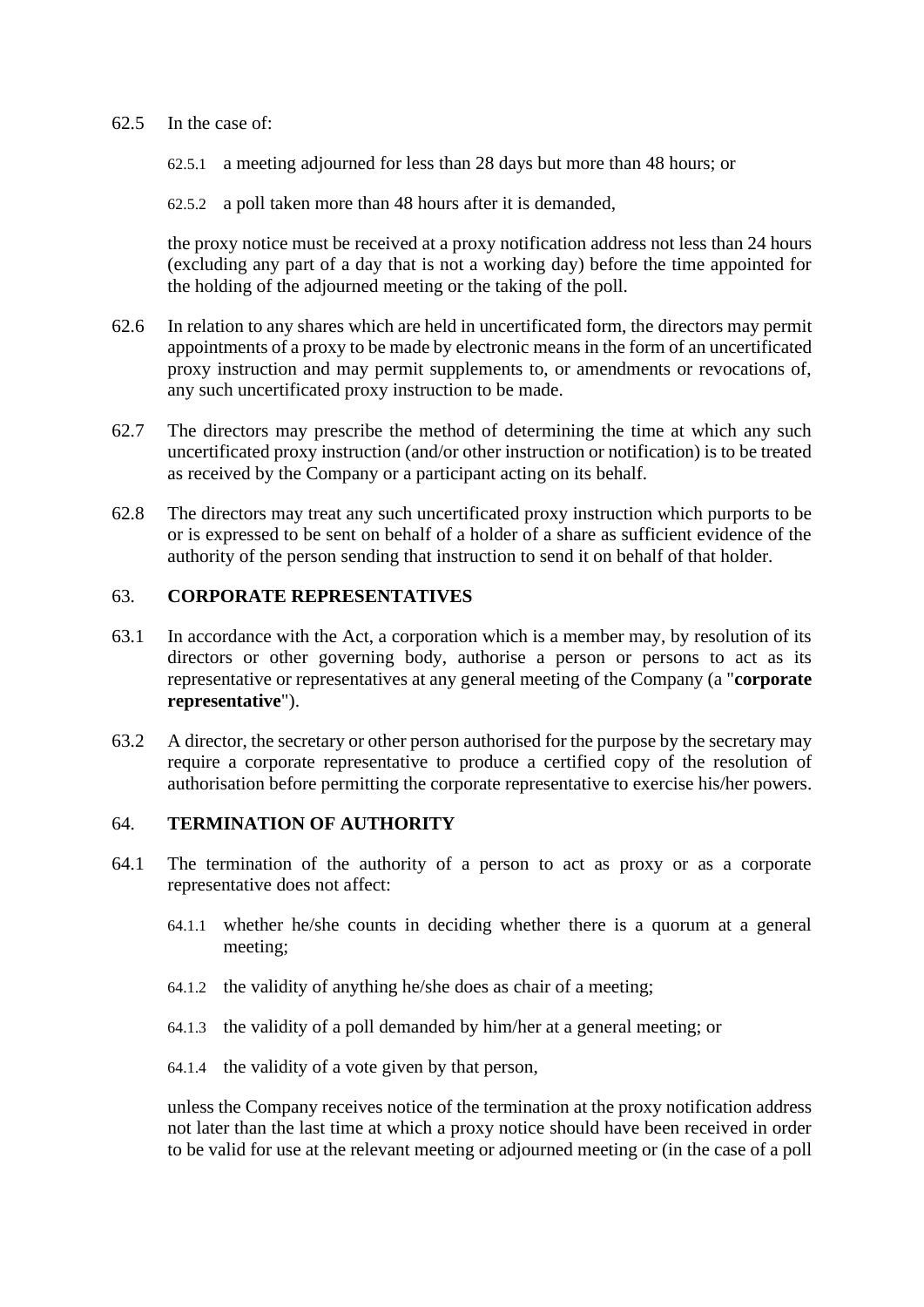taken otherwise than at or on the same day as the general meeting or adjourned meeting) for use on the holding of the poll at which the vote is cast.

# 65. **AMENDMENTS TO RESOLUTIONS**

- 65.1 No amendment to a resolution duly proposed as an ordinary resolution (other than an amendment to correct a grammatical or other non-substantive error) may be considered or voted on unless either:
	- 65.1.1 at least 48 hours (excluding any part of a day that is not a working day) before the time appointed for holding the general meeting or adjourned meeting at which the ordinary resolution is to be considered, notice of the terms of the amendment and intention to move it has been received at the registered office of the Company; or
	- 65.1.2 the chair of the meeting in his/her absolute discretion decides that the amendment may be considered or voted on.

If an amendment proposed to a resolution under consideration is ruled out of order by the chair of the meeting the proceedings on the substantive resolution are not invalidated by an error in his/her ruling.

- 65.2 A special resolution to be proposed at a general meeting may be amended by ordinary resolution, if:
	- 65.2.1 the chair of the meeting proposes the amendment at the general meeting at which the resolution is to be proposed; and
	- 65.2.2 the amendment does not go beyond what is necessary to correct a grammatical or other non-substantive error in the resolution.
- 65.3 If the chair of the meeting, acting in good faith, wrongly decides that an amendment to a resolution is out of order, the chair's error does not invalidate the vote on that resolution.

# **RESTRICTIONS ON MEMBERS' RIGHTS**

# 66. **NO VOTING OF SHARES ON WHICH MONEY OWED TO COMPANY**

Unless the directors decide otherwise, no voting rights (or other rights conferred by membership in relation to a meeting or poll) attached to a share may be exercised at any general meeting, at any adjournment of it, or on any poll called at or in relation to it, unless all amounts payable to the Company in respect of that share have been paid.

# **APPLICATION OF RULES TO CLASS MEETINGS AND RIGHTS**

# 67. **VARIATION OF CLASS RIGHTS**

67.1 Subject to the Act, the rights attached to a class of shares may be varied or abrogated (whether or not the Company is being wound up) either with the consent in writing of the holders of at least three quarters in nominal value of the issued shares of that class (excluding any shares of that class held as treasury shares) or with the sanction of a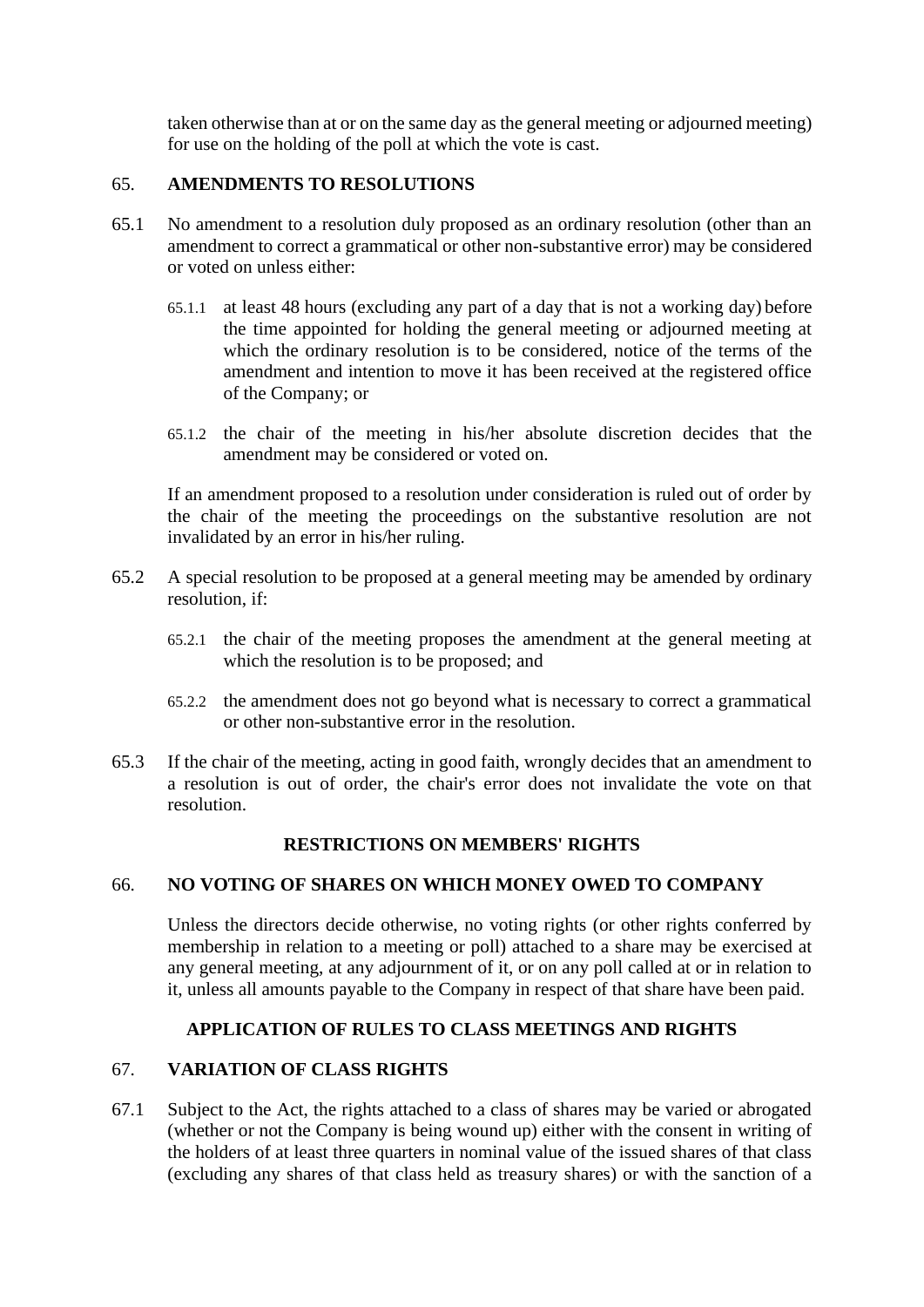special resolution passed at a separate meeting of the holders of the issued shares of that class validly held in accordance with article [67.3](#page-42-0) and other relevant provisions of the articles.

- 67.2 The rights attached to a class of shares are not, unless otherwise expressly provided for in the rights attaching to those shares, deemed to be varied by the creation, allotment or issue of further shares ranking pari passu with or subsequent to them or by the purchase or redemption by the Company of its own shares in accordance with the Act.
- <span id="page-42-0"></span>67.3 Subject to sections 334(2), 334(2A) and section 334(3) of the Act, a separate meeting for the holders of a class of shares must be called and conducted as nearly as possible in the same way as a general meeting, except that:
	- 67.3.1 no member is entitled to notice of it or to attend unless he/she is a holder of shares of that class;
	- 67.3.2 no vote may be cast except in respect of a share of that class;
	- 67.3.3 the quorum at a meeting (other than an adjourned meeting) is two qualifying persons present and holding at least one-third in nominal value of the issued shares of that class (excluding any shares of that class held as treasury shares);
	- 67.3.4 the quorum at an adjourned meeting is one qualifying person present and holding shares of that class; and
	- 67.3.5 any qualifying person holding shares of that class present may demand a poll.

# <span id="page-42-2"></span>68. **FAILURE TO DISCLOSE INTERESTS IN SHARES**

- <span id="page-42-1"></span>68.1 Where notice is served by the Company under section 793 of the Act (a "**section 793 notice**") on a member, or another person appearing to be interested in shares held by that member, and the member or other person has failed in relation to any shares (the "**default shares**", which expression includes any shares allotted or issued after the date of the section 793 notice in respect of those shares) to give the Company the information required within the prescribed period from the date of service of the section 793 notice, the following sanctions apply, unless the directors otherwise decide:
	- 68.1.1 the member shall not be entitled in respect of the default shares to be present or to vote (either in person, by proxy or by corporate representative) at a general meeting or at a separate meeting of the holders of a class of shares or on a poll; and
	- 68.1.2 where the default shares represent at least 0.25 per cent. in nominal value of the issued shares of their class (excluding any share of their class held as treasury shares):
		- (a) a dividend (or any part of a dividend) or other amount payable in respect of the default shares shall be withheld by the Company, which has no obligation to pay interest on it, and the member shall not be entitled to elect, under article [108,](#page-65-0) to receive shares instead of a dividend; and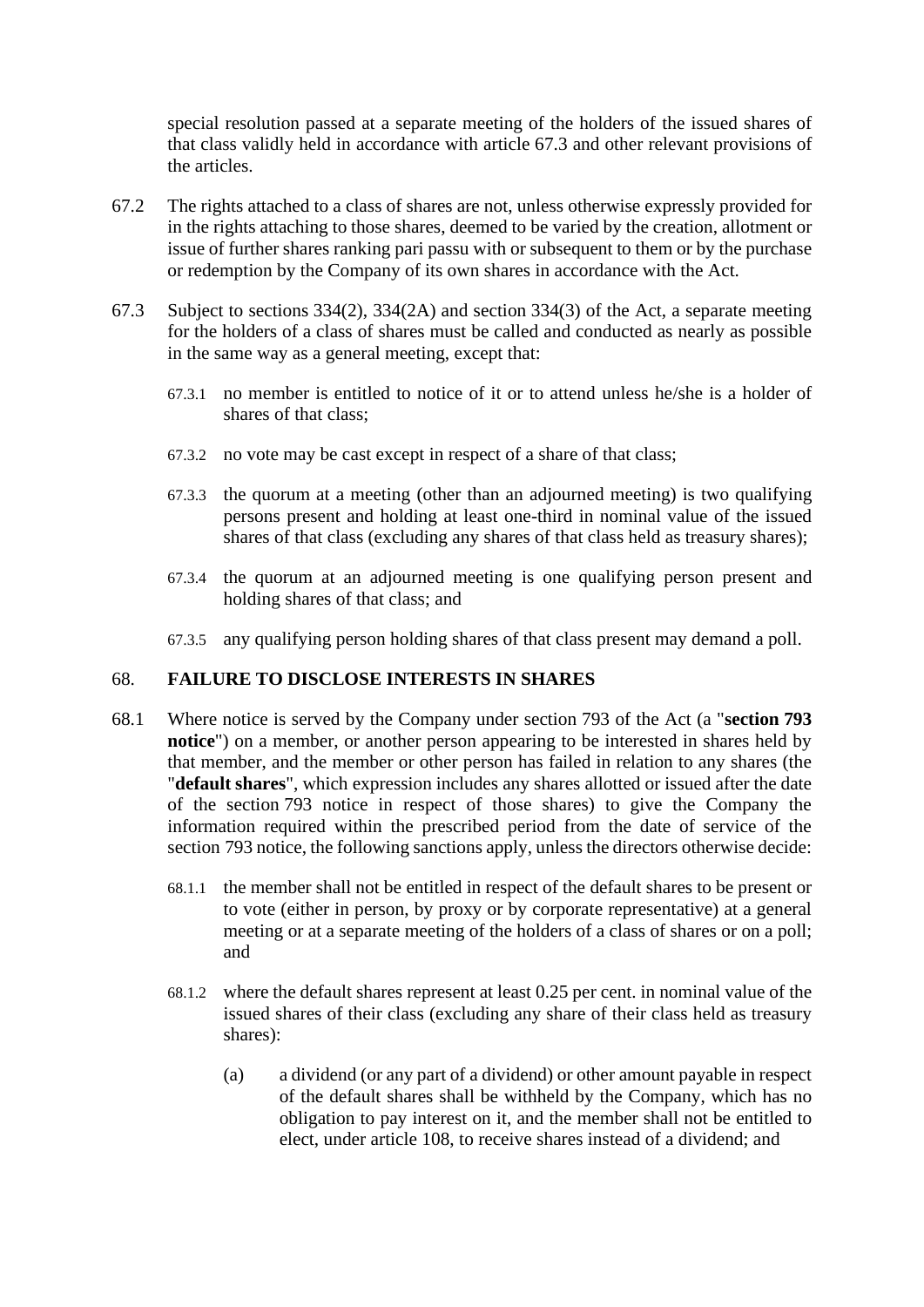- <span id="page-43-0"></span>(b) no transfer of any certificated default shares shall be registered unless the transfer is an excepted transfer or:
	- (i) the member is not himself/herself in default in supplying the information required; and
	- (ii) the member proves to the satisfaction of the directors that no person in default in supplying the information required is interested in any of the shares the subject of the transfer.
- <span id="page-43-1"></span>68.2 For the purpose of enforcing the sanction in article [68.1.2\(b\),](#page-43-0) the directors may give notice to the member requiring the member to change default shares held in uncertificated form to certificated form by the time stated in the notice. The notice may also state that the member may not change any default shares held in certificated form to uncertificated form. If the member does not comply with the notice, the directors may require the Operator to convert default shares held in uncertificated form into certificated form in the name and on behalf of the member in accordance with the Uncertificated Securities Regulations.
- 68.3 The sanctions under article [68.1](#page-42-1) cease to apply seven days after the earlier of:
	- 68.3.1 receipt by the Company of notice of an excepted transfer, but only in relation to the shares thereby transferred; and
	- 68.3.2 receipt by the Company, in a form satisfactory to the directors, of all the information required by the section 793 notice.
- 68.4 Where, on the basis of information obtained from a member in respect of a share held by him/her, the Company issues a section 793 notice to another person, it shall at the same time send a copy of the section 793 notice to the member, but the accidental omission to do so, or the non-receipt by the member of the copy, does not invalidate or otherwise affect the application of articles [68.1](#page-42-1) or [68.2.](#page-43-1)
- 68.5 For the purposes of this article [68:](#page-42-2)
	- 68.5.1 a person, other than the member holding a share, shall be treated as appearing to be interested in that share if the member has informed the Company that the person is or may be interested, or if the Company (after taking account of information obtained from the member or, under a section 793 notice, from anyone else) knows or has reasonable cause to believe that the person is or may be so interested;
	- 68.5.2 "**interested**" shall be construed as it is for the purpose of section 793 of the Act;
	- 68.5.3 reference to a person having failed to give the Company the information required by a section 793 notice, or being in default in supplying such information, includes:
		- (a) reference to his/her having failed or refused to give all or any part of it; and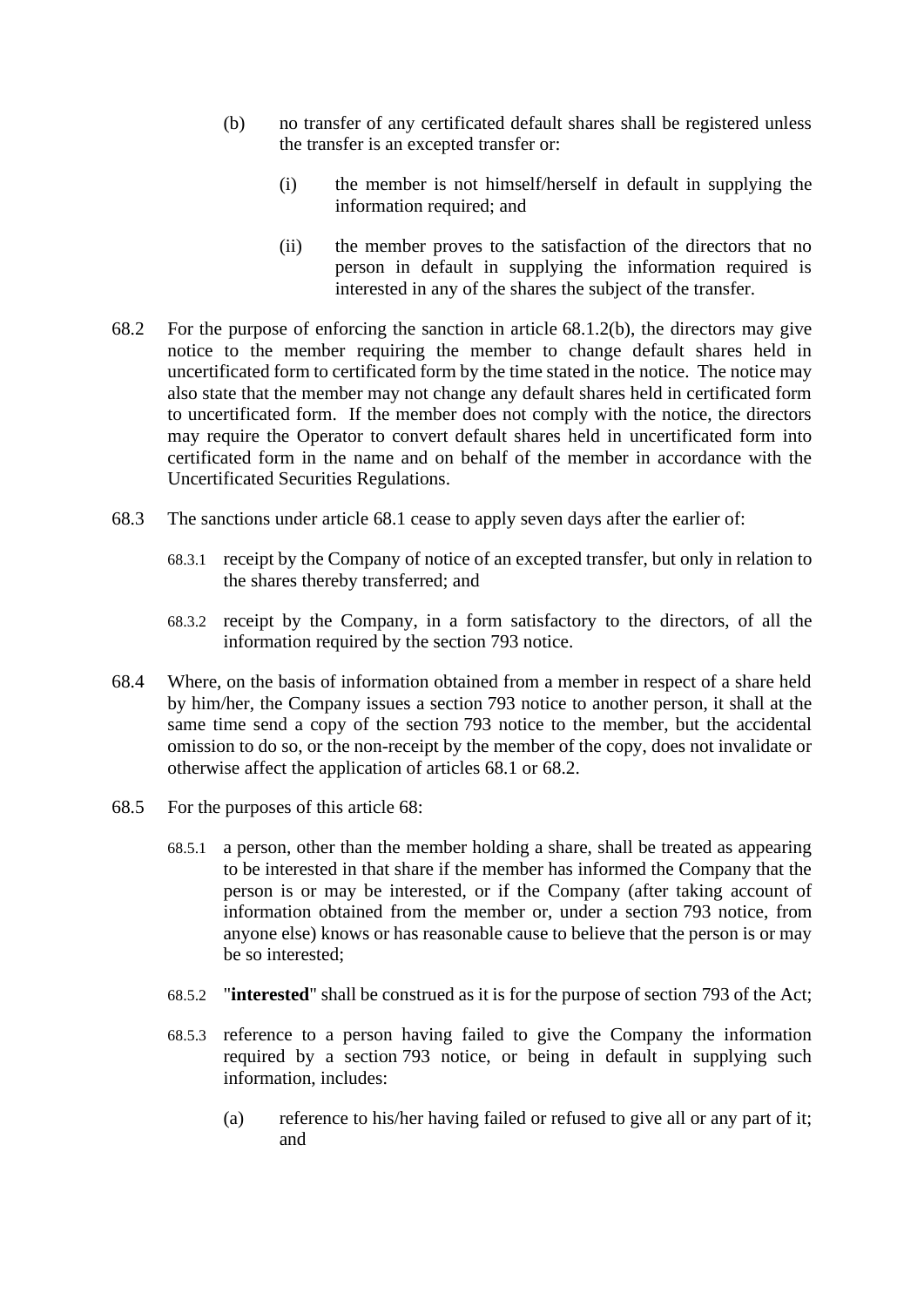- (b) reference to his/her having given information which he/she knows to be false in a material particular or having recklessly given information which is false in a material particular;
- 68.5.4 the "**prescribed period**" means 14 days; and
- 68.5.5 an "**excepted transfer**" means, in relation to shares held by a member:
	- (a) a transfer pursuant to acceptance of a takeover offer for the Company (within the meaning of section 974 of the Act); or
	- (b) a transfer in consequence of a sale made through a recognised investment exchange (as defined in the FSMA 2000) or through another stock exchange on which shares in the capital of the Company are normally traded; or
	- (c) a transfer which is shown to the satisfaction of the directors to be made in consequence of a sale of the whole of the beneficial interest in the shares to a person who is unconnected with the member or with any other person appearing to be interested in the shares.
- 68.6 The provisions of this article are in addition and without prejudice to the provisions of the Act.

# **PART 4 SHARES AND DISTRIBUTIONS ISSUE OF SHARES**

### 69. **ALLOTMENT**

- 69.1 Subject to the Act and relevant authority given by the Company in general meeting, the directors have general and unconditional authority to allot, grant options over, or otherwise dispose of, unissued shares of the Company or rights to subscribe for or convert any security into shares, to such persons, at such times and on such terms as the directors may decide, except that no share may be issued at a discount.
- 69.2 The directors may at any time after the allotment of a share, but before a person has been entered in the register as the holder of the share, recognise a renunciation of the share by the allottee in favour of another person and may grant to an allottee a right to effect a renunciation on such terms and conditions as the directors think fit.

### <span id="page-44-0"></span>70. **POWERS TO ISSUE DIFFERENT CLASSES OF SHARE**

- 70.1 Subject to the Act and the articles, but without prejudice to the rights attached to any existing share, the Company may issue shares with such rights or restrictions as may be determined by ordinary resolution. If no such resolution is passed or if the relevant resolution does not make specific provision, the directors may determine these rights and restrictions.
- 70.2 Subject to the Act, the Company may issue shares which are to be redeemed, or are liable to be redeemed at the option of the Company or the holder, and the directors may determine the terms, conditions and manner of redemption of any such shares.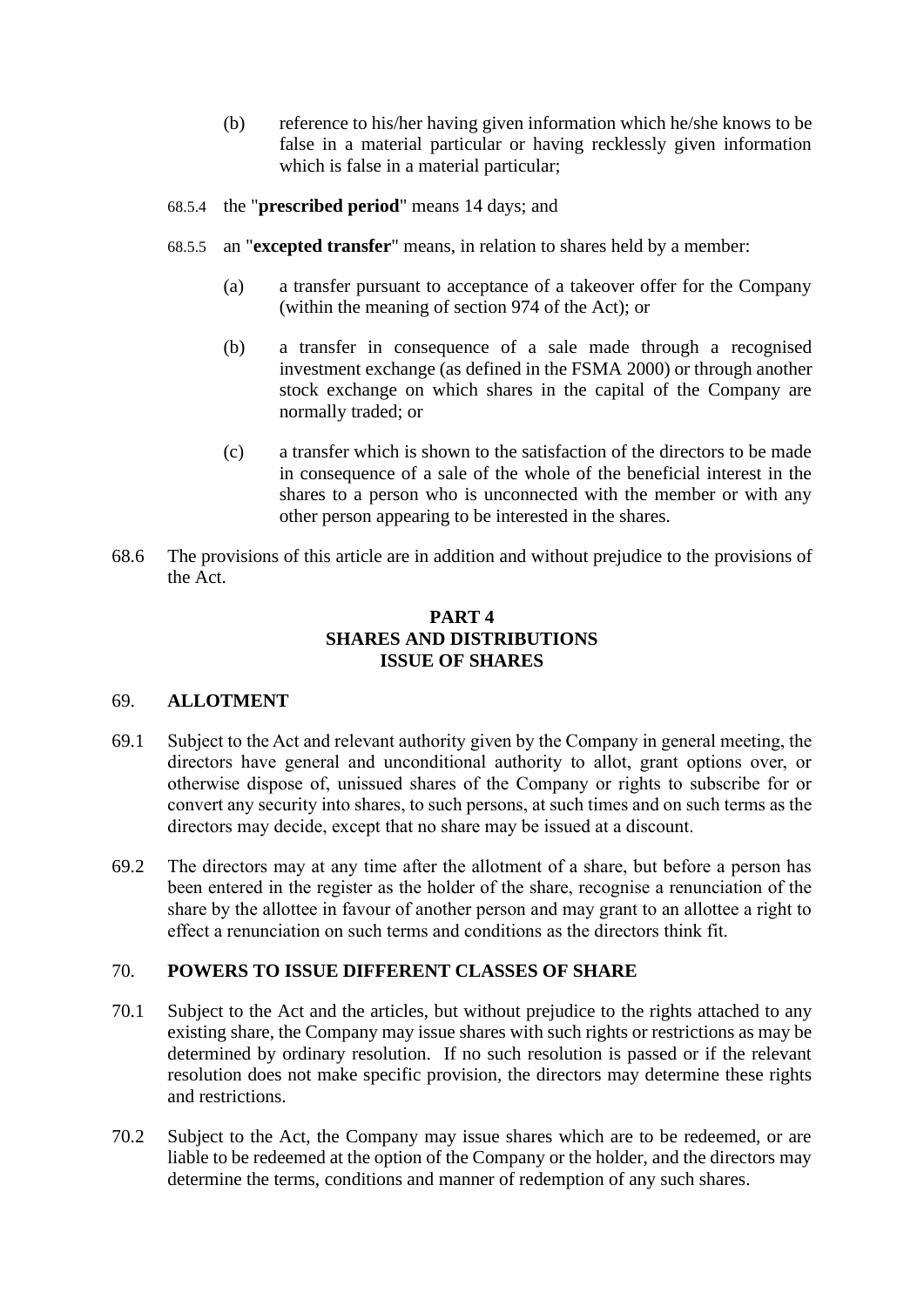# 71. **RIGHTS AND RESTRICTIONS ATTACHING TO SHARES**

If rights and restrictions attaching to shares are determined by ordinary resolution or by the directors under article [70,](#page-44-0) those rights and restrictions shall apply in place of any rights or restrictions that would otherwise apply by virtue of the Act in the absence of any provisions in the articles, as if those rights and restrictions were set out in the articles.

# 72. **PAYMENT OF COMMISSIONS ON SUBSCRIPTION FOR SHARES**

- 72.1 Subject to the Act, the Company may pay any person a commission in consideration for that person:
	- 72.1.1 subscribing, or agreeing to subscribe, for shares; or
	- 72.1.2 procuring, or agreeing to procure, subscriptions for shares.
- 72.2 Subject to the Act, any such commission may be paid:
	- 72.2.1 in cash, or in fully paid or partly paid shares or other securities, or partly in one way and partly in the other; and
	- 72.2.2 in respect of a conditional or an absolute subscription.

#### **INTERESTS IN SHARES**

### 73. **COMPANY NOT BOUND BY LESS THAN ABSOLUTE INTERESTS**

Except as required by law or the articles, no person is to be recognised by the Company as holding any share upon any trust and the Company is not in any way to be bound by or recognise any interest in a share other than the holder's absolute ownership of it and all the rights attaching to it.

## **SHARE CERTIFICATES**

## 74. **CERTIFICATES TO BE ISSUED EXCEPT IN CERTAIN CASES**

- 74.1 Except where otherwise provided in the articles, the Company must issue each member with one or more certificates in respect of the shares which that member holds within:
	- 74.1.1 two months of allotment or lodgement with the Company of a transfer to him/her of those shares;
	- 74.1.2 two months after the relevant Operator instruction is received by the Company; or
	- 74.1.3 any other period as the terms of issue of the shares provide.
- 74.2 This article does not apply to:
	- 74.2.1 uncertificated shares;
	- 74.2.2 shares in respect of which a share warrant has been issued; or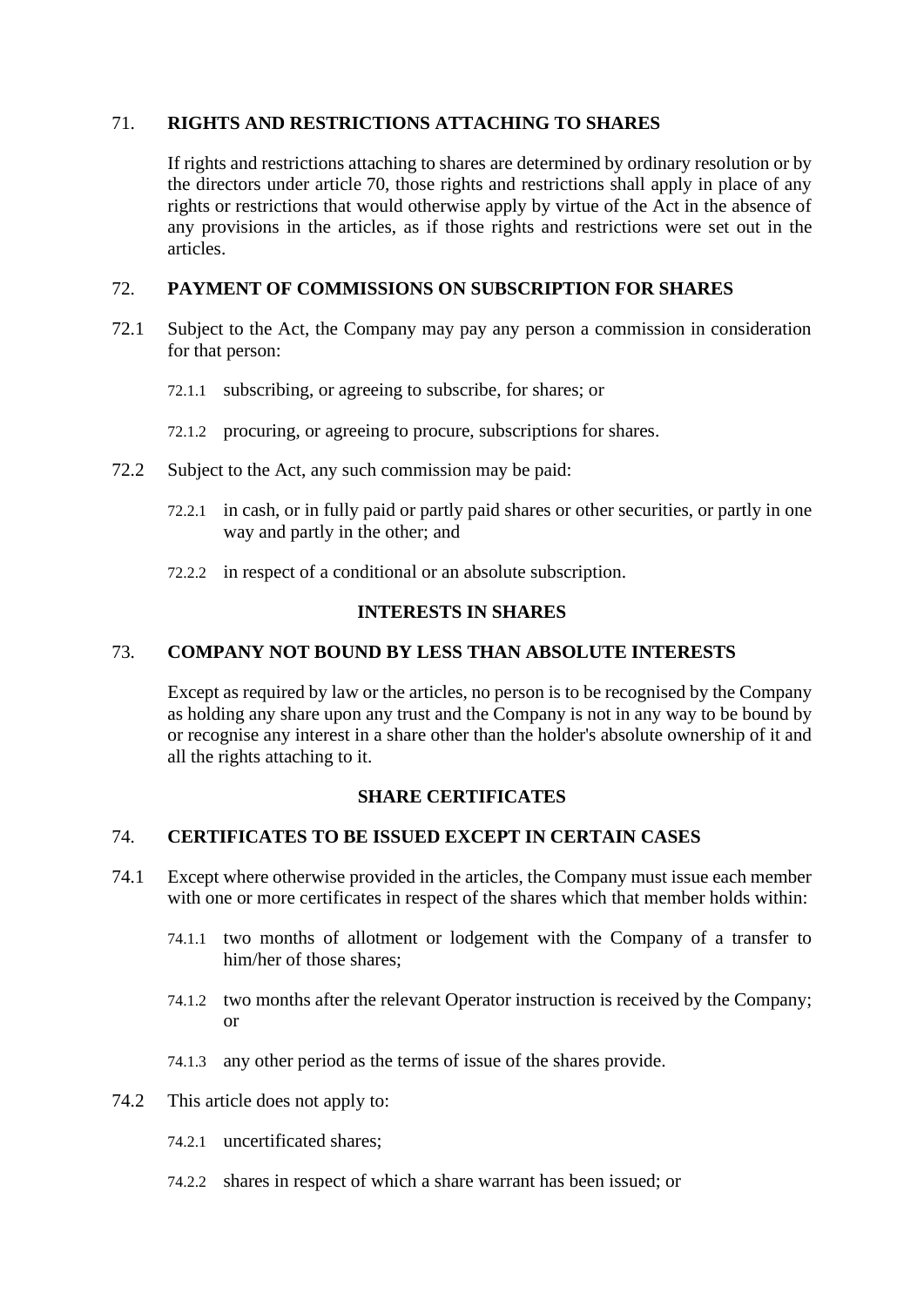- 74.2.3 shares in respect of which the Companies Acts permit the Company not to issue a certificate.
- 74.3 Except as otherwise specified in the articles, all certificates must be issued free of charge.
- 74.4 No certificate may be issued in respect of shares of more than one class.
- 74.5 If more than one person holds a share, only one certificate may be issued in respect of it. Delivery of a certificate to the senior holder shall constitute delivery to all of the holders of the share.

#### 75. **CONTENTS AND EXECUTION OF CERTIFICATES**

- 75.1 Every certificate must specify:
	- 75.1.1 in respect of how many shares and of what class it is issued;
	- 75.1.2 the nominal value of those shares;
	- 75.1.3 the amount paid up on them;
	- 75.1.4 any distinguishing numbers assigned to them; and
	- 75.1.5 any information required by the FCA.
- 75.2 Certificates must:
	- 75.2.1 be executed under the Company's seal, which may be affixed or printed on it; or
	- 75.2.2 be otherwise executed in accordance with the Companies Acts.

#### 76. **CONSOLIDATED CERTIFICATES**

- 76.1 When a member's holding of shares of a particular class increases, the Company may issue that member with:
	- 76.1.1 a single, consolidated certificate in respect of all the shares of a particular class which that member holds; or
	- 76.1.2 a separate certificate in respect of only those shares by which that member's holding has increased.
- 76.2 When a member's holding of shares of a particular class is reduced, the Company must ensure that the member is issued with one or more certificates in respect of the number of shares held by the member after that reduction. But the Company need not (in the absence of a request from the member) issue any new certificate if:
	- 76.2.1 all the shares which the member no longer holds as a result of the reduction; and
	- 76.2.2 none of the shares which the member retains following the reduction,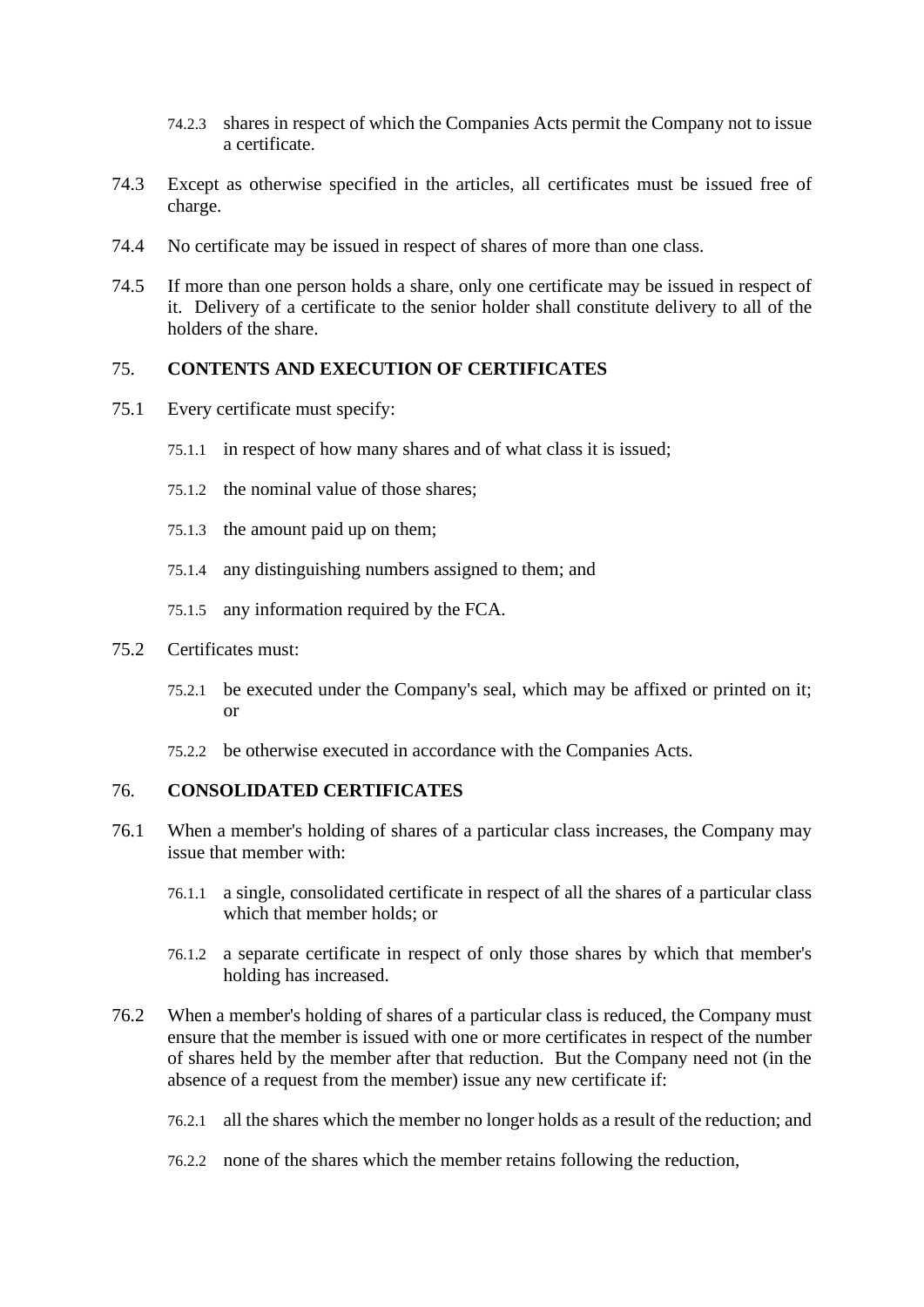were, immediately before the reduction, represented by the same certificate.

- 76.3 A member may request the Company, in writing, to replace:
	- 76.3.1 the member's separate certificates with a consolidated certificate, or
	- 76.3.2 the member's consolidated certificate with two or more separate certificates representing such proportion of the shares as the member may specify.
- 76.4 When the Company complies with such a request it may charge such reasonable fee as the directors may decide for doing so.
- 76.5 A consolidated certificate or separate certificates must not be issued unless any certificates which they are to replace have first been returned to the Company for cancellation or the holder has complied with such conditions as to evidence and indemnity as the directors decide.

# 77. **REPLACEMENT CERTIFICATES**

- 77.1 Subject to having first complied with the obligations in articles [77.2.2](#page-47-0) and [77.2.3,](#page-47-1) if a certificate issued in respect of a member's shares is:
	- 77.1.1 damaged or defaced; or
	- 77.1.2 said to be lost, stolen or destroyed,

that member is entitled to be issued with a replacement certificate in respect of the same shares.

- <span id="page-47-0"></span>77.2 A member exercising the right to be issued with such a replacement certificate:
	- 77.2.1 may at the same time exercise the right to be issued with a single certificate or separate certificates:
	- 77.2.2 must return the certificate which is to be replaced to the Company if it is damaged or defaced; and
	- 77.2.3 must comply with such conditions as to evidence, indemnity and the payment of a reasonable fee as the directors decide.

### **SHARES NOT HELD IN CERTIFICATED FORM**

#### <span id="page-47-1"></span>78. **UNCERTIFICATED SHARES**

- 78.1 In this article, "**the relevant rules**" means:
	- 78.1.1 any applicable provision of the Companies Acts about the holding, evidencing of title to, or transfer of shares other than in certificated form; and
	- 78.1.2 any applicable legislation, rules or other arrangements made under or by virtue of such provision including the Uncertificated Securities Regulations.
- 78.2 The provisions of this article have effect subject to the relevant rules.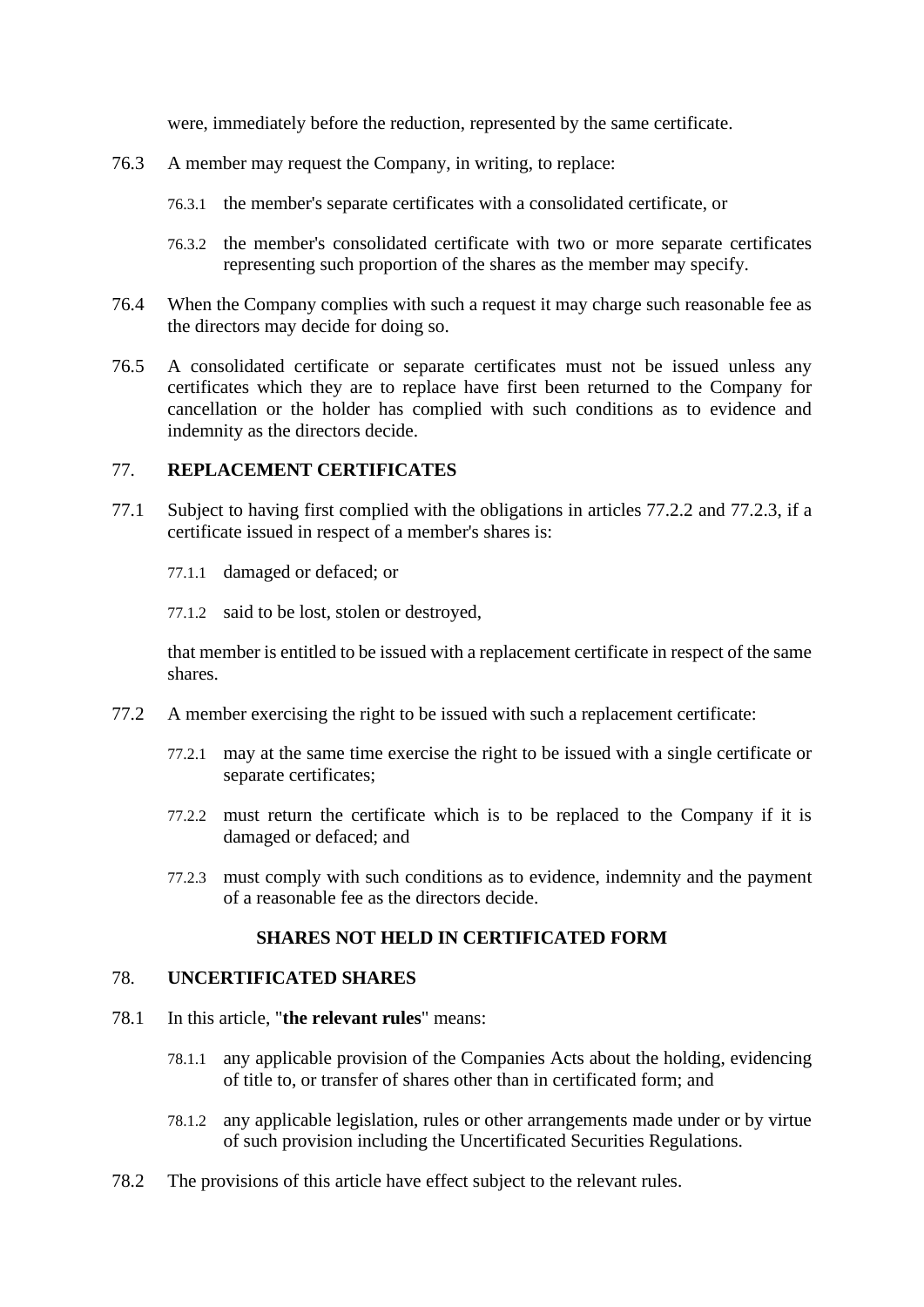- 78.3 Where a class of shares is a participating security, the articles only apply to an uncertificated share of that class to the extent that they are consistent with:
	- 78.3.1 the holding of shares of that class in uncertificated form;
	- 78.3.2 the transfer of title of that class by means of a relevant system; and
	- 78.3.3 the relevant rules.
- 78.4 The directors have the power to resolve that a class of shares may become a participating security and/or that a class of shares may cease to be a participating security. Any share or class of shares of the Company may be issued or held on such terms, or in such a way, that:
	- 78.4.1 title to it or them is not, or must not be, evidenced by a certificate; or
	- 78.4.2 it or they may or must be transferred wholly or partly without a certificate.
- 78.5 A member may, in accordance with the relevant rules, change a share of a class which is a participating security from a certificated share to an uncertificated share and from an uncertificated share to a certificated share.
- 78.6 The directors have power to take such steps as they think fit in relation to:
	- 78.6.1 the evidencing of and transfer of title to uncertificated shares (including in connection with the issue of such shares);
	- 78.6.2 any records relating to the holding of uncertificated shares;
	- 78.6.3 the conversion of certificated shares into uncertificated shares; or
	- 78.6.4 the conversion of uncertificated shares into certificated shares.
- 78.7 The Company may by notice to the holder of a share require that share:
	- 78.7.1 if it is uncertificated, to be converted into certificated form by the time stated on the notice; and
	- 78.7.2 if it is certificated, not be converted into uncertificated form,

to enable it to be dealt with in accordance with the articles.

- 78.8 If the member does not comply with the notice, the directors may require the Operator to convert the shares held in uncertificated form into certificated form in the name and on behalf of the member in accordance with the Uncertificated Securities Regulations.
- 78.9 If:
	- 78.9.1 the articles give the directors power to take action, or require other persons to take action, in order to sell, transfer or otherwise dispose of shares; and
	- 78.9.2 uncertificated shares are subject to that power, but the power is expressed in terms which assume the use of a certificate or other written instrument,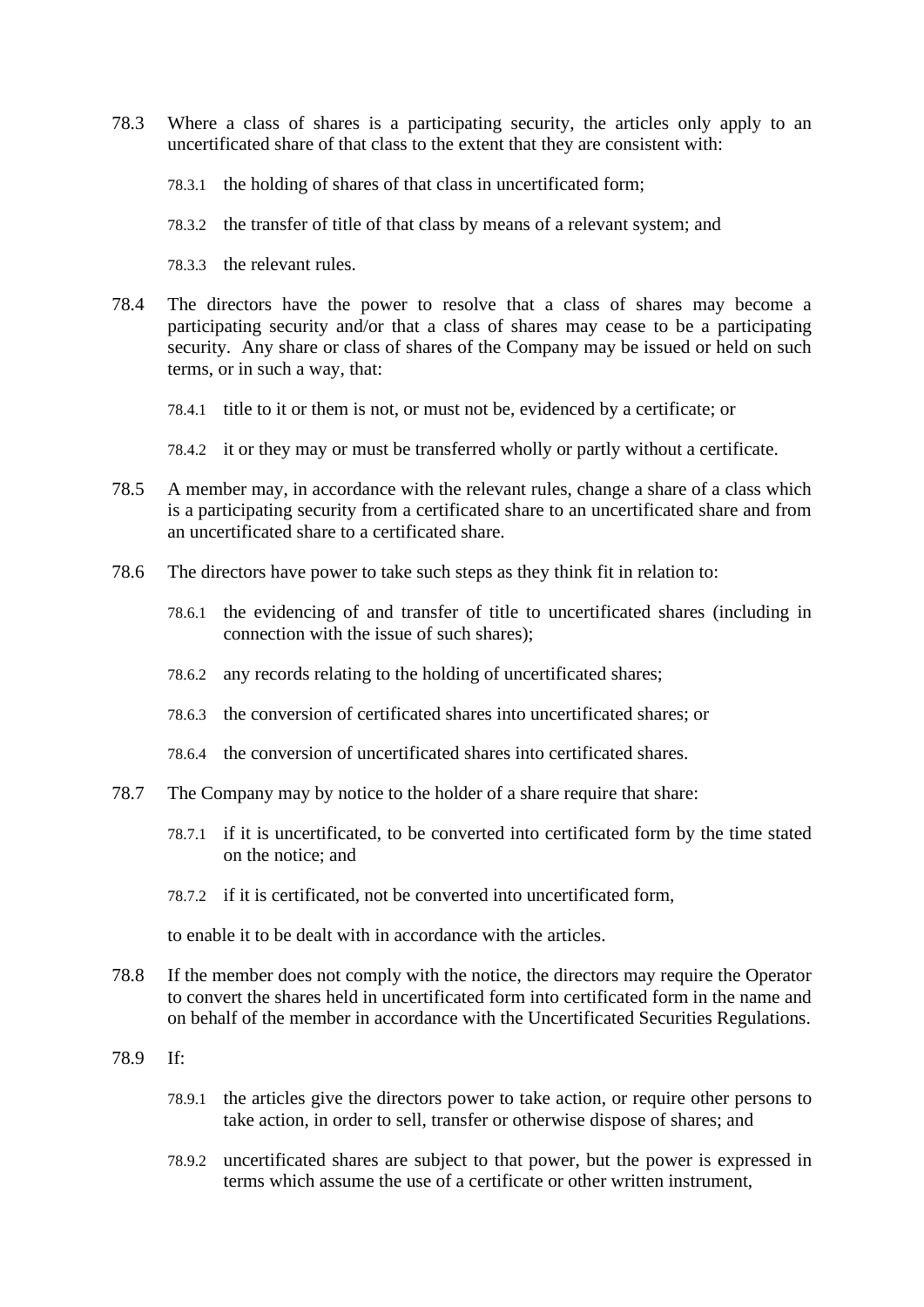the directors may take such action as is necessary or expedient to achieve the same results when exercising that power in relation to uncertificated shares.

- 78.10 In particular, the directors may take such action as they consider appropriate to achieve the sale, transfer, disposal, forfeiture, re-allotment or surrender of an uncertificated share or otherwise to enforce a lien in respect of it.
- 78.11 Unless the directors otherwise determine, shares which a member holds in uncertificated form must be treated as separate holdings from any shares which that member holds in certificated form.
- 78.12 A class of shares must not be treated as two classes simply because some shares of that class are held in certificated form and others are held in uncertificated form.

# **PARTLY PAID SHARES**

# 79. **COMPANY'S LIEN OVER PARTLY PAID SHARES**

- 79.1 The Company has a lien (the "**company's lien**") over every share which is partly paid for any part of:
	- 79.1.1 that share's nominal value; and
	- 79.1.2 any premium at which it was issued,

which has not been paid to the Company, and which is payable immediately or at some time in the future, whether or not a call notice has been sent in respect of it.

- 79.2 The company's lien over a share:
	- 79.2.1 takes priority over any third party's interest in that share; and
	- 79.2.2 extends to any dividend or other money payable by the Company in respect of that share and (if the lien is enforced and the share is sold by the Company) the proceeds of sale of that share.
- 79.3 The directors may at any time decide that a share which is or would otherwise be subject to the Company's lien shall not be subject to it, either wholly or in part. Unless otherwise agreed with the transferee, the registration of a transfer of a share operates as a waiver of the Company's lien (if any) on that share solely for the purposes of the transfer.

#### 80. **ENFORCEMENT OF THE COMPANY'S LIEN**

- 80.1 Subject to the provisions of this article, if:
	- 80.1.1 a lien enforcement notice has been given in respect of a share; and
	- 80.1.2 the person to whom the notice was given has failed to comply with it,

the Company may sell that share in such manner as the directors decide.

80.2 A lien enforcement notice: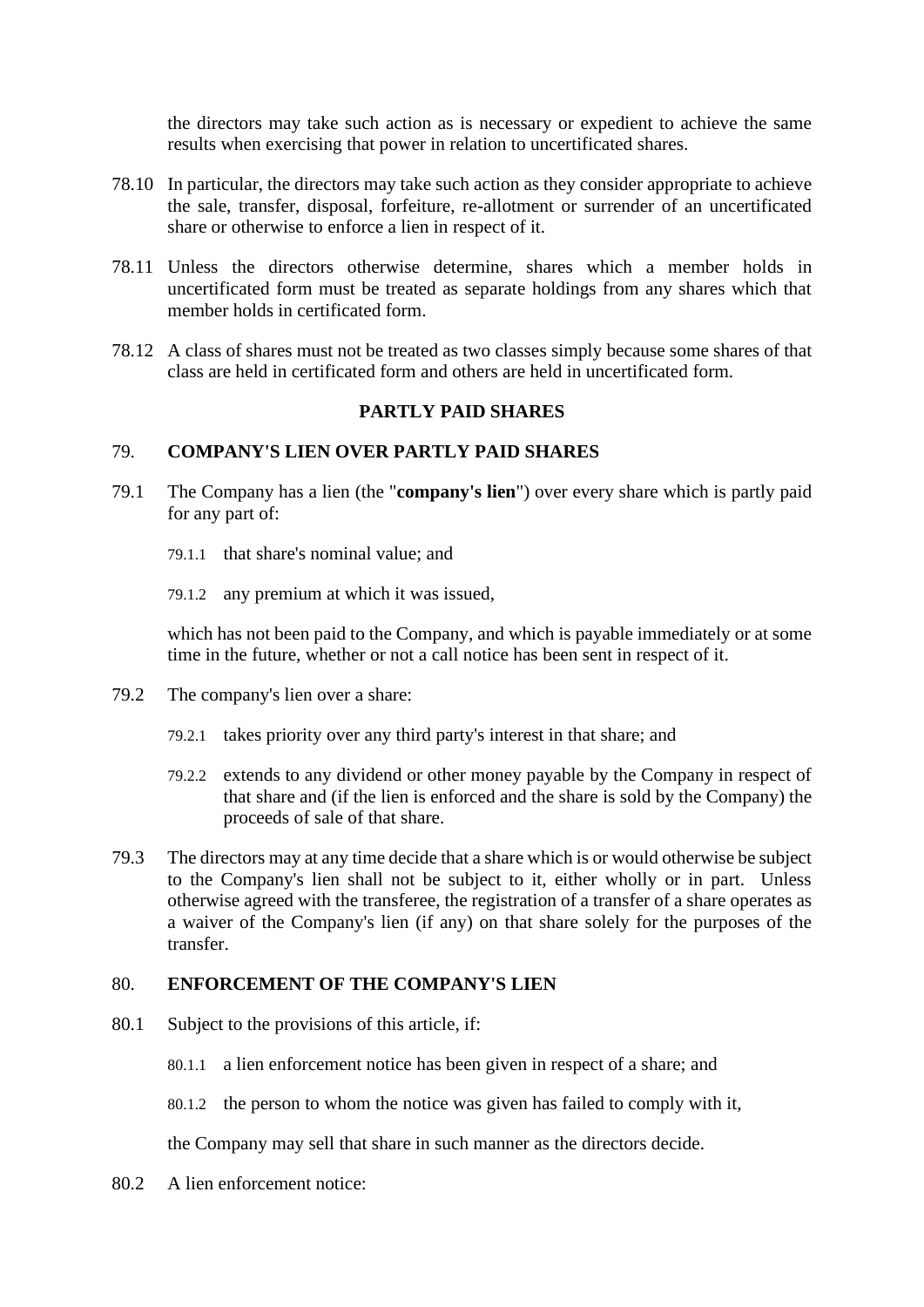- 80.2.1 must be in writing;
- 80.2.2 may only be given in respect of a share which is subject to the company's lien, in respect of which a sum is payable and the due date for payment of that sum has passed;
- 80.2.3 must specify the share concerned;
- 80.2.4 must require payment of the sum payable within 14 days of the notice;
- 80.2.5 must be addressed either to the holder of the share or to a person entitled to it by reason of the holder's death, bankruptcy or otherwise; and
- 80.2.6 must state the company's intention to sell the share if the notice is not complied with.
- 80.3 Where shares are sold under this article:
	- 80.3.1 the directors may authorise any person to execute an instrument of transfer of the shares to the purchaser or a person nominated by the purchaser; and
	- 80.3.2 the transferee is not bound to see to the application of the purchase money, and the transferee's title is not affected by any irregularity in or invalidity of the process leading to the sale.
- 80.4 The net proceeds of any such sale (after payment of the costs of sale and any other costs of enforcing the lien) must be applied:
	- 80.4.1 first, in payment or towards satisfaction of the amount in respect of which the lien exists; and
	- 80.4.2 secondly, to the person entitled to the shares immediately before the sale, but only after the certificate for the shares sold has been surrendered to the Company for cancellation, or a suitable indemnity has been given for any lost certificates.
- 80.5 A statutory declaration by a director or the secretary that the declarant is a director or the secretary and that a share has been sold to satisfy the Company's lien on a specified date:
	- 80.5.1 is conclusive evidence of the facts stated in it as against all persons claiming to be entitled to the share; and
	- 80.5.2 subject to compliance with any other formalities of transfer required by the articles or by law, constitutes a good title to the share.

# 81. **CALL NOTICES**

81.1 Subject to the articles and the terms on which shares are allotted, the directors may send a notice (a "**call notice**") to a member requiring the member to pay the Company a specified sum of money (a "**call**") which is payable in respect of shares which that member holds at the date of the call notice.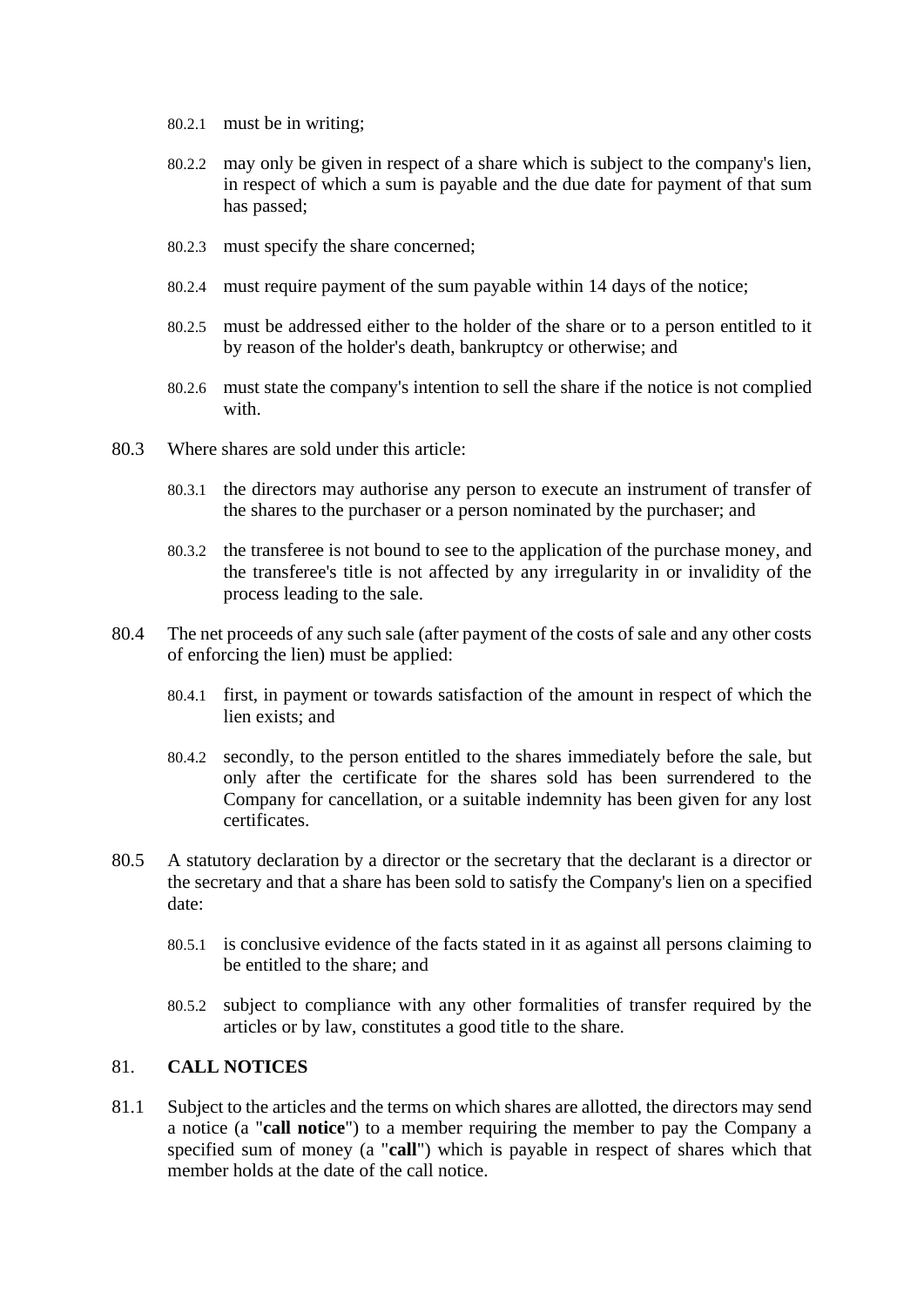- 81.2 A call notice:
	- 81.2.1 may not require a member to pay a call which exceeds the total sum unpaid on that member's shares (whether as to the share's nominal value or any amount payable to the Company by way of premium);
	- 81.2.2 must state the date by which it is to be paid (the "**due date for payment**") and how any call to which it relates it is to be paid; and
	- 81.2.3 may permit or require the call to be paid by instalments.
- 81.3 A member must comply with the requirements of a call notice, but no member is obliged to pay any call before 14 days have passed since the notice was given.
- 81.4 Before the Company has received any call due under a call notice the directors may:
	- 81.4.1 revoke it wholly or in part; or
	- 81.4.2 specify a later time for payment than is specified in the call notice,

by a further notice in writing to the member in respect of whose shares the call is made.

81.5 Delivery of a call notice to the senior holder shall constitute delivery to all of the holders of the share.

### 82. **LIABILITY TO PAY CALLS**

- 82.1 Liability to pay a call is not extinguished or transferred by transferring the shares in respect of which it is required to be paid.
- 82.2 Joint holders of a share are jointly and severally liable to pay all calls in respect of that share.
- 82.3 Subject to the terms on which shares are allotted, the directors may, when issuing shares, provide that call notices sent to the holders of those shares may require them:
	- 82.3.1 to pay calls which are not the same; or
	- 82.3.2 to pay calls at different times.

#### 83. **WHEN CALL NOTICE NEED NOT BE ISSUED**

- 83.1 A call notice need not be issued in respect of sums which are specified, in the terms on which a share is issued, as being payable to the Company in respect of that share (whether in respect of nominal value or premium):
	- 83.1.1 on allotment;
	- 83.1.2 on the occurrence of a particular event; or
	- 83.1.3 on a date fixed by or in accordance with the terms of issue,

### each a "**due date for payment**".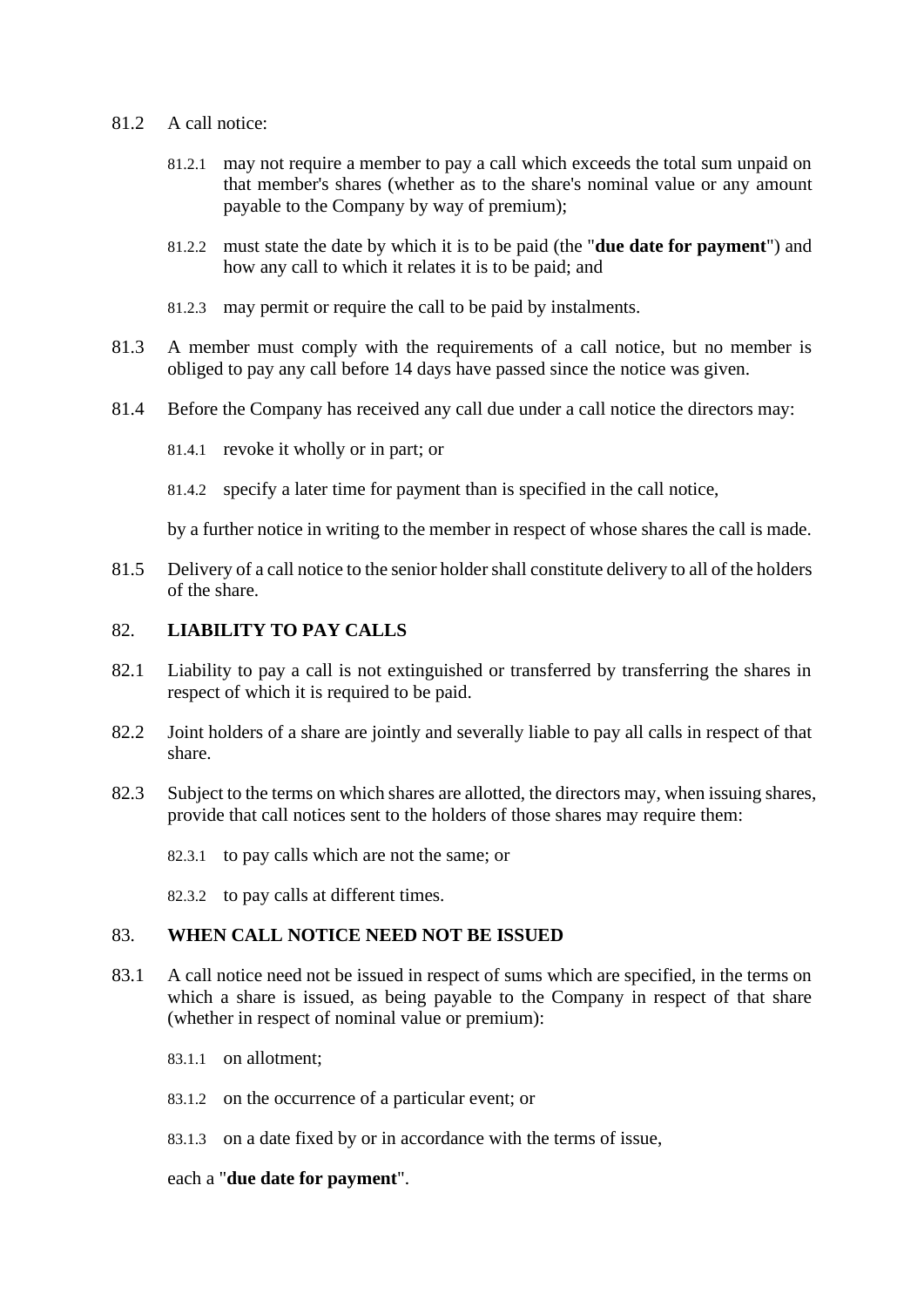83.2 But if the due date for payment of such a sum has passed and it has not been paid, the holder of the share concerned at the due date for payment is treated in all respects as having failed to comply with a call notice in respect of that sum, and is liable to the same consequences as a person having failed to comply with a call notice as regards the payment of interest and forfeiture.

# 84. **FAILURE TO COMPLY WITH CALL NOTICE: AUTOMATIC CONSEQUENCES**

- 84.1 If a person is liable to pay a call and fails to do so by the due date for payment:
	- 84.1.1 the directors may issue a notice of intended forfeiture to that person; and
	- 84.1.2 until the call is paid, that person must pay the Company interest on the call from the due date for payment to the actual date of payment (both dates inclusive) at the relevant rate.
- <span id="page-52-0"></span>84.2 For the purposes of this article the "**relevant rate**" is:
	- (a) the rate fixed by the terms on which the share in respect of which the call is due was allotted or issued; or
	- (b) if no rate is fixed under [\(a\),](#page-52-0) such other rate as was fixed in the call notice which required payment of the call, or has otherwise been determined by the directors; or
	- (c) if no rate is fixed in either of these ways, 5 per cent. per annum.
- 84.3 The relevant rate must not exceed 20 per cent. per annum.
- 84.4 The directors may waive any obligation to pay interest on a call wholly or in part.

### <span id="page-52-1"></span>85. **PAYMENT OF UNCALLED AMOUNT IN ADVANCE**

- 85.1 The directors may, in their discretion, accept from a member some or all of the uncalled amounts which are unpaid on shares held by him/her.
- 85.2 A payment in advance of a call extinguishes, to the extent of the payment, the liability of the member on the shares in respect of which the payment is made.
- 85.3 The Company may pay interest on the amount paid in advance (or that portion of it that exceeds the amount called on shares).
- 85.4 The directors may decide this interest rate which must not exceed 20 per cent. per annum.

# 86. **NOTICE OF INTENDED FORFEITURE**

86.1 A notice of intended forfeiture:

86.1.1 must be in writing;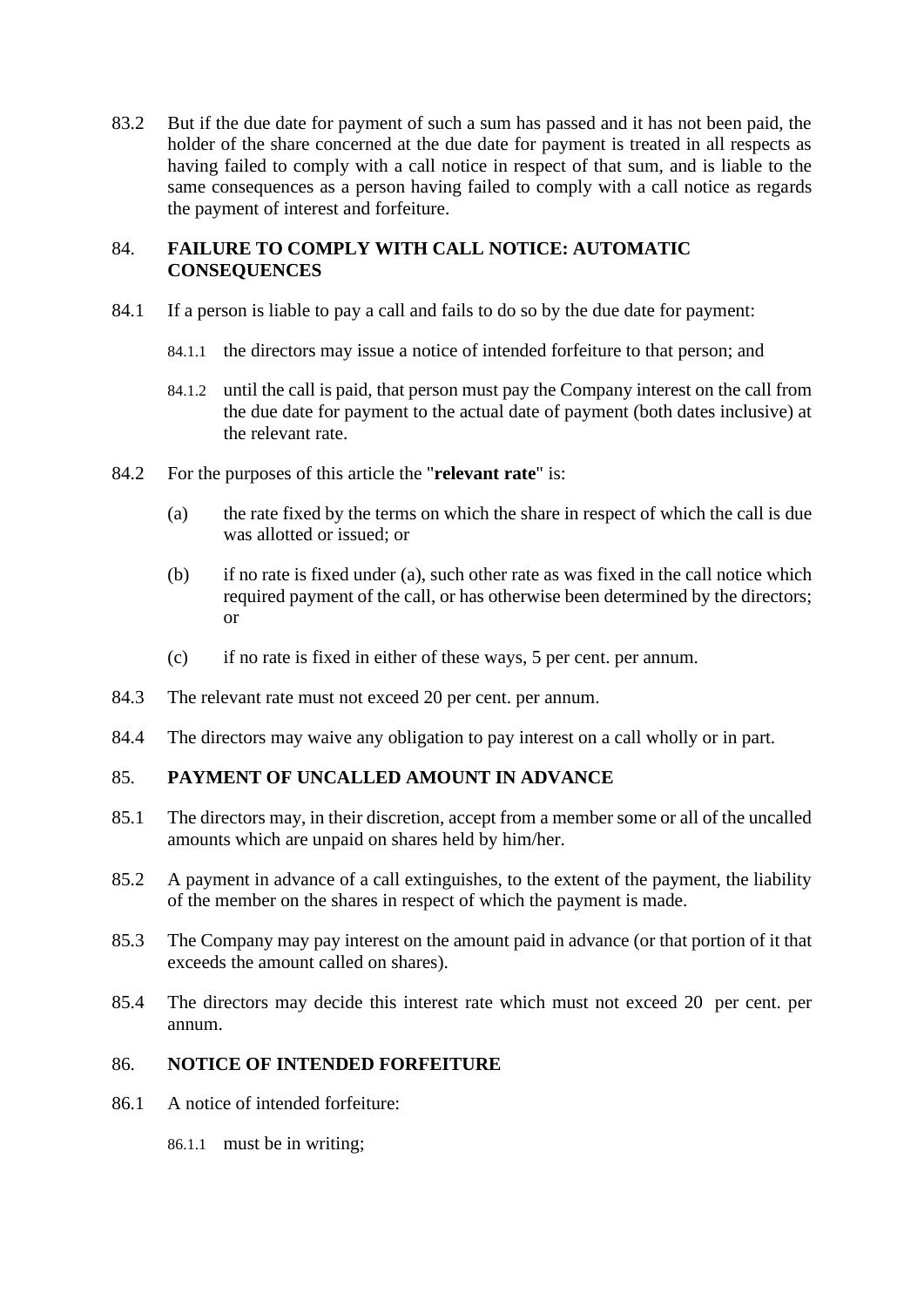- 86.1.2 may be sent in respect of any share in respect of which a call has not been paid as required by a call notice;
- 86.1.3 must be sent to the holder of that share or to a person entitled to it by reason of the holder's death, bankruptcy or otherwise;
- 86.1.4 must require payment of the call and any accrued interest (and all costs, charges and expenses incurred by the Company by reason of non-payment) by a date which is not less than 14 days after the date of the notice:
- 86.1.5 must state how the payment is to be made; and
- 86.1.6 must state that if the notice is not complied with, the shares in respect of which the call is payable will be liable to be forfeited.

### 87. **DIRECTORS' POWER TO FORFEIT SHARES**

If a notice of intended forfeiture is not complied with before the date by which payment (including interest, costs, charges and expenses) of the call is required in the notice of intended forfeiture, the directors may decide that any share in respect of which it was given is forfeited, and the forfeiture is to include all dividends or other moneys payable in respect of the forfeited shares and not paid before the forfeiture.

#### 88. **EFFECT OF FORFEITURE**

- 88.1 Subject to the articles, the forfeiture of a share extinguishes:
	- 88.1.1 all interests in that share, and all claims and demands against the Company in respect of it, and
	- 88.1.2 all other rights and liabilities incidental to the share as between the person whose share it was prior to the forfeiture and the Company.
- 88.2 Any share which is forfeited in accordance with the articles:
	- 88.2.1 is deemed to have been forfeited when the directors decide that it is forfeited;
	- 88.2.2 is deemed to be the property of the Company; and
	- 88.2.3 may be sold, re-allotted or otherwise disposed of as the directors think fit.
- 88.3 If a person's shares have been forfeited:
	- 88.3.1 the Company must send that person notice that forfeiture has occurred, but no forfeiture is invalidated by an omission to give such notice, and record it in the register of members;
	- 88.3.2 that person ceases to be a member in respect of those shares;
	- 88.3.3 that person must surrender the certificate (if any) for the shares forfeited to the Company for cancellation;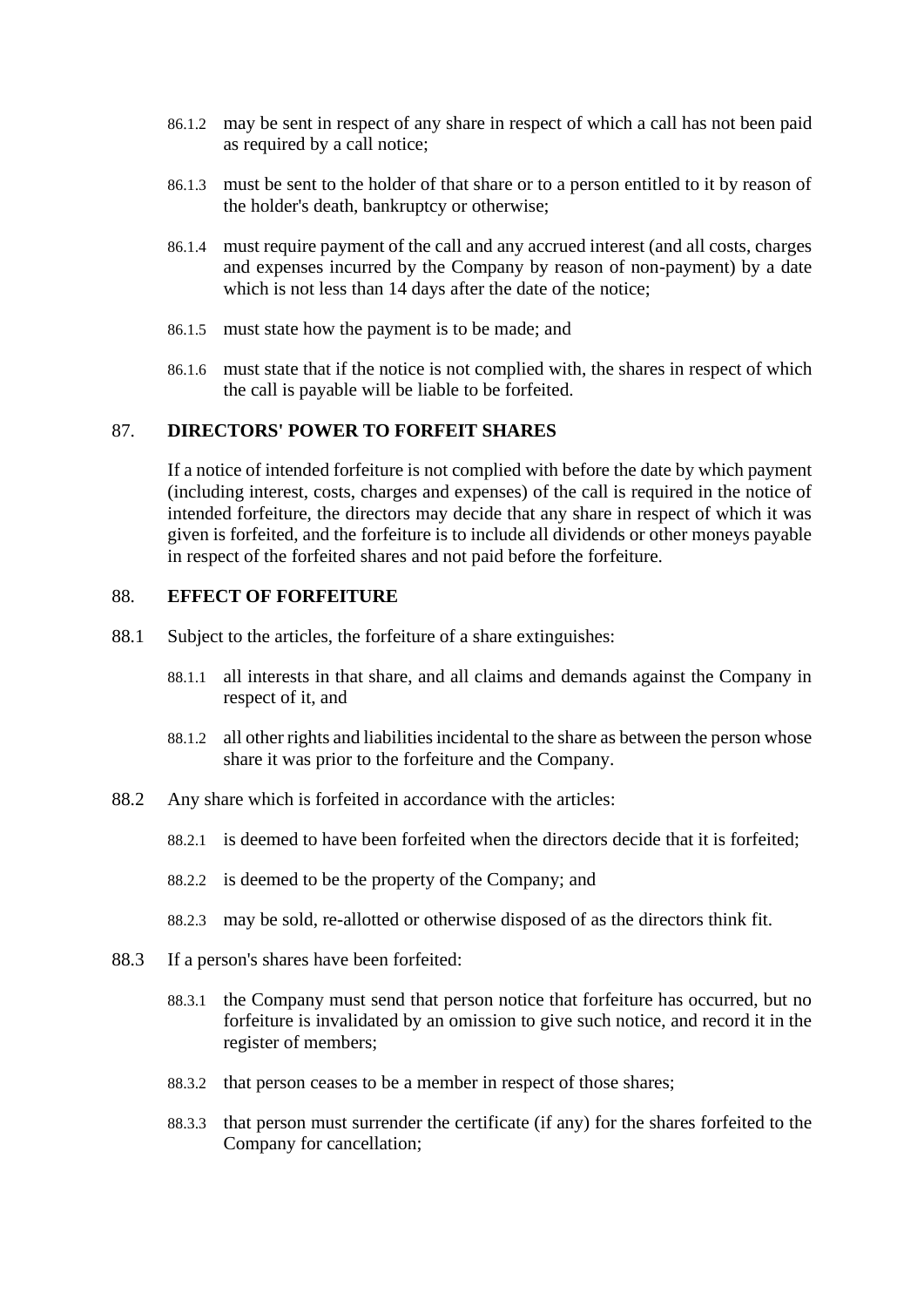- 88.3.4 that person remains liable to the Company for all sums payable by that person under the articles at the date of forfeiture in respect of those shares, including any interest at the relevant rate set out in article [85](#page-52-1) (whether accrued before or after the date of forfeiture) and costs, charges and expenses; and
- 88.3.5 the directors may waive payment of such sums wholly or in part or enforce payment without any allowance for the value of the shares at the time of forfeiture or for any consideration received on their disposal.
- 88.4 At any time before the Company disposes of a forfeited share, the directors may decide to cancel the forfeiture on such terms as they think fit.

### 89. **PROCEDURE FOLLOWING FORFEITURE**

- 89.1 If a forfeited share is to be disposed of by being transferred, the Company may receive the consideration for the transfer and the directors may authorise any person to transfer a forfeited share to a new holder. The Company may register the transferee as the holder of the share.
- 89.2 A statutory declaration by a director or the secretary that the declarant is a director or the secretary and that a share has been forfeited on a specified date:
	- 89.2.1 is conclusive evidence of the facts stated in it as against all persons claiming to be entitled to the share; and
	- 89.2.2 subject to compliance with any other formalities of transfer required by the articles or by law, constitutes a good title to the share.
- 89.3 A person to whom a forfeited share is transferred is not bound to see to the application of the consideration (if any) nor is that person's title to the share affected by any irregularity in or invalidity of the process leading to the forfeiture or transfer of the share.
- 89.4 If the Company sells a forfeited share, the person who held it prior to its forfeiture is entitled to receive from the Company the proceeds of such sale, net of any interest, expenses or commission, and excluding any amount which:
	- 89.4.1 was, or would have become, payable; and
	- 89.4.2 had not, when that share was forfeited, been paid by that person in respect of that share,

but no interest is payable to such a person in respect of such proceeds and the Company is not required to account for any money earned on them.

# 90. **SURRENDER OF SHARES**

- 90.1 A member may surrender any share:
	- 90.1.1 in respect of which the directors may issue a notice of intended forfeiture;
	- 90.1.2 which the directors may forfeit; or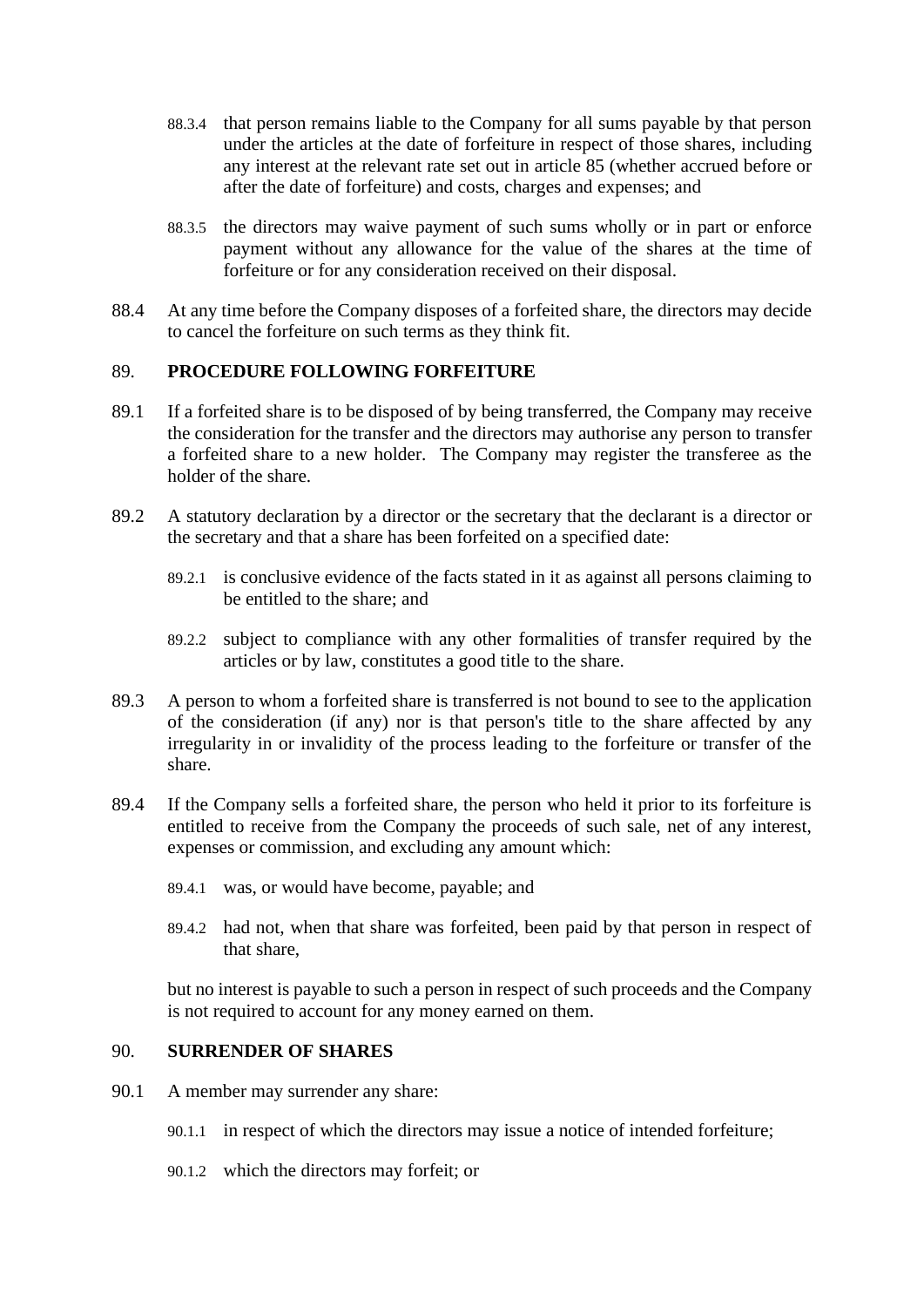90.1.3 which has been forfeited.

- 90.2 The directors may accept the surrender of any such share.
- 90.3 The effect of surrender of a share is the same as the effect of forfeiture of that share.
- 90.4 A share which has been surrendered may be dealt with in the same way as a share which has been forfeited.

### **UNTRACED SHAREHOLDERS**

### <span id="page-55-1"></span>91. **POWER OF SALE**

- <span id="page-55-4"></span><span id="page-55-2"></span>91.1 Subject to the Uncertificated Securities Regulations, the Company may sell the share of a member or of a person entitled by transmission at the best price reasonably obtainable at the time of sale, if:
	- 91.1.1 during a period of not less than 12 years before the date of publication of the advertisements referred to in article [91.1.3](#page-55-0) (or, if published on two different dates, the first date) (the "**relevant period**") at least three cash dividends have become payable in respect of the share;
	- 91.1.2 throughout the relevant period no cheque, warrant or money order payable on the share has been presented by the holder of, or the person entitled by transmission to, the share to the paying bank of the relevant cheque, warrant or money order, no payment made by the Company by any other means permitted by article [102.1](#page-62-0) has been claimed or accepted and, so far as any director of the Company at the end of the relevant period is then aware, the Company has not at any time during the relevant period received any communication from the holder of, or person entitled by transmission to, the share;
	- 91.1.3 the Company has given notice of its intention to sell the share by advertisement in a national newspaper and in a newspaper circulating in the area of the address of the holder of, or person entitled by transmission to, the share shown in the register; and
	- 91.1.4 the Company has not, so far as the directors are aware, during a further period of three months after the date of the advertisements referred to in article [91.1.3](#page-55-0) (or the later advertisement if the advertisements are published on different dates) and before the exercise of the power of sale received a communication from the holder of, or person entitled by transmission to, the share.
- <span id="page-55-5"></span><span id="page-55-3"></span><span id="page-55-0"></span>91.2 Where a power of sale is exercisable over a share under this article [91](#page-55-1) (a "**sale share**"), the Company may at the same time also sell any additional share issued in right of such sale share or in right of such an additional share previously so issued provided that the requirements of articles [91.1.2](#page-55-2) to [91.1.4](#page-55-3) (as if the words "throughout the relevant period" were omitted from article [91.1.2\)](#page-55-2) have been satisfied in relation to the additional share.
- 91.3 To give effect to a sale under articles [91.1](#page-55-4) or [91.2,](#page-55-5) the directors may authorise any person to transfer the share in the name and on behalf of the holder of, or the person entitled by transmission to, the share, or to cause the transfer of such share, to the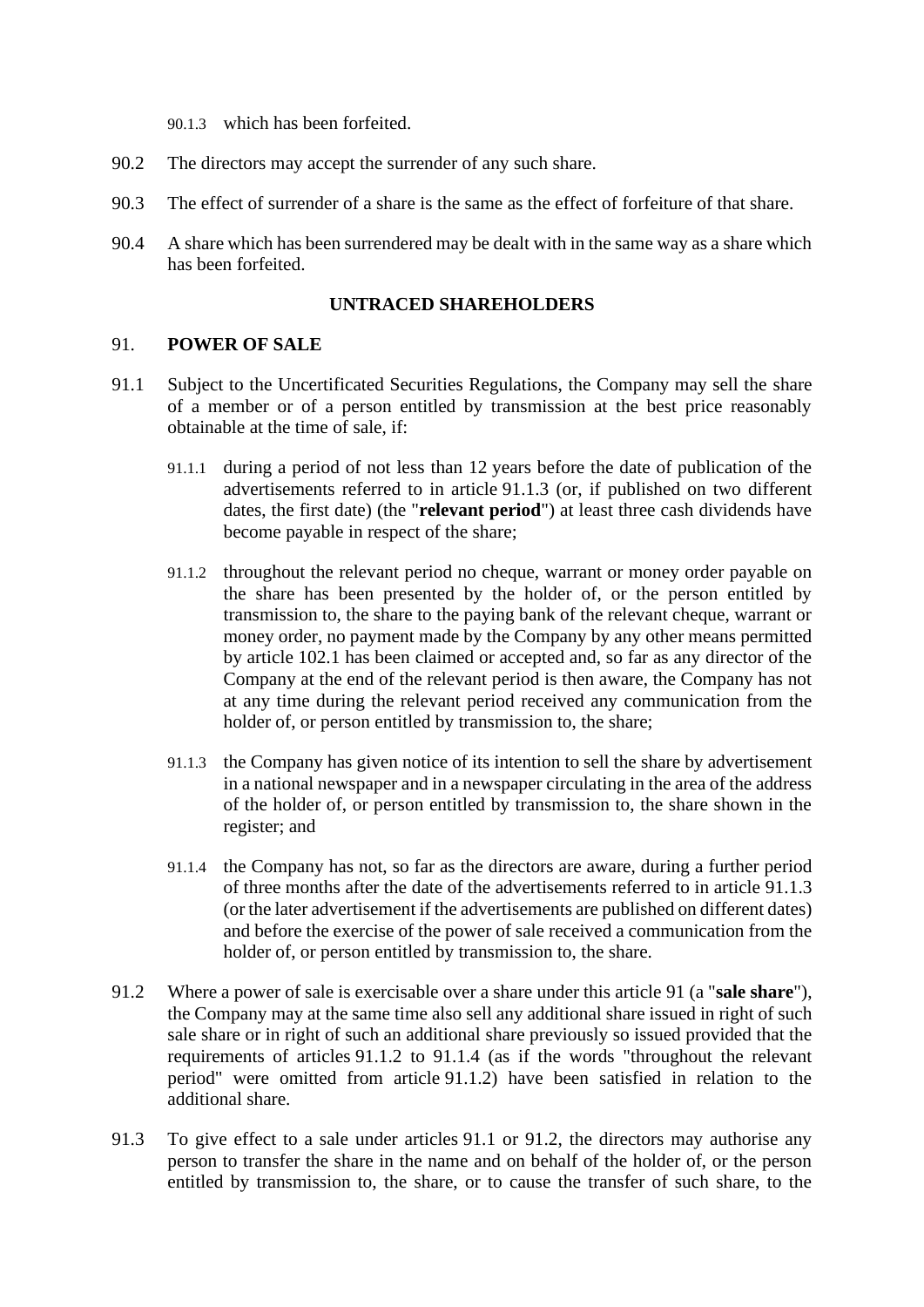purchaser or his/her nominee and in relation to an uncertificated share may require the Operator to convert the share into certificated form in accordance with the Uncertificated Securities Regulations. The purchaser is not bound to see to the application of the purchase money and the title of the transferee is not affected by an irregularity in or invalidity of the proceedings connected with the sale of the share.

# 92. **APPLICATION OF PROCEEDS OF SALE**

- 92.1 The Company shall be indebted to the member or other person entitled by transmission to the share for the net proceeds of sale and shall credit any amount received on sale to a separate account.
- 92.2 The Company is deemed to be a debtor and not a trustee in respect of that amount for the member or other person.
- 92.3 Any amount credited to the separate account may either be employed in the business of the Company or invested as the directors may think fit.
- 92.4 No interest is payable on that amount and the Company is not required to account for money earned on it.

# **TRANSFERS AND TRANSMISSION OF SHARES**

### 93. **TRANSFERS OF SHARES**

- 93.1 Subject to this article and article [68,](#page-42-2) shares of the Company are free from any restriction on transfer. In exceptional circumstances approved by the FCA, the directors may refuse to register a transfer of certificated shares provided that such refusal would not disturb the market in those shares.
- 93.2 Certificated shares may be transferred by means of an instrument of transfer in writing in any usual form or any other form approved by the directors, which is executed by or on behalf of:
	- 93.2.1 the transferor; and
	- 93.2.2 (if any of the shares is partly paid) the transferee.
- 93.3 The Company (at its option) may or may not charge a fee for registering:
	- 93.3.1 the transfer of a share;
	- 93.3.2 the renunciation of a renounceable letter of allotment or other document or instructions relating to or affecting the title to a share or the right to transfer it; or
	- 93.3.3 for making any other entry in the register.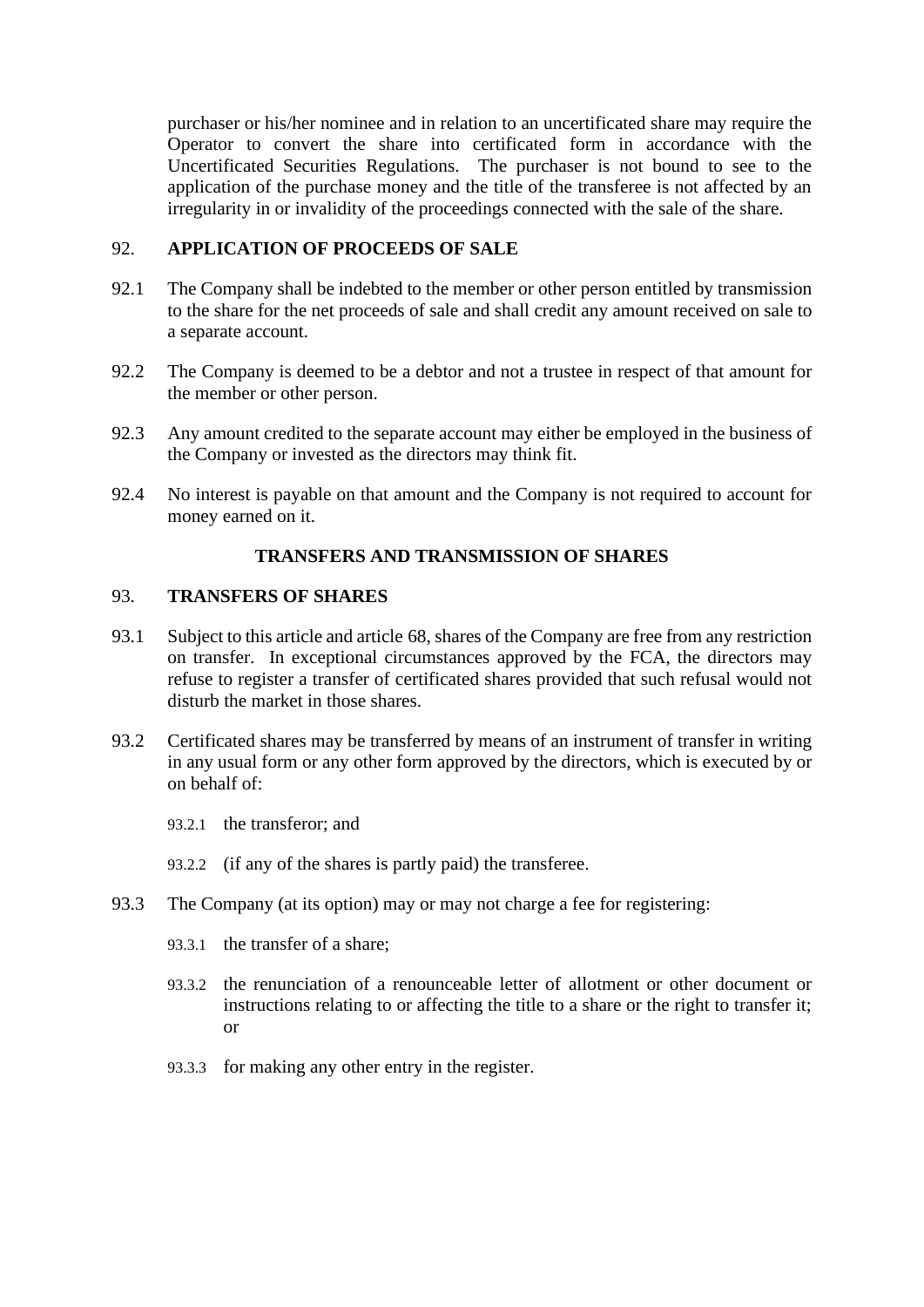- 93.4 Subject to the Uncertificated Securities Regulations, the transferor remains the holder of a share until the transferee's name is entered in the register of members as holder of it.
- 93.5 Subject to the requirements of the Listing Rules, the directors may, in their absolute discretion, refuse to register the transfer of a certificated share which is not fully paid or the transfer of a certificated share on which the Company has a lien.
- 93.6 The directors may also, in their absolute discretion, refuse to register the transfer of a certificated share or a renunciation of a renounceable letter of allotment of a share unless all of the following conditions are satisfied:
	- 93.6.1 it is in respect of only one class of shares;
	- 93.6.2 it is in favour of (as the case may be) a single transferee or renouncee or not more than four joint transferees or renouncees;
	- 93.6.3 it is duly stamped (if required); and
	- 93.6.4 it is delivered for registration to the registered office of the Company or such other place as the directors may decide, accompanied by the certificate for the shares to which it relates (except in the case of a person to whom the Company is not required by sections 769, 776, 777 or 778 of the Act to issue a certificate, or in the case of a renunciation) and such other evidence as the directors may reasonably require to prove the title of the transferor or person renouncing and the due execution by him/her of the transfer or renunciation or, if the transfer or renunciation is executed by some other person on his/her behalf, the authority of that person to do so.
- 93.7 If the directors refuse to register the transfer of a certificated share or renunciation of a renounceable letter of allotment, the instrument of transfer or renunciation must be returned to the transferee or renouncee as soon as practicable and in any event within two months after the date on which the transfer or renunciation was lodged with the Company with the notice of refusal and reasons for refusal unless they suspect that the proposed transfer or renunciation may be fraudulent.
- 93.8 Subject to article [118,](#page-72-0) the Company may retain all instruments of transfer which are registered.

### 94. **TRANSFERS OF UNCERTIFICATED SHARES**

- 94.1 Uncertificated shares may be transferred in accordance with the Uncertificated Securities Regulations.
- 94.2 In accordance with and subject to the provisions of the Uncertificated Securities Regulations, the Operator of the relevant system shall register a transfer of:
	- 94.2.1 title to any uncertificated share; or
	- 94.2.2 any renounceable right of allotment of a share which is a participating security held in uncertificated form,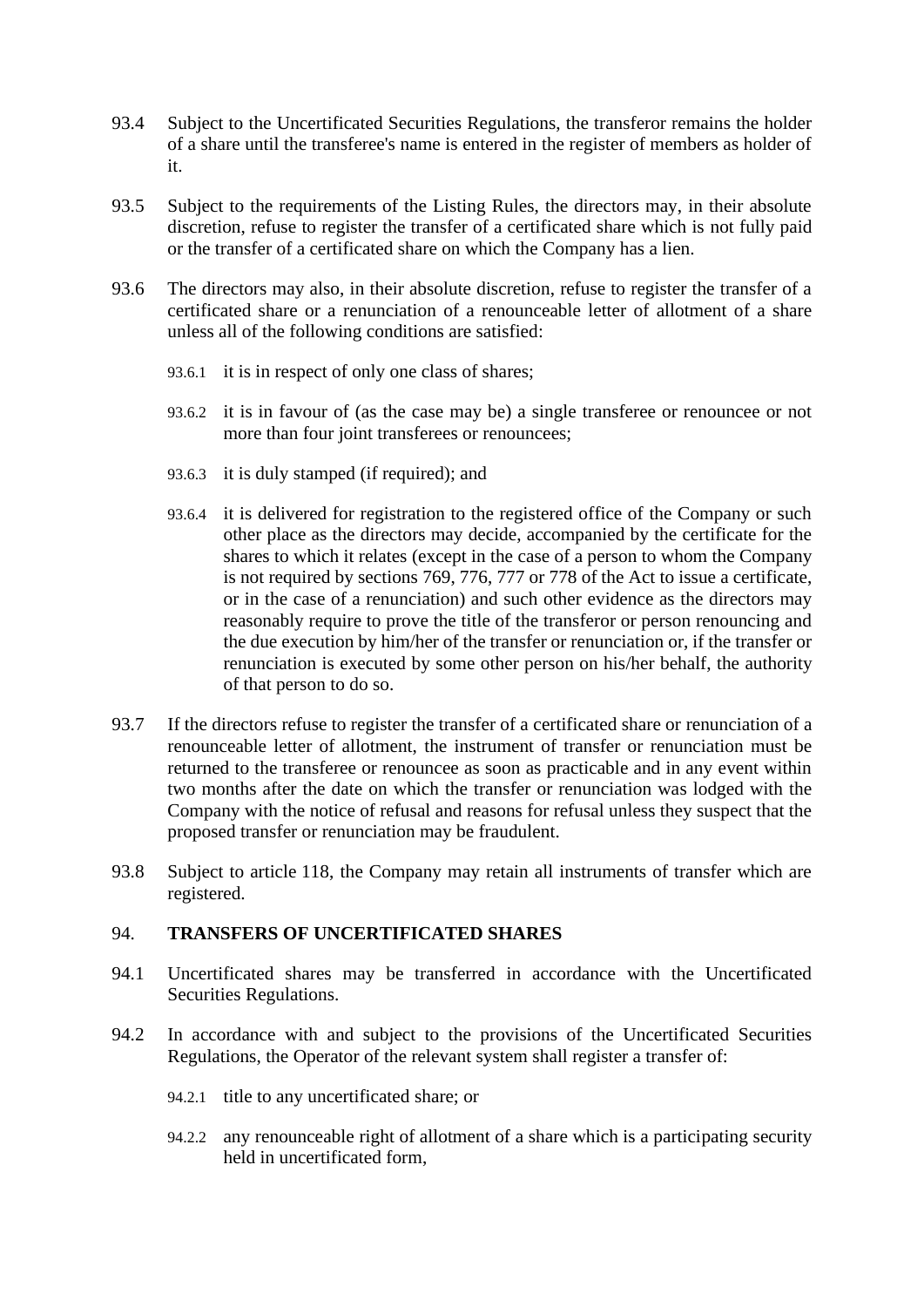unless the Uncertificated Securities Regulations permit the Operator of the relevant system to refuse to register such a transfer in certain circumstances in which case the Operator of the relevant system may refuse such registration in such circumstances.

- 94.3 In accordance with the Uncertificated Securities Regulations, if the Operator of the relevant system refuses to register the transfer of:
	- 94.3.1 an uncertificated share; or
	- 94.3.2 any uncertificated renounceable right of allotment of a share,

it must, as soon as practicable and in any event within two months after the date on which the relevant system-member instruction or issuer instruction (as the case may be) was received by the Operator, send notice of the refusal to the relevant system-member or participating issuer (as the case may be).

- 94.4 In accordance with and subject to the provisions of the Uncertificated Securities Regulations, where title to an uncertificated share is transferred by means of a relevant system to a person who is to hold such share in certificated form after such transfer, the Company as participating issuer must register the transfer in accordance with the relevant Operator-instruction, but so that the Company may refuse to register such a transfer in any circumstance permitted by the Uncertificated Securities Regulations.
- 94.5 In accordance with the Uncertificated Securities Regulations, if the Company as participating issuer refuses to register the transfer of title to an uncertificated share transferred by means of a relevant system to a person who is to hold such share in certificated form after such transfer, it must, as soon as practicable and in any event within two months after the date on which the Operator-instruction was received by the Company, send notice of the refusal to the transferee.

### 95. **TRANSMISSION OF SHARES**

- 95.1 If title to a share passes to a transmittee, the Company may only recognise the transmittee as having any title to a share held by that member alone or to which he/she was alone entitled. In the case of a share held jointly by two or more persons, the Company may recognise only the survivor or survivors as being entitled to it.
- 95.2 Nothing in these articles releases the estate of a deceased member from any liability in respect of a share solely or jointly held by that member.

### 96. **TRANSMITTEES' RIGHTS**

- 96.1 Where a person become entitled by transmission to a share, the rights of the holder in relation to a share cease.
- 96.2 A transmittee may give an effective receipt for dividends and other sums payable in respect of that share.
- 96.3 A transmittee who produces such evidence of entitlement to shares, subject to the Act, as the directors may properly require: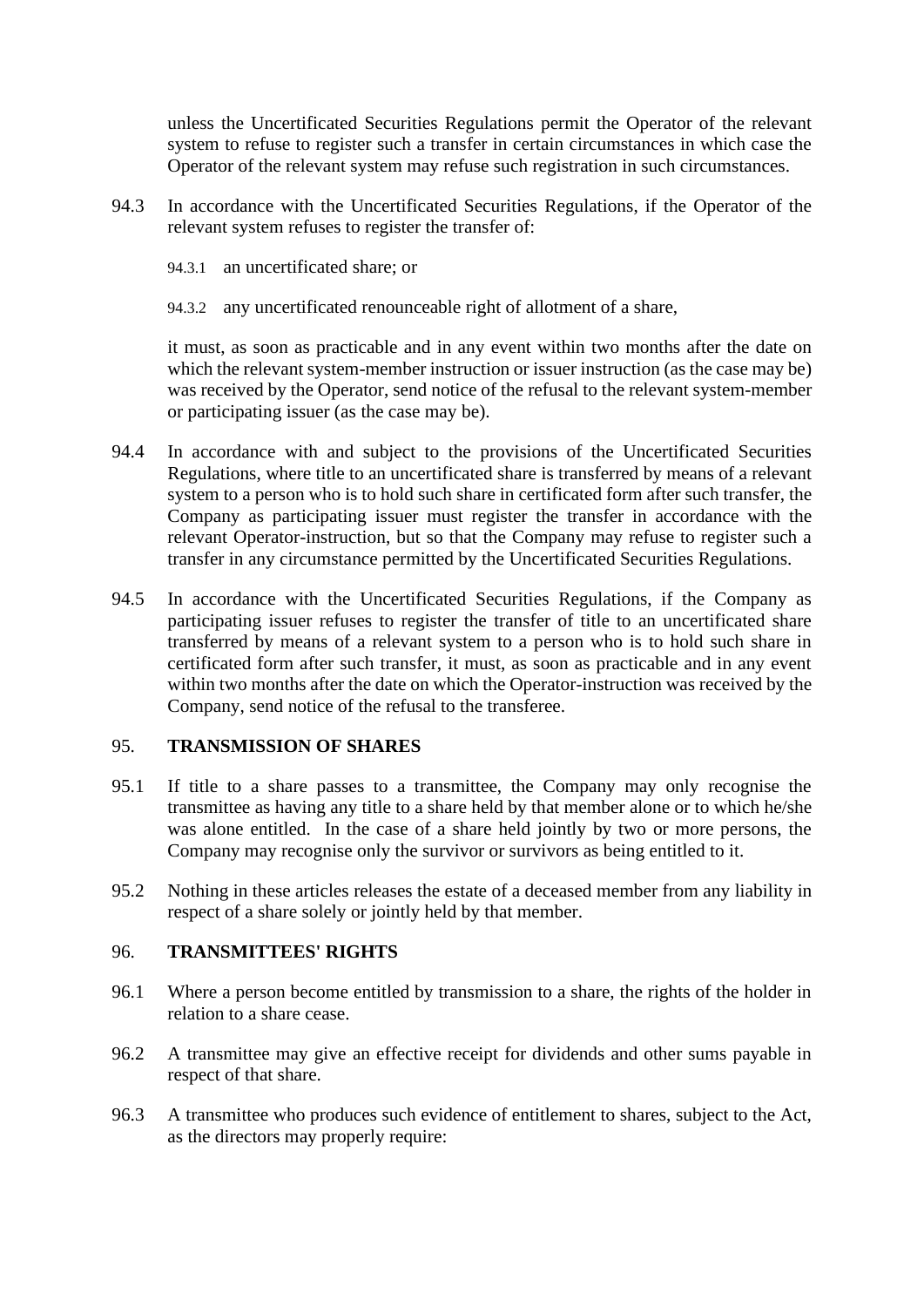- <span id="page-59-0"></span>96.3.1 may, subject to the articles, choose either to become the holder of those shares or to have them transferred to another person; and
- 96.3.2 subject to the articles, and pending any transfer of the shares to another person, has the same rights as the holder had.
- 96.4 But transmittees do not have the right to receive notice of or exercise rights conferred by membership in relation to meetings of the Company (or at a separate meeting of the holders of a class of shares) in respect of shares to which they are entitled by reason of the holder's death or bankruptcy or otherwise, unless they become the holders of those shares.

### 97. **EXERCISE OF TRANSMITTEES' RIGHTS**

- 97.1 Transmittees who wish to become the holders of shares to which they have become entitled must notify the Company in writing of that wish.
- 97.2 If the share is a certificated share and a transmittee wishes to have it transferred to another person, the transmittee must execute an instrument of transfer in respect of it.
- 97.3 If the share is an uncertificated share and the transmittee wishes to have it transferred to another person, the transmittee must:
	- 97.3.1 procure that all appropriate instructions are given to effect the transfer; or
	- 97.3.2 procure that the uncertificated share is changed into certificated form and then execute an instrument of transfer in respect of it.
- 97.4 Any transfer made or executed under this article is to be treated as if it were made or executed by the person from whom the transmittee has derived rights in respect of the share, and as if the event which gave rise to the transmission had not occurred.

### <span id="page-59-1"></span>98. **TRANSMITTEES BOUND BY PRIOR NOTICES**

- 98.1 The directors may give notice requiring a person to make the choice referred to in article [96.3.1.](#page-59-0)
- 98.2 If that notice is not complied with within 60 days, the directors may withhold payment of all dividends and other sums payable in respect of the share until the choice has been made.
- 98.3 If a notice is given to a member in respect of shares and a transmittee is entitled to those shares, the transmittee is bound by the notice if it was given to the member before the transmittee's name has been entered in the register.

## **CONSOLIDATION/DIVISION OF SHARES**

## 99. **PROCEDURE FOR DISPOSING OF FRACTIONS OF SHARES**

- 99.1 This article applies where:
	- 99.1.1 there has been a consolidation and division or sub-division shares; and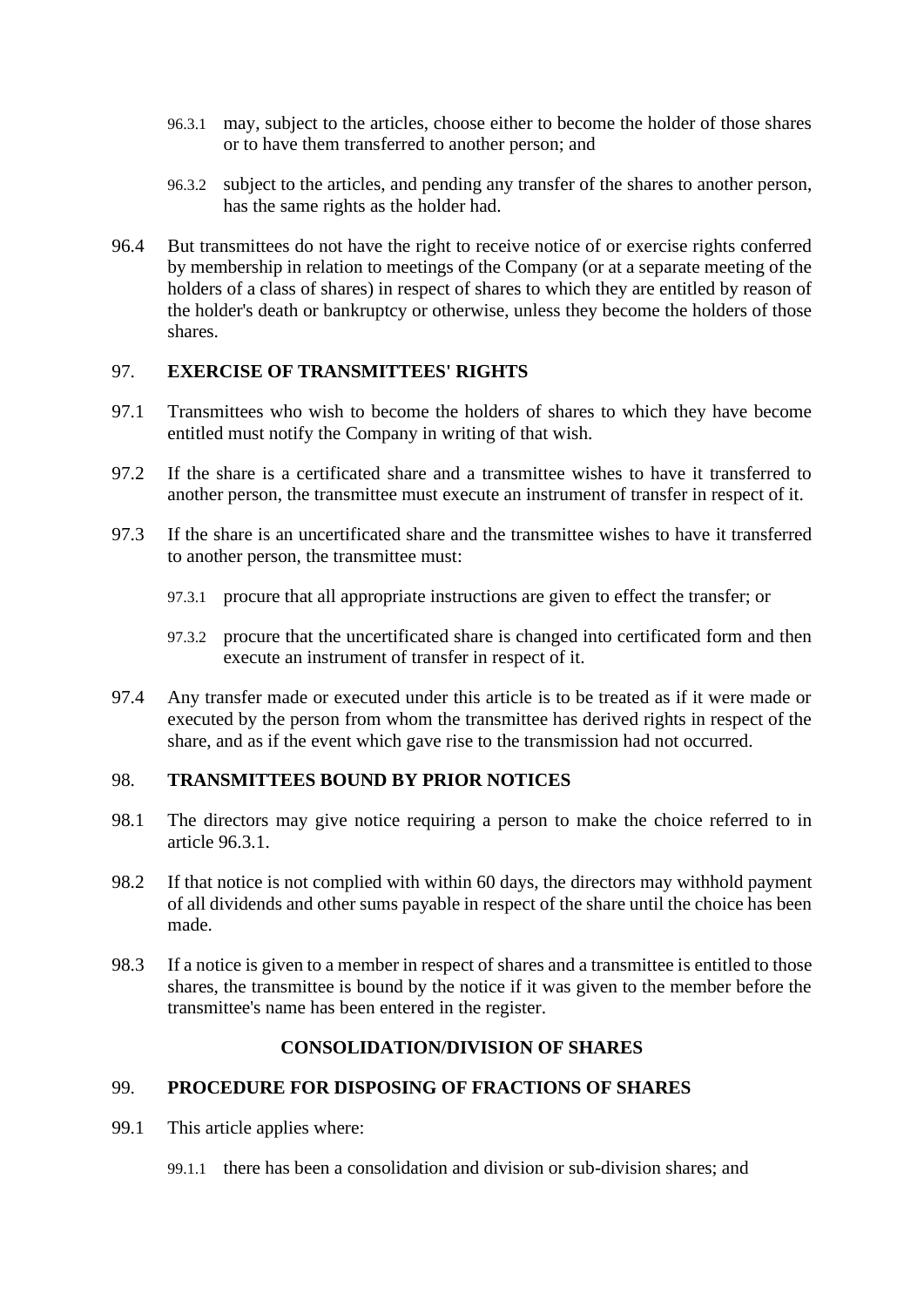99.1.2 as a result, members are entitled to fractions of shares.

- 99.2 Subject to the Act and to the Uncertificated Securities Regulations, the directors may, in effecting divisions and/or consolidations, treat a member's shares held in certificated form and uncertificated form as separate holdings.
- <span id="page-60-0"></span>99.3 The directors may on behalf of the members deal with fractions as they think fit, in particular they may:
	- 99.3.1 sell the shares representing the fractions to any person including (subject to the Act) the Company for the best price reasonably obtainable;
	- 99.3.2 in the case of a certificated share, authorise any person to execute an instrument of transfer of the shares to the purchaser or a person nominated by the purchaser;
	- 99.3.3 distribute the net proceeds of sale in due proportion among the holders of the shares or, if the directors decide, some or all of the sum raised on sale may be retained for the benefit of the Company;
	- 99.3.4 subject to the Act, allot or issue to a member, credited as fully paid, by way of capitalisation the minimum number of shares required to round up his/her holding of shares to a number which, following consolidation and division or sub-division, leaves a whole number of shares (such allotment or issue being deemed to have been effected immediately before consolidation and division or sub-division, as the case may be).
- <span id="page-60-1"></span>99.4 To give effect to a sale under article [99.3.1](#page-60-0) the directors may arrange for the shares representing the fractions to be entered in the register as certificated shares.
- 99.5 The directors may authorise any person to transfer the shares to, or to the direction of, the purchaser.
- 99.6 The person to whom the shares are transferred is not obliged to ensure that any purchase money is received by the person entitled to the relevant fractions.
- 99.7 The transferee's title to the shares is not affected by any irregularity in or invalidity of the process leading to their sale.
- 99.8 If shares are allotted or issued under article [99.3.4,](#page-60-1) the amount required to pay up those shares may be capitalised as the directors think fit out of amounts standing to the credit of reserves (including a share premium account, capital redemption reserve and profit and loss account), whether or not available for distribution, and applied in paying up in full the appropriate number of shares.
- 99.9 A resolution of the directors capitalising part of the reserves has the same effect as if the capitalisation had been declared by ordinary resolution of the Company under article [109.](#page-67-0) In relation to the capitalisation the directors may exercise all the powers conferred on them by article [109](#page-67-0) without an ordinary resolution of the Company.

# **DISTRIBUTIONS**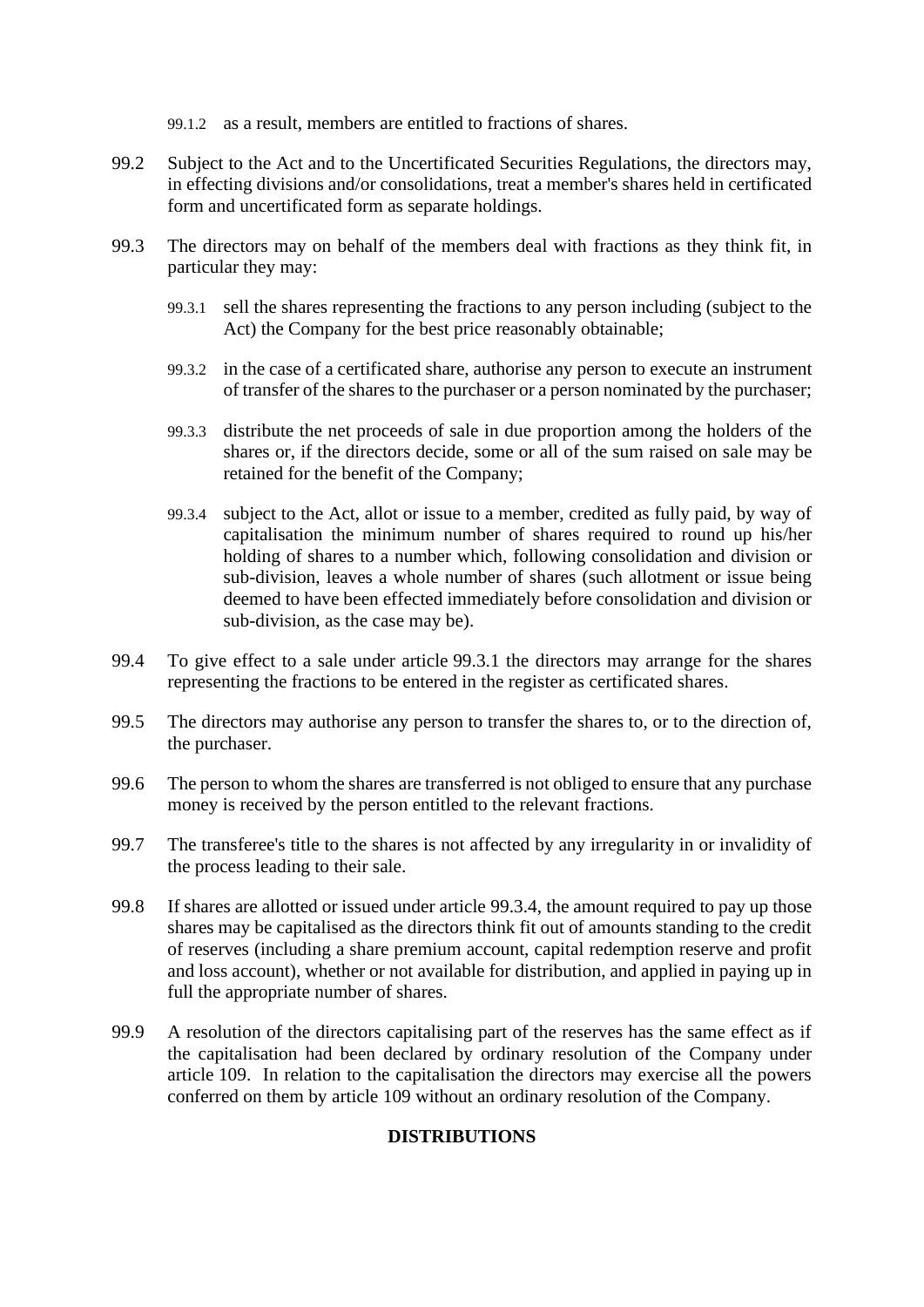#### 100. **PROCEDURE FOR DECLARING DIVIDENDS**

- 100.1 Subject to the Act and the articles, the Company may by ordinary resolution declare dividends, and the directors may decide to pay interim dividends.
- 100.2 A dividend must not be declared unless the directors have made a recommendation as to its amount. Such a dividend must not exceed the amount recommended by the directors.
- 100.3 No dividend may be declared or paid unless it is in accordance with members' respective rights.
- 100.4 Unless the members' resolution to declare or directors' decision to pay a dividend, or the terms on which shares are issued, specify otherwise, it must be paid by reference to each member's holding of shares on the date of the resolution or decision to declare or pay it.
- 100.5 The directors may pay any dividend (including any dividend payable at a fixed rate) if it appears to them that the profits available for distribution justify the payment.
- 100.6 If the Company's share capital is divided into different classes, no interim dividend may be paid on shares carrying deferred or non-preferred rights if, at the time of payment, any preferential dividend is in arrears.
- 100.7 If the directors act in good faith, they do not incur any liability to the holders of shares conferring preferred rights for any loss they may suffer by the lawful payment of an interim dividend on shares with deferred or non-preferred rights.

#### 101. **CALCULATION OF DIVIDENDS**

- 101.1 Except as otherwise provided by the articles or the rights attached to or the terms of issue of shares, all dividends must be:
	- 101.1.1 declared and paid according to the amounts paid up on the shares on which the dividend is paid; and
	- 101.1.2 apportioned and paid proportionately to the amounts paid up on the shares during any portion or portions of the period in respect of which the dividend is paid.
- 101.2 If any share is issued on terms providing that it ranks for dividend as from a particular date, that share ranks for dividend accordingly.
- 101.3 For the purposes of calculating dividends, no account is to be taken of any amount which has been paid up on a share in advance of the due date for payment of that amount.
- 101.4 Except as otherwise provided by the rights attached to shares, dividends may be declared or paid in any currency.
- 101.5 The directors may agree with any member that dividends which may at any time or from time to time be declared or become due on his/her shares in one currency shall be paid or satisfied in another, and may agree the basis of conversion to be applied and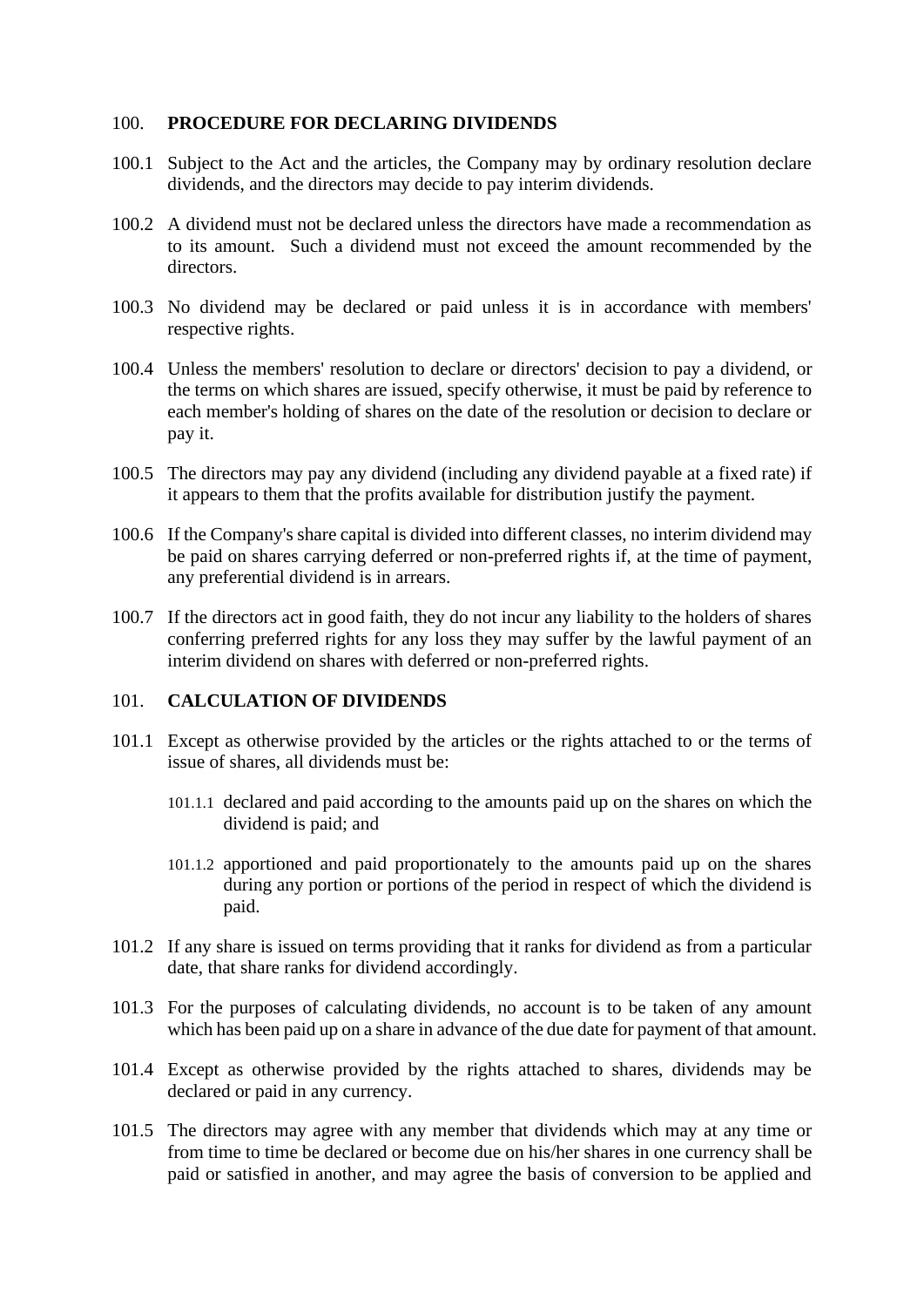how and when the amount to be paid in the other currency shall be calculated and paid and for the Company or any other person to bear any costs involved.

# 102. **PAYMENT OF DIVIDENDS AND OTHER DISTRIBUTIONS**

- <span id="page-62-0"></span>102.1 Where a dividend or other sum which is a distribution is payable in respect of a share, it must be paid by one or more of the following means:
	- 102.1.1 in cash;
	- 102.1.2 by transfer to a bank or building society account specified by the distribution recipient in writing or as the directors otherwise decide;
	- 102.1.3 by sending a cheque, warrant or money order made payable to the distribution recipient by post to the distribution recipient at the distribution recipient's registered address (if the distribution recipient is a holder of the share), or (in any other case) to an address specified by the distribution recipient in writing or as the directors otherwise decide;
	- 102.1.4 by sending a cheque, warrant or money order made payable to such person by post to such person at such address as the distribution recipient has specified in writing or as the directors otherwise decide;
	- 102.1.5 by means of a relevant system in respect of an uncertificated share in such manner as may be consistent with the facilities and requirements of the relevant system or as the directors may otherwise decide; or
	- 102.1.6 by any electronic or other means of payment as the directors agree with the distribution recipient either in writing or by such other means as the directors decide.
- 102.2 In respect of the payment of any dividend or other sum which is a distribution, the directors may decide, and notify distribution recipients, that:
	- 102.2.1 one or more of the means described in article [102.1](#page-62-0) will be used for payment and a distribution recipient may elect to receive the payment by one of the means so notified in the manner prescribed by the directors;
	- 102.2.2 one or more of such means will be used for the payment unless a distribution recipient elects otherwise in the manner prescribed by the directors; or
	- 102.2.3 one or more of such means will be used for the payment and that distribution recipients will not be able to elect otherwise.

The directors may for this purpose decide that different methods of payment may apply to different distribution recipients or groups of distribution recipients.

102.3 Payment of any dividend or other sum which is a distribution is made at the risk of the distribution recipient. The Company is not responsible for a payment which is lost or delayed. Payment, in accordance with the articles, of any cheque, warrant or money order by the bank upon which it is drawn, or the transfer of funds by any means, or (in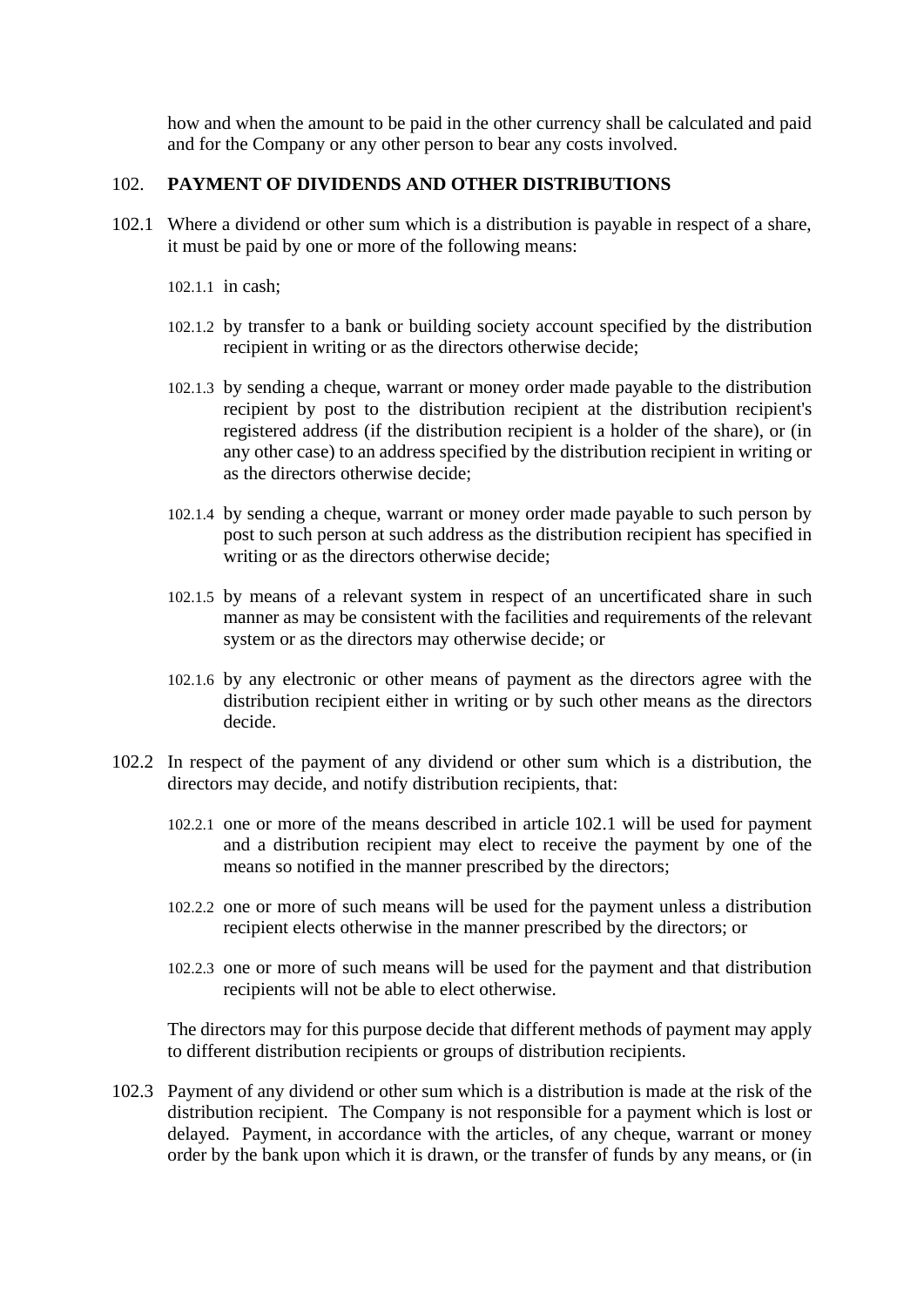respect of an uncertificated share) the making of payment by means of a relevant system, shall be a good discharge to the Company.

- 102.4 In the event that:
	- 102.4.1 a distribution recipient does not specify an address, or does not specify an account of a type prescribed by the directors, or other details necessary in order to make a payment of a dividend or other distribution by the means by which the directors have decided in accordance with this article that a payment is to be made, or by which the distribution recipient has elected to receive payment, and such address or details are necessary in order for the Company to make the relevant payment in accordance with such decision or election; or
	- 102.4.2 if payment cannot be made by the Company using the details provided by the distribution recipient,

then the dividend or other distribution shall be treated as unclaimed for the purposes of these articles.

- 102.5 In the articles, the "**distribution recipient**" means, in respect of a share in respect of which a dividend or other sum is payable:
	- 102.5.1 the holder of the share;
	- 102.5.2 if the share has two or more joint holders, the senior holder;
	- 102.5.3 if the holder is no longer entitled to the share by reason of death or bankruptcy, or otherwise by operation of law, the transmittee (or, where two or more person are jointly entitled by transmission to the share, to any one transmittee and that person shall be able to give effective receipt for payment); or
	- 102.5.4 in any case, to a person that the person or persons entitled to payment may direct in writing.
- 102.6 Without prejudice to article [98,](#page-59-1) the directors may withhold payment of a dividend (or part of a dividend) payable to a transmittee until he/she has provided such evidence of his/her right as the directors may reasonably require.

# 103. **DEDUCTIONS FROM DISTRIBUTIONS IN RESPECT OF SUMS OWED TO THE COMPANY**

103.1 If:

103.1.1 a share is subject to the Company's lien; and

103.1.2 the directors are entitled to issue a lien enforcement notice in respect of it,

they may, instead of issuing a lien enforcement notice, deduct from any dividend or other sum payable in respect of the share any sum of money which is payable to the Company in respect of that share to the extent that they are entitled to require payment under a lien enforcement notice.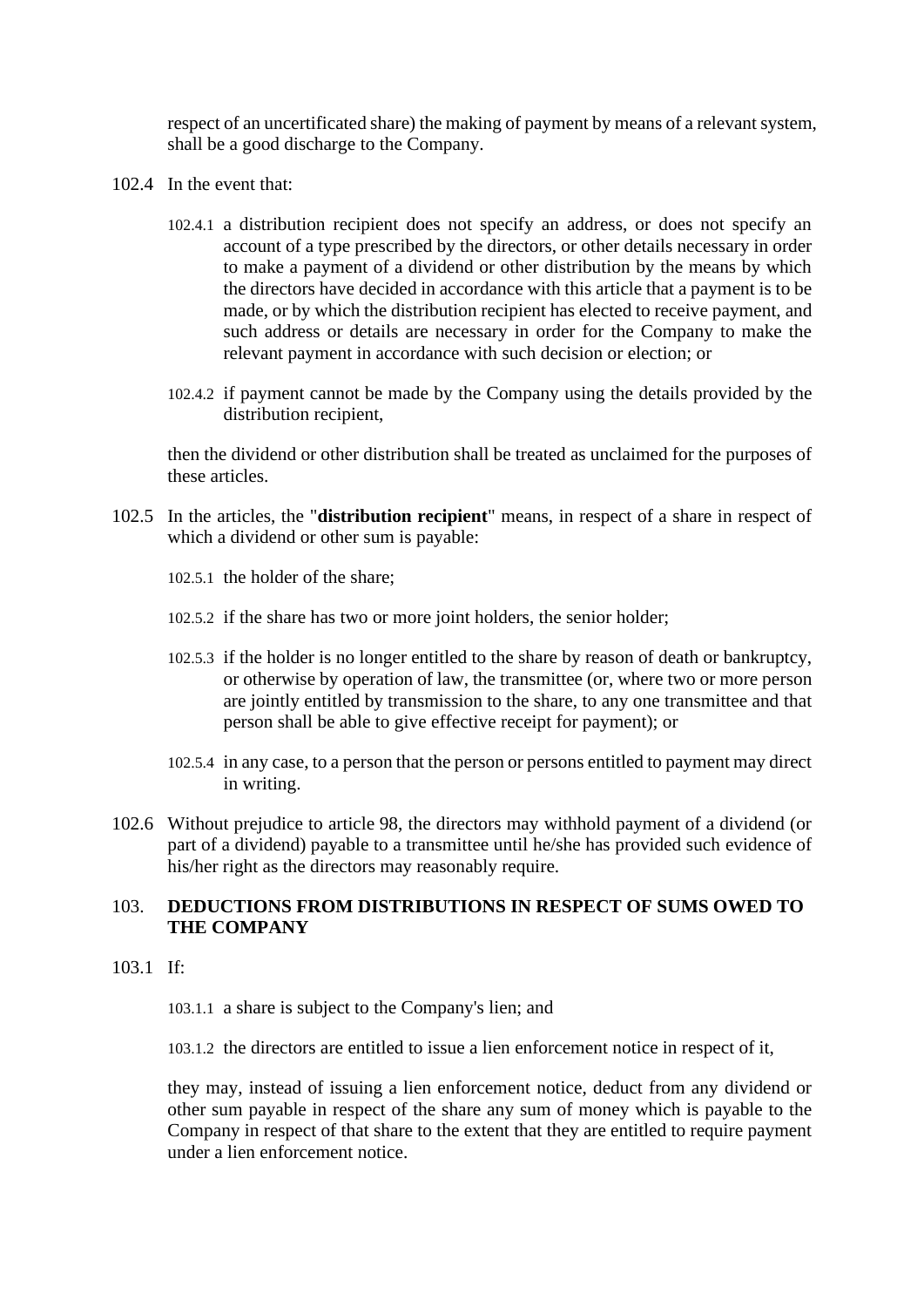- 103.2 Money so deducted must be used to pay any of the sums payable in respect of that share.
- 103.3 The Company must notify the distribution recipient in writing of:

103.3.1 the fact and amount of any such deduction;

- 103.3.2 any non-payment of a dividend or other sum payable in respect of a share resulting from any such deduction; and
- 103.3.3 how the money deducted has been applied.

#### 104. **NO INTEREST ON DISTRIBUTIONS**

- 104.1 The Company may not pay interest on any dividend or other sum payable in respect of a share unless otherwise provided by:
	- 104.1.1 the rights attached to the share; or
	- 104.1.2 the provisions of another agreement between the holder of that share and the Company.

# 105. **UNCLAIMED DISTRIBUTIONS**

- 105.1 All dividends or other sums which are:
	- 105.1.1 payable in respect of shares; and
	- 105.1.2 unclaimed after having been declared or become payable,

may be invested or otherwise made use of by the directors for the benefit of the Company until claimed.

- 105.2 The payment of an unclaimed dividend or other sum into a separate account does not make the Company a trustee in respect of it.
- $105.3$  If
	- 105.3.1 12 years have passed from the date on which a dividend or other sum became due for payment; and
	- 105.3.2 the distribution recipient has not claimed it,

the distribution recipient is no longer entitled to that dividend or other sum and it ceases to remain owing by the Company.

105.4 If, in respect of a dividend or other sum payable in respect of a share, on any one occasion:

105.4.1 a cheque, warrant or money order is returned undelivered or left uncashed; or

105.4.2 a transfer made by a bank or other funds transfer system is not accepted,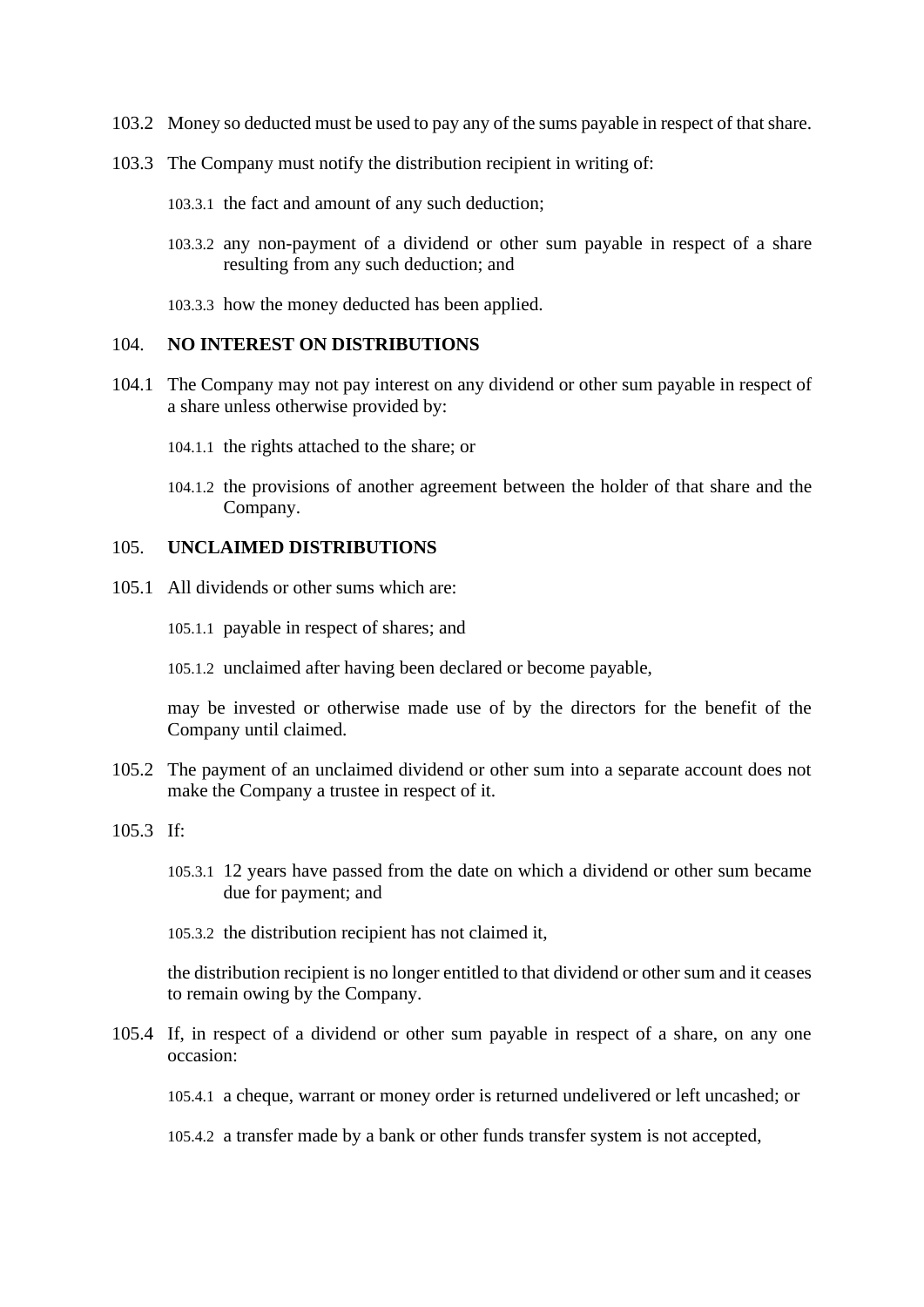and reasonable enquiries have failed to establish another address or account of the distribution recipient, the Company is not obliged to send or transfer a dividend or other sum payable in respect of that share to that person until he/she notifies the Company of an address or account to be used for that purpose. If the cheque, warrant or money order is returned undelivered or left uncashed or transfer not accepted on two consecutive occasions, the Company may exercise this power without making any such enquiries.

# 106. **NON-CASH DISTRIBUTIONS**

- 106.1 Subject to the terms of issue of the share in question, the Company may, by ordinary resolution on the recommendation of the directors, decide that all or part of a dividend or other distribution in respect of a share be made by the distribution of non-cash assets (including shares or other securities in any company).
- 106.2 For the purposes of making a non-cash distribution, the directors may make whatever arrangements they think fit, including, where any difficulty arises regarding the distribution:
	- 106.2.1 issuing fractional certificates (or ignoring fractions);
	- 106.2.2 fixing the value of any assets;
	- 106.2.3 paying cash to any distribution recipient on the basis of that value in order to adjust the rights of recipients; and

106.2.4 vesting any assets in trustees.

# 107. **WAIVER OF DISTRIBUTIONS**

- 107.1 Distribution recipients may waive their entitlement to a dividend or other distribution payable in respect of a share by giving the Company notice in writing to that effect, but if:
	- 107.1.1 the share has more than one holder; or
	- 107.1.2 more than one person is entitled to the share, whether by reason of the death or bankruptcy of one or more joint holders,

the notice is not effective unless it is expressed to be given, and signed, by all the holders or persons otherwise entitled to the share.

### <span id="page-65-0"></span>108. **SCRIP DIVIDENDS**

- <span id="page-65-1"></span>108.1 Subject to the Act, but without prejudice to article [68,](#page-42-2) the directors may, with the prior authority of an ordinary resolution of the Company, allot to those holders of a particular class of shares who have elected to receive them further shares of that class or ordinary shares in either case credited as fully paid ("**new shares**") instead of cash in respect of all or part of a dividend or dividends specified by the resolution.
- 108.2 The directors may on any occasion determine that the right of election under article [108.1](#page-65-1) shall be subject to any exclusions, restrictions or other arrangements that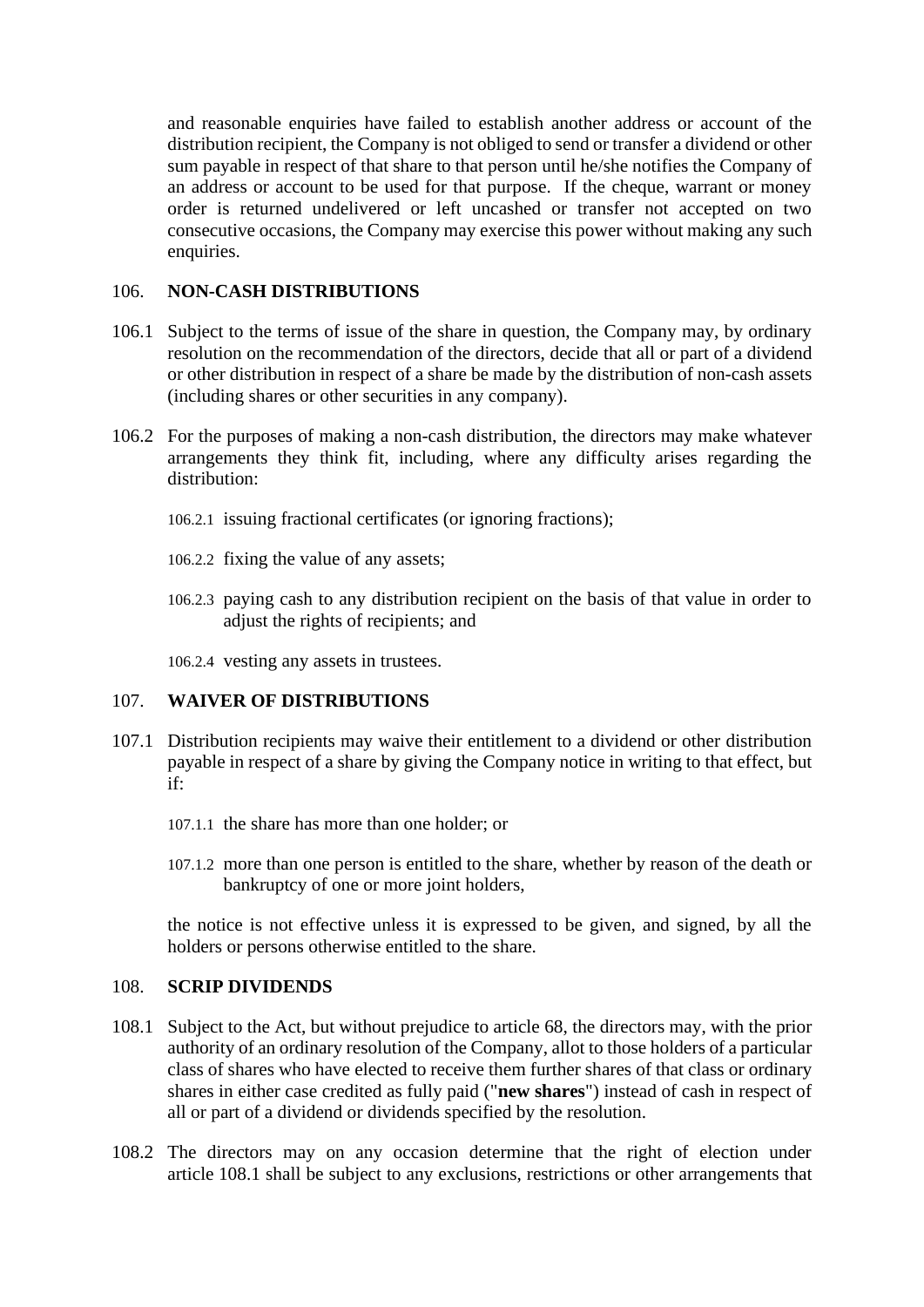the directors may in their absolute discretion deem necessary or expedient to deal with legal or practical problems under the laws of, or the requirements of a recognised regulatory body or a stock exchange in, any territory.

- 108.3 Where a resolution under article [108.1](#page-65-1) is to be proposed at a general meeting and the resolution relates in whole or in part to a dividend to be declared at that meeting, then the resolution declaring the dividend is deemed to take effect at the end of that meeting.
- 108.4 A resolution under article [108.1](#page-65-1) may relate to a particular dividend or to all or any dividends declared or paid within a specified period, but that period may not end later than five years after the date of the meeting at which the resolution is passed.
- <span id="page-66-0"></span>108.5 The entitlement of each holder of shares to new shares shall be such that the relevant value of the entitlement shall be as nearly as possible equal to (but not greater than) the cash amount (disregarding any associated tax credit) of the dividend which would otherwise have been received by the holder (the "**relevant dividend**") provided that, in calculating the entitlement, the directors may at their discretion adjust the figure obtained by dividing the relevant value by the amount payable on the new shares up or down so as to procure that the entitlement of each holder of shares may be represented by a simple numerical ratio. For this purpose the "**relevant value**" of each of the new shares shall be calculated by reference to the average of the middle-market quotations for a fully paid share of the Company of that class derived from the Daily Official List of the London Stock Exchange (or such other average value derived from such other source as the directors may deem appropriate) for the business day on which the relevant class of shares is first quoted "ex" the relevant dividend (or such other date as the directors may deem appropriate) and the four subsequent business days or shall be as determined by or in accordance with the resolution under article [108.1.](#page-65-1) A certificate or report by the auditors as to the value of the new shares to be allotted in respect of any dividend shall be conclusive evidence of that amount.
- 108.6 The directors may make any provision they consider appropriate in relation to an allotment made or to be made under this article (whether before or after the passing of the resolution under article [108.1\)](#page-65-1), including:
	- 108.6.1 the giving of notice to holders of the right of election offered to them;
	- 108.6.2 the provision of forms of election (whether in respect of a particular dividend or dividends generally);
	- 108.6.3 determination of the procedure for making and revoking elections;
	- 108.6.4 the place at which, and the latest time by which, forms of election and other relevant documents must be lodged in order to be effective; and
	- 108.6.5 the disregarding or rounding up or down or carrying forward of fractional entitlements, in whole or in part, or the accrual of the benefit of fractional entitlements to the Company (rather than to the holders concerned).
- 108.7 The dividend (or that part of the dividend in respect of which a right of election has been offered) is not declared or payable on shares in respect of which an election has been duly made (the "**elected shares**"); instead new shares are allotted to the holders of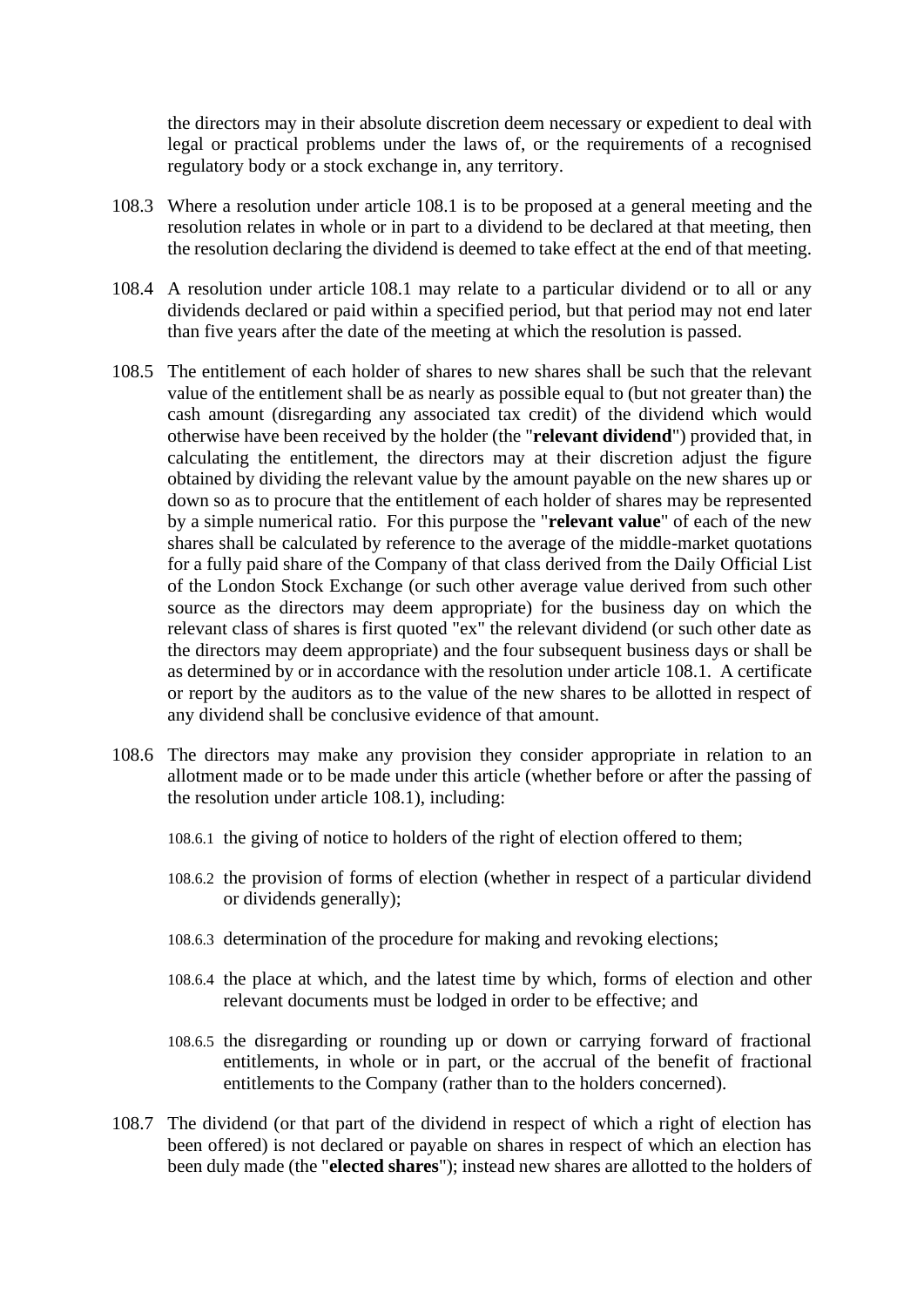the elected shares on the basis of allotment calculated as in article [108.5.](#page-66-0) For that purpose, the directors may resolve to capitalise out of amounts standing to the credit of reserves (including a share premium account, capital redemption reserve and profit and loss account), whether or not available for distribution, a sum equal to the aggregate nominal amount of the new shares to be allotted and apply it in paying up in full the appropriate number of new shares for allotment and distribution to the holders of the elected shares. A resolution of the directors capitalising part of the reserves has the same effect as if the directors had resolved to effect the capitalisation with the authority of an ordinary resolution of the Company under article [109.](#page-67-0) In relation to the capitalisation the directors may exercise all the powers conferred on them by article [109](#page-67-0) without an ordinary resolution of the Company.

- 108.8 The new shares rank pari passu in all respects with each other and with the fully paid shares of the same class in issue on the record date for the dividend in respect of which the right of election has been offered, but they will not rank for a dividend or other distribution or entitlement which has been declared or paid by reference to that record date.
- 108.9 In relation to any particular proposed dividend, the directors may in their absolute discretion decide:
	- 108.9.1 that holders shall not be entitled to make any election in respect of, and that any election previously made shall not extend to, such dividend; or
	- 108.9.2 at any time prior to the allotment of the new shares which would otherwise be allotted in lieu of such dividend, that all elections to take new shares in lieu of such dividend shall be treated as not applying to that dividend, and if so the dividend shall be paid in cash as if no elections had been made in respect of it.

### **CAPITALISATION OF PROFITS AND RESERVES**

### <span id="page-67-0"></span>109. **AUTHORITY TO CAPITALISE AND APPROPRIATION OF CAPITALISED SUMS**

- 109.1 Subject to the Act and the articles, the directors may, if they are so authorised by an ordinary resolution:
	- 109.1.1 decide to capitalise any amount standing to the credit of the Company's reserves (including share premium account, capital redemption reserve and profit and loss account), whether or not available for distribution, which are not required for paying a preferential dividend; and
	- 109.1.2 appropriate any sum which they so decide to capitalise (a "**capitalised sum**") to the persons who would have been entitled to it if it were distributed by way of dividend (the "**persons entitled**") and in the same proportions.
- 109.2 Capitalised sums must be applied:
	- 109.2.1 on behalf of the persons entitled; and
	- 109.2.2 in the same proportions as a dividend would have been distributed to them.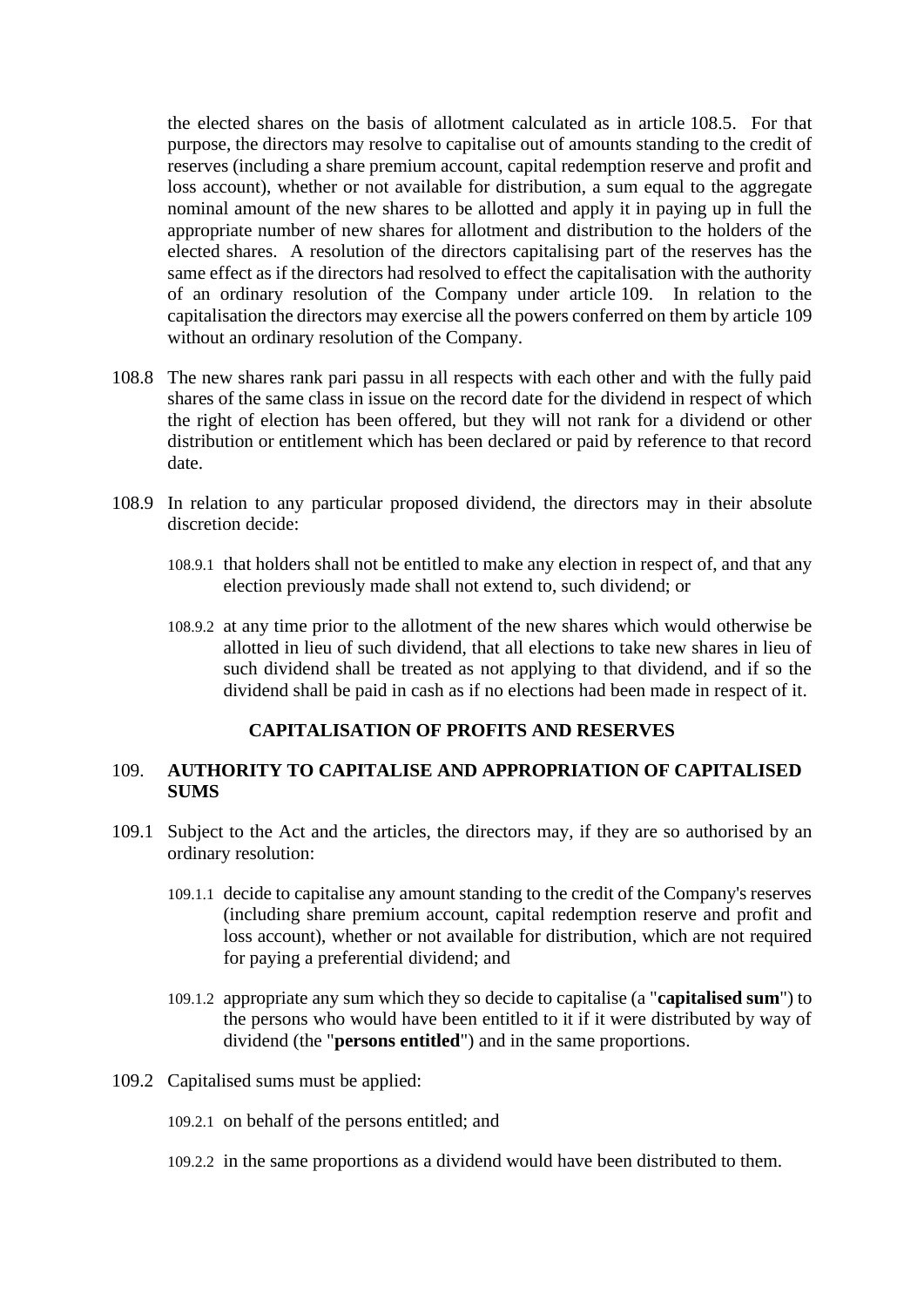- <span id="page-68-0"></span>109.3 Any capitalised sum may be applied in paying up new shares of a nominal amount equal to the capitalised sum which are then allotted credited as fully paid to the persons entitled or as they may direct.
- <span id="page-68-1"></span>109.4 A capitalised sum which was appropriated from profits available for distribution may be applied:
	- 109.4.1 in or towards paying up any amounts unpaid on existing shares held by the persons entitled; or
	- 109.4.2 in paying up new debentures of the Company which are then allotted credited as fully paid to the persons entitled or as they may direct.
- 109.5 Subject to the Act and the articles the directors may:
	- 109.5.1 apply capitalised sums in accordance with articles [109.3](#page-68-0) and [109.4](#page-68-1) partly in one way and partly in another;
	- 109.5.2 make such arrangements as they think fit to resolve a difficulty arising in the distribution of a capitalised sum and in particular to deal with shares or debentures becoming distributable in fractions under this article the directors may deal with fractions as they think fit (including the issuing of fractional certificates, disregarding fractions or selling shares or debentures representing the fractions to a person for the best price reasonably obtainable and distributing the net proceeds of the sale in due proportion amongst the members (except that if the amount due to a member is less than £5, or such other sum as the directors may decide, the sum may be retained for the benefit of the Company));
	- 109.5.3 authorise any person to enter into an agreement with the Company on behalf of all the persons entitled which is binding on them in respect of the allotment of shares and debentures to them or the payment by the Company on behalf of the members of the amounts or part of the amounts or part of the amounts remaining unpaid on their existing shares under this article; and
	- 109.5.4 generally do all acts and things required to give effect to the resolution.

# 110. **RECORD DATES**

110.1 Notwithstanding any other provision of the articles, but subject to the Act and rights attached to shares, the Company or the directors may fix any date as the record date for a dividend, distribution, allotment or issue. The record date may be on or at any time before or after a date on which the dividend, distribution, allotment or issue is declared, made or paid.

## **PART 5 - MISCELLANEOUS PROVISIONS**

#### **COMMUNICATIONS**

## <span id="page-68-2"></span>111. **MEANS OF COMMUNICATION TO BE USED**

111.1 Save where these articles expressly require otherwise, any notice, document or information to be sent or supplied by, on behalf of or to the Company may be sent or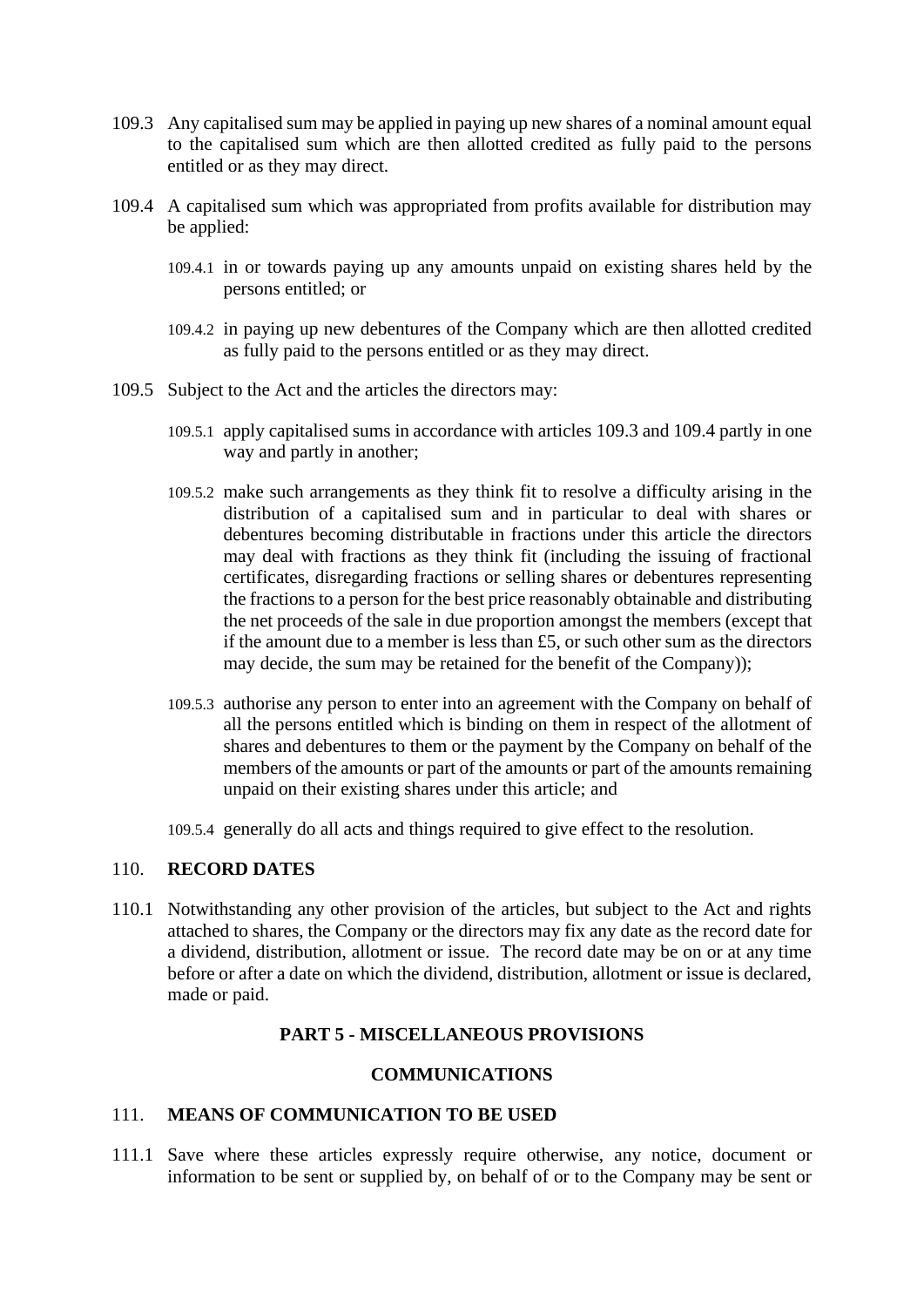supplied in accordance with the Act (whether authorised or required to be sent or supplied by the Act or otherwise):

- 111.1.1 in hard copy form,
- 111.1.2 in electronic form; or
- 111.1.3 by means of a website.
- 111.2 Subject to the articles, any notice or document to be sent or supplied to a director in connection with the taking of decisions by directors may also be sent or supplied by the means by which that director has asked to be sent or supplied with such notices or documents for the time being.
- 111.3 A director may agree with the Company that notices or documents sent to that director in a particular way are to be deemed to have been received within a specified time of their being sent, and for the specified time to be less than 48 hours.
- 111.4 If by reason of the suspension or curtailment of postal services in the United Kingdom the Company is unable effectively to call a general meeting by notices sent by post, then subject to the Act, the directors may, in their absolute discretion and as an alternative to any other method of service permitted by the articles, resolve to call a general meeting by a notice advertised in at least one United Kingdom national newspaper. In this case, the Company must send confirmatory copies of the notice to those members by post if at least seven clear days before the meeting the posting of notices to addresses throughout the United Kingdom again becomes practicable.
- 111.5 A notice, document or information sent by post and addressed to a member at his/her registered address or address for service in the United Kingdom is deemed to be given to or received by the intended recipient 24 hours after it was put in the post if pre paid as first class post and 48 hours after it was put in the post if pre paid as second class post, and in proving service it is sufficient to prove that the envelope containing the notice, document or information was properly addressed, pre paid and posted.
- 111.6 A notice, document or information sent or supplied by electronic means to an address specified for the purpose by the member is deemed to have been given to or received by the intended recipient 24 hours after it was sent, and in proving service it is sufficient to prove that the communication was properly addressed and sent.
- 111.7 A notice, document or information sent or supplied by means of a website is deemed to have been given to or received by the intended recipient when:
	- 111.7.1 the material was first made available on the website; or
	- 111.7.2 if later, when the recipient received (or, in accordance with this article [111,](#page-68-2) is deemed to have received) notification of the fact that the material was available on the website.
- 111.8 A notice, document or information not sent by post but delivered by hand (which include delivery by courier) to a registered address or address for service in the United Kingdom is deemed to be given on the day it is left.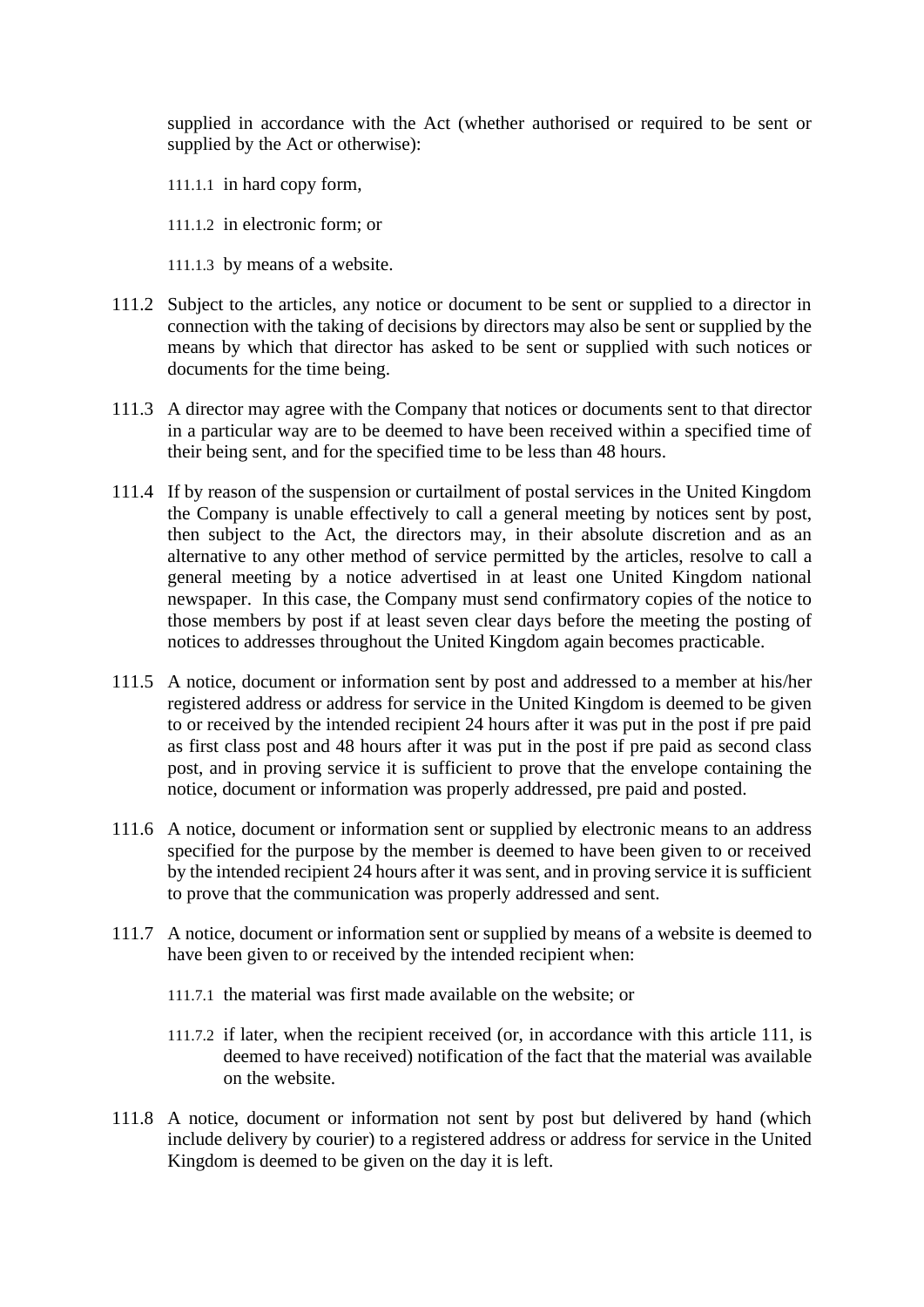- 111.9 Where notice is given by newspaper advertisement, the notice is deemed to be given to all members and other persons entitled to receive it at noon on the day when the advertisement appears or, where notice is given by more than one advertisement and the advertisements appear on different days, at noon on the last of the days when the advertisements appear.
- 111.10 A notice, document or information served or delivered by or on behalf of the Company by any other means authorised in writing by the member concerned is deemed to be served when the Company has taken the action it has been authorised to take for that purpose.
- 111.11 A qualifying person present at a meeting of the holders of a class of shares is deemed to have received due notice of the meeting and, where required, of the purposes for which it was called.
- 111.12 A person who becomes entitled to a share by transmission, transfer or otherwise is bound by a notice in respect of that share (other than a notice served by the Company under section 793 of the Act) which, before his/her name is entered in the register, has been properly served on a person from whom he/she derives his/her title.
- 111.13 In the case of joint holders of a share, a notice, document or information shall be validly sent or supplied to all joint holders if sent or supplied to whichever of them is named first in the register in respect of the joint holding. Anything to be agreed or specified in relation to a notice, document or information to be sent or supplied to joint holders, may be agreed or specified by the joint holder who is named first in the register in respect of the joint holding.
- 111.14 The Company may give a notice, document or information to a transmittee as if he/she were the holder of a share by addressing it to him/her by name or by the title of representative of the deceased or trustee of the bankrupt member (or by similar designation) at an address in the United Kingdom supplied for that purpose by the person claiming to be a transmittee. Until an address has been supplied, a notice, document or information may be given in any manner in which it might have been given if the death or bankruptcy had not occurred. The giving of notice in accordance with this article is sufficient notice to any other person interested in the share.

# 112. **LOSS OF ENTITLEMENT TO NOTICES**

112.1 Subject to the Act, a member (or in the case of joint holders, the person who is named first in the register) who has no registered address within the United Kingdom, and has not supplied to the Company an address within the United Kingdom at which notice or other documents or information can be given to him/her, shall not be entitled to receive any notice or other documents or information from the Company. Such a member (or in the case of joint holders, the person who is named first in the register) shall not be entitled to receive any notice or other documents or information from the Company even if he/she has supplied an address for the purposes of receiving notices or other documents or information in electronic form.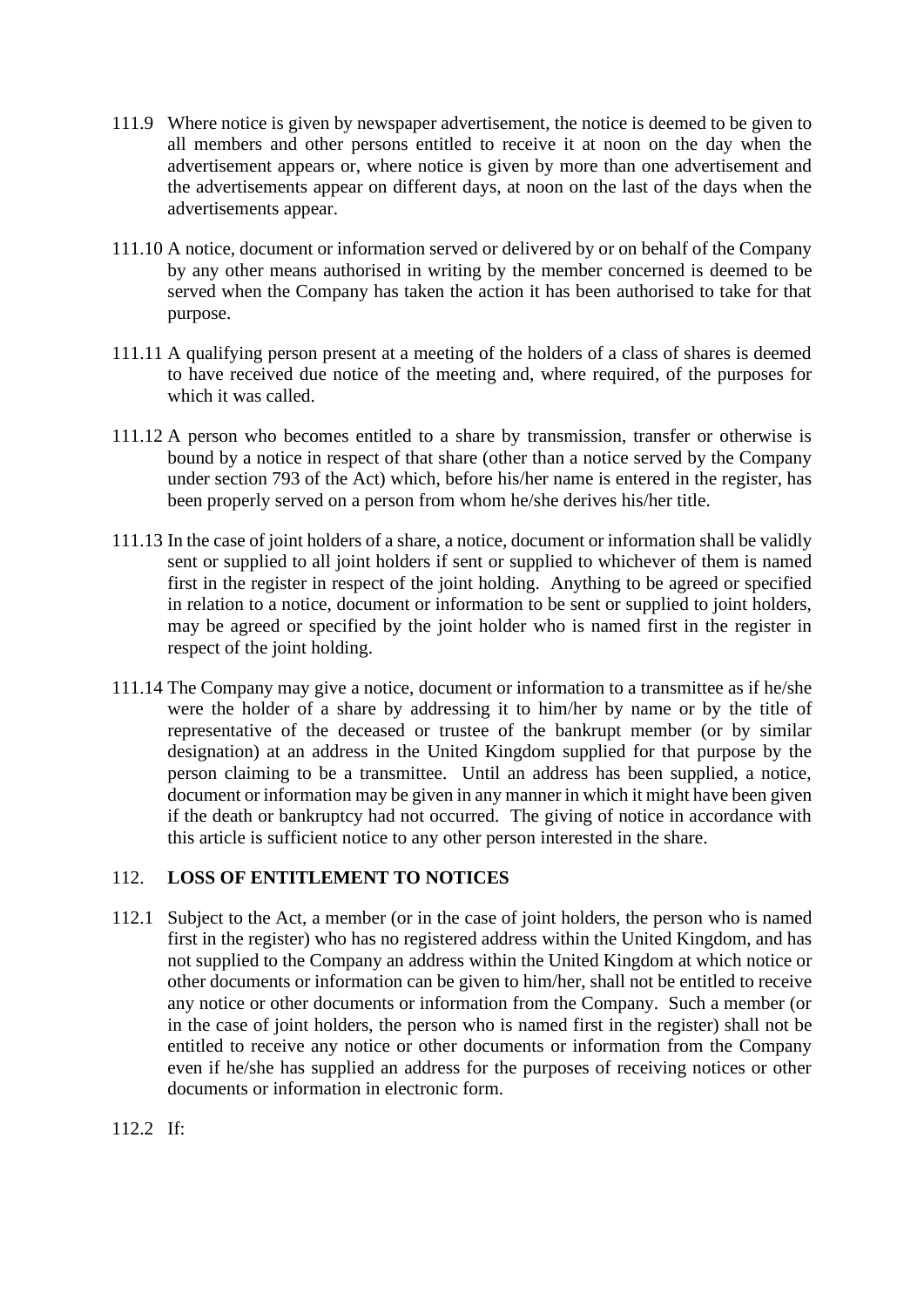- 112.2.1 the Company sends two consecutive documents to a member over a period of at least 12 months; and
- 112.2.2 each of those documents is returned undelivered, or the Company receives notification that it has not been delivered,

that member ceases to be entitled to receive notices from the Company.

- 112.3 A member who has ceased to be entitled to receive notices from the Company becomes entitled to receive such notices again by sending the Company:
	- 112.3.1 a new address to be recorded in the register; or
	- 112.3.2 if the member has agreed that the Company should use a means of communication other than sending things to such an address, the information that the Company needs to use that means of communication effectively.

# **ADMINISTRATIVE ARRANGEMENTS**

#### <span id="page-71-0"></span>113. **SECRETARY**

- 113.1 Subject to the Act, the directors shall appoint a secretary or joint secretaries and may appoint one or more persons to be an assistant or deputy secretary on such terms and conditions (including remuneration) as they think fit.
- 113.2 The directors may remove a person appointed under this article [113](#page-71-0) from office and appoint another or others in his/her place.
- 113.3 Any provision of the Act or of the articles requiring or authorising a thing to be done by or to a director and the secretary is not satisfied by its being done by or to the same person acting both as director and as, or in the place of, the secretary.

#### 114. **CHANGE OF NAME**

The directors may change the name of the Company.

# 115. **AUTHENTICATION OF DOCUMENTS**

- 115.1 A director or the secretary or another person appointed by the directors for the purpose may authenticate:
	- 115.1.1 documents affecting the constitution of the Company (including the articles);
	- 115.1.2 resolutions passed by the Company or holders of a class of shares or the directors or a committee of the directors; and
	- 115.1.3 books, records, documents and accounts relating to the business of the Company,
	- 115.1.4 and may certify copies or extracts as true copies or extracts.

#### 116. **COMPANY SEALS**

116.1 The directors must provide for the safe custody of every seal.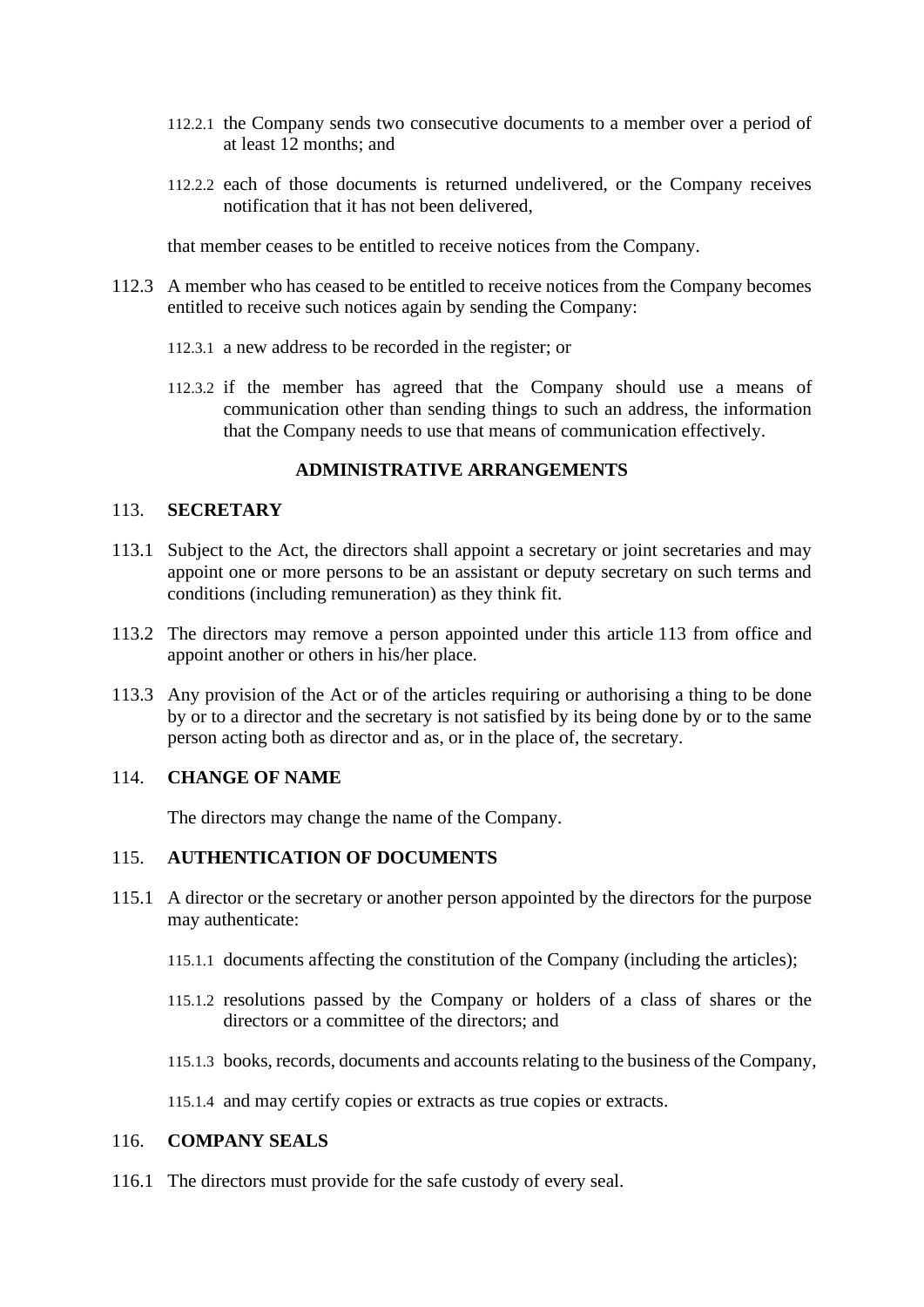- 116.2 A seal may be used only by the authority of a resolution of the directors or of a committee of the directors.
- 116.3 The directors may decide who will sign an instrument to which a seal is affixed (or, in the case of a share certificate, on which the seal may be printed) either generally or in relation to a particular instrument or type of instrument. The directors may also decide, either generally or in a particular case, that a signature may be dispensed with or affixed by mechanical means.
- 116.4 Unless otherwise decided by the directors:
	- 116.4.1 share certificates and certificates issued in respect of debentures or other securities (subject to the provisions of the relevant instrument) need not be signed or, if signed, a signature may be applied by mechanical or other means or may be printed; and
	- 116.4.2 every other instrument to which a seal is affixed shall be signed by one director and by the secretary or a second director, or by one director in the presence of a witness who attests his/her signature.

#### 117. **RECORDS OF PROCEEDINGS**

- 117.1 The directors must make sure that proper minutes are kept in minute books of:
	- 117.1.1 all appointments of officers and committees made by the directors and of any remuneration fixed by the directors; and
	- 117.1.2 all proceedings (including the names of the directors present at such meeting) of general meetings;
	- 117.1.3 meetings of the holders of any class of shares in the Company;
	- 117.1.4 the directors' meetings; and
	- 117.1.5 meetings of committees of the directors.
- 117.2 If purporting to be signed by the chair of the meeting at which the proceedings were held or by the chair of the next succeeding meeting, minutes are conclusive evidence of the proceedings at the meeting.
- 117.3 The directors must ensure that the Company keeps records, in the books kept for the purpose, of all directors' written resolutions.
- 117.4 All such minutes and written resolutions must be kept for at least 10 years from the date of the meeting or written resolution as the case may be.

### 118. **DESTRUCTION OF DOCUMENTS**

- 118.1 The Company is entitled to destroy:
	- 118.1.1 all instruments of transfer of shares (including documents constituting the renunciation of an allotment of shares) which have been registered, and all other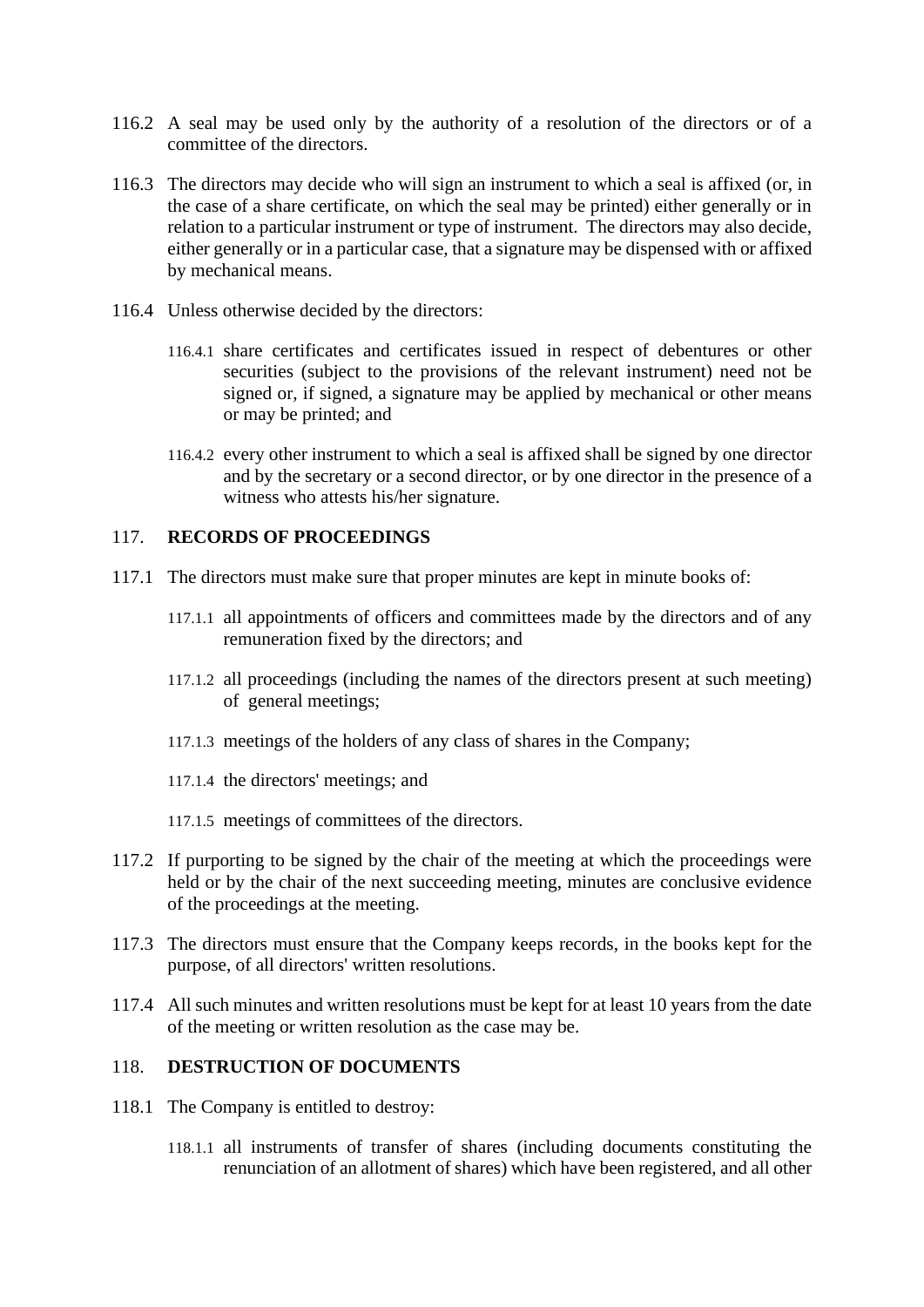documents on the basis of which any entries are made in the register, from six years after the date of registration;

- 118.1.2 all dividend mandates (or mandates for other amounts), variations or cancellations of such mandates, and notifications of change of address, from two years after they have been recorded;
- 118.1.3 all share certificates which have been cancelled from one year after the date of the cancellation;
- 118.1.4 all paid dividend warrants and cheques from one year after the date of actual payment;
- 118.1.5 all proxy notices from one year after the end of the meeting to which the proxy notice relates; and
- 118.1.6 all other documents on the basis of which any entry in the register is made at any time after 10 years from the date an entry in the register was first made in respect of it.
- 118.2 If the Company destroys a document in good faith, in accordance with the articles, and without express notice to the Company that the preservation of the document is relevant to a claim, it is conclusively presumed in favour of the Company that:
	- 118.2.1 entries in the register purporting to have been made on the basis of an instrument of transfer or other document so destroyed were duly and properly made;
	- 118.2.2 any instrument of transfer so destroyed was a valid and effective instrument duly and properly registered;
	- 118.2.3 any share certificate so destroyed was a valid and effective certificate duly and properly cancelled; and
	- 118.2.4 any other document so destroyed was a valid and effective document in accordance with its recorded particulars in the books or records of the Company.
- 118.3 This article does not impose on the Company any liability which it would not otherwise have if it destroys any document before the time at which this article permits it to do so or in any case where the conditions of this article are not fulfilled.
- 118.4 In this article, references to the destruction of any document include a reference to its being disposed of in any manner.

#### 119. **ACCOUNTS**

- 119.1 The directors must ensure that accounting records are kept in accordance with the Act.
- 119.2 The accounting records shall be kept at the registered office of the Company or, subject to the Act, at another place decided by the directors and shall be available during business hours for the inspection of the directors and other officers. No member (other than a director or other officer) has the right to inspect an accounting record or other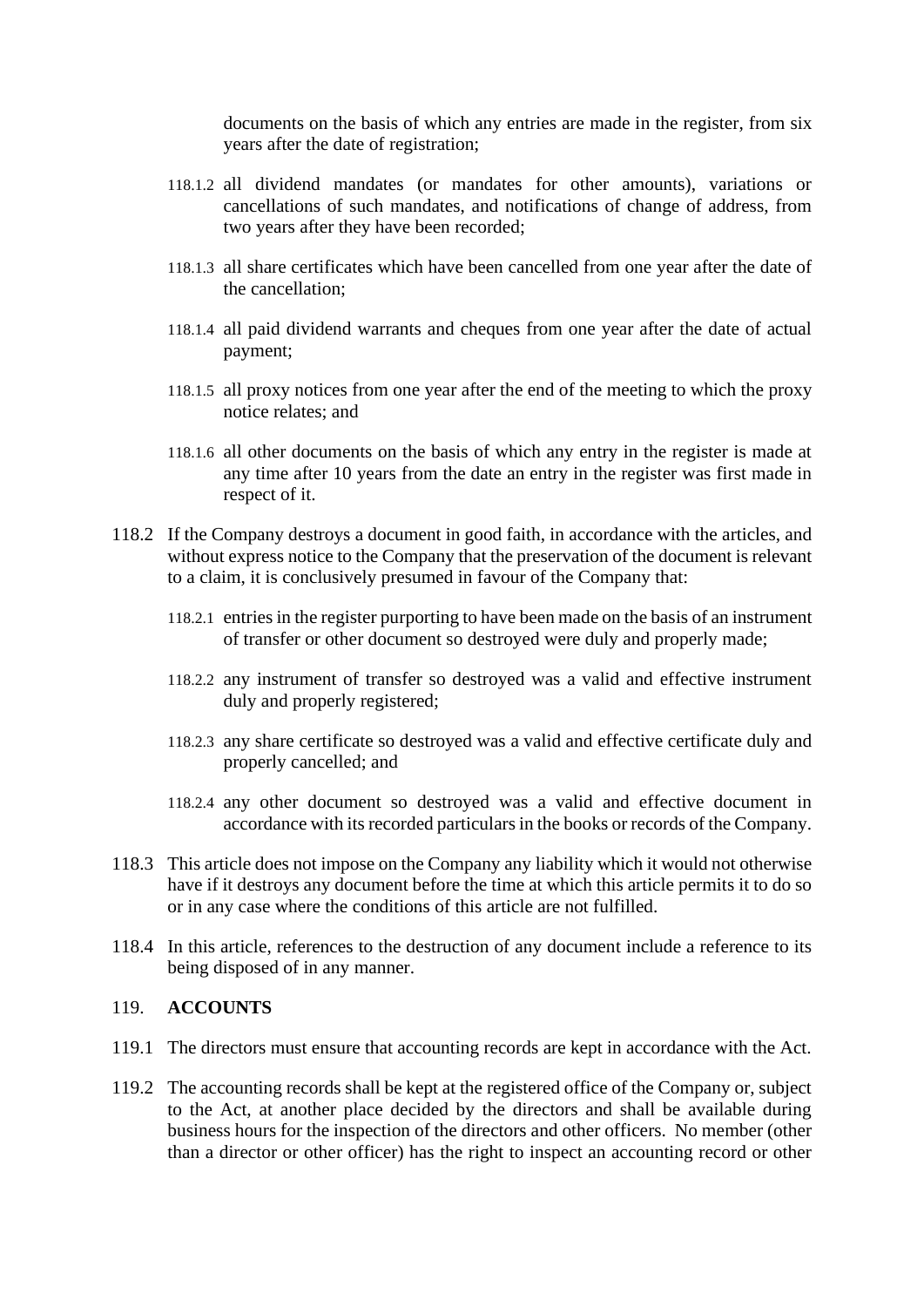document except if that right is conferred by the Act or he/she is authorised by the directors or by an ordinary resolution of the Company.

- <span id="page-74-0"></span>119.3 In respect of each financial year, a copy of the Company's annual accounts, the directors' report, the strategic report, the directors' remuneration report, the auditors' report on those accounts and on the auditable part of the directors' remuneration report shall be sent or supplied to:
	- 119.3.1 every member (whether or not entitled to receive notices of general meetings);
	- 119.3.2 every holder of debentures (whether or not entitled to receive notices of general meetings); and
	- 119.3.3 every other person who is entitled to receive notices of general meetings,

not less than 21 clear days before the date of the meeting at which copies of those documents are to be laid in accordance with the Act. This article does not require copies of the documents to which it applies to be sent or supplied to:

- 119.3.4 a member or holder of debentures of whose address the Company is unaware; or
- 119.3.5 more than one of the joint holders of shares or debentures.
- 119.4 The directors may determine that persons entitled to receive a copy of the Company's annual accounts, the directors' report, the strategic report, the directors' remuneration report, the auditors' report on those accounts and on the auditable part of the directors' remuneration report are those persons entered on the register at the close of business on a day determined by the directors, provided that, if the Company is a participating issuer, the day determined by the directors may not be more than 21 days before the day that the relevant copies are being sent.
- 119.5 Where permitted by the Act, the strategic report with supplementary material in the form and containing the information prescribed by the Act may be sent or supplied to a person so electing in place of the documents required to be sent or supplied by article [119.3.](#page-74-0)

#### 120. **PROVISION FOR EMPLOYEES ON CESSATION OF BUSINESS**

The directors may decide to make provision for the benefit of persons (other than a director or former director or shadow director) employed or formerly employed by the Company or any of its subsidiary undertakings (or any member of his/her family, including a spouse or former spouse, or any person who is or was dependent on him/her) in connection with the cessation or transfer to any person of the whole or part of the undertaking of the Company or that subsidiary undertaking.

## 121. **WINDING UP OF THE COMPANY**

121.1 On a voluntary winding up of the Company the liquidator may, on obtaining any sanction required by law: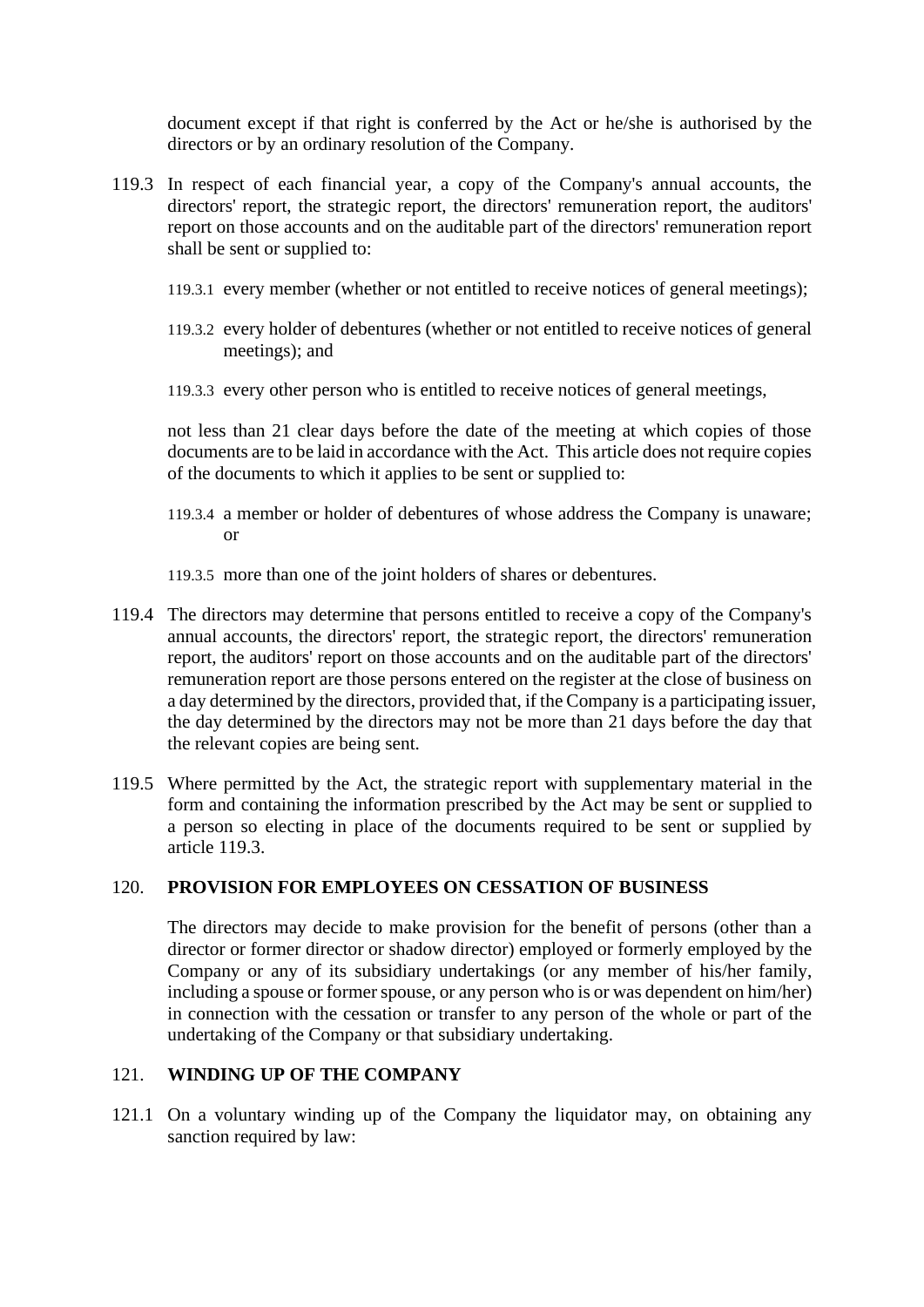- 121.1.1 divide among the members in kind the whole or any part of the assets of the Company, whether or not the assets consist of property of one kind or of different kinds; and
- 121.1.2 vest the whole or any part of the assets in trustees upon such trusts for the benefit of the members as he/she, with the like sanction, shall determine.
- 121.2 For this purpose the liquidator may:
	- 121.2.1 set the value he/she deems fair on a class or classes of property; and
	- 121.2.2 determine on the basis of that valuation and in accordance with the then existing rights of members how the division is to be carried out between members or classes of members.
- 121.3 The liquidator may not, however, distribute to a member without his/her consent an asset to which there is attached a liability or potential liability for the owner.

# **DIRECTORS' INDEMNITY AND INSURANCE**

## 122. **INDEMNITY OF OFFICERS AND FUNDING DIRECTORS' DEFENCE COSTS**

- <span id="page-75-3"></span><span id="page-75-2"></span><span id="page-75-1"></span><span id="page-75-0"></span>122.1 To the extent permitted by the Act and without prejudice to any indemnity to which he/she may otherwise be entitled, every person who is or was a director or other officer of the Company or an associated company (other than any person (whether or not an officer of the Company or an associated company) engaged by the Company or an associated company as auditor) shall be and shall be kept indemnified out of the assets of the Company against all costs, charges, losses and liabilities incurred by him/her (whether in connection with any negligence, default, breach of duty or breach of trust by him/her or otherwise as a director or such other officer of the Company or an associated company) in relation to the Company or an associated company or their affairs provided that such indemnity shall not apply in respect of any liability incurred by him/her:
	- 122.1.1 to the Company or to any associated company;
	- 122.1.2 to pay a fine imposed in criminal proceedings;
	- 122.1.3 to pay a sum payable to a regulatory authority by way of a penalty in respect of non-compliance with any requirement of a regulatory nature (howsoever arising);
	- 122.1.4 in defending any criminal proceedings in which he/she is convicted;
	- 122.1.5 in defending any civil proceedings brought by the Company, or an associated company, in which judgment is given against him/her; or
	- 122.1.6 in connection with any application under any of the following provisions in which the court refuses to grant him/her relief, namely: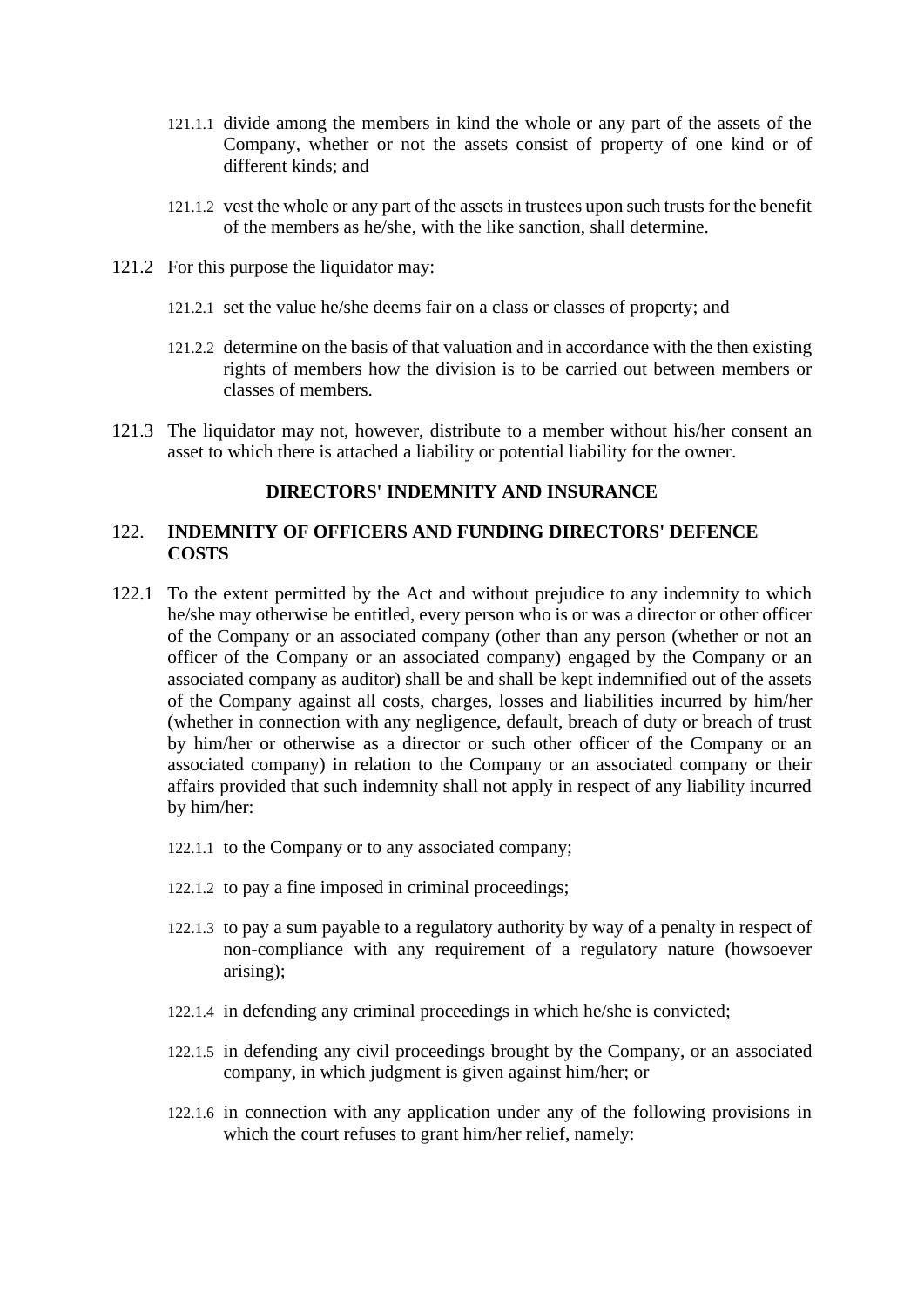- (a) section 661(3) or (4) of the Act (acquisition of shares by innocent nominee); or
- (b) section 1157 of the Act (general power to grant relief in case of honest and reasonable conduct).
- <span id="page-76-0"></span>122.2 In article [122.1.4,](#page-75-0) [122.1.5](#page-75-1) or [122.1.6](#page-75-2) the reference to a conviction, judgment or refusal of relief is a reference to one that has become final. A conviction, judgment or refusal of relief becomes final:
	- 122.2.1 if not appealed against, at the end of the period for bringing an appeal; or
	- 122.2.2 if appealed against, at the time when the appeal (or any further appeal) is disposed of.

An appeal is disposed of:

- 122.2.3 if it is determined and the period for bringing any further appeal has ended; or
- 122.2.4 if it is abandoned or otherwise ceases to have effect.
- 122.3 To the extent permitted by the Act and without prejudice to any indemnity to which he/she may otherwise be entitled, every person who is or was a director of the Company acting in its capacity as a trustee of an occupational pension scheme shall be and shall be kept indemnified out of the assets of the Company against all costs, charges, losses and liabilities incurred by him/her in connection with the Company's activities as trustee of the scheme provided that such indemnity shall not apply in respect of any liability incurred by him/her:
	- 122.3.1 to pay a fine imposed in criminal proceedings;
	- 122.3.2 to pay a sum payable to a regulatory authority by way of a penalty in respect of non-compliance with any requirement of a regulatory nature (howsoever arising); or
	- 122.3.3 in defending criminal proceedings in which he/she is convicted.

For the purposes of this article, a reference to a conviction is to the final decision in the proceedings. The provisions of article [122.2](#page-76-0) shall apply in determining when a conviction becomes final.

<span id="page-76-1"></span>122.4 Without prejudice to article [122.1](#page-75-3) or to any indemnity to which a director may otherwise be entitled, and to the extent permitted by the Act and otherwise upon such terms and subject to such conditions as the directors may in their absolute discretion think fit, the directors shall have the power to make arrangements to provide a director with funds to meet expenditure incurred or to be incurred by him/her in defending any criminal or civil proceedings or in connection with an application under section 661(3) or (4) of the Act (acquisition of shares by innocent nominee) or section 1157 of the Act (general power to grant relief in case of honest and reasonable conduct) or in defending himself/herself in an investigation by a regulatory authority or against action proposed to be taken by a regulatory authority or to enable a director to avoid incurring any such expenditure.